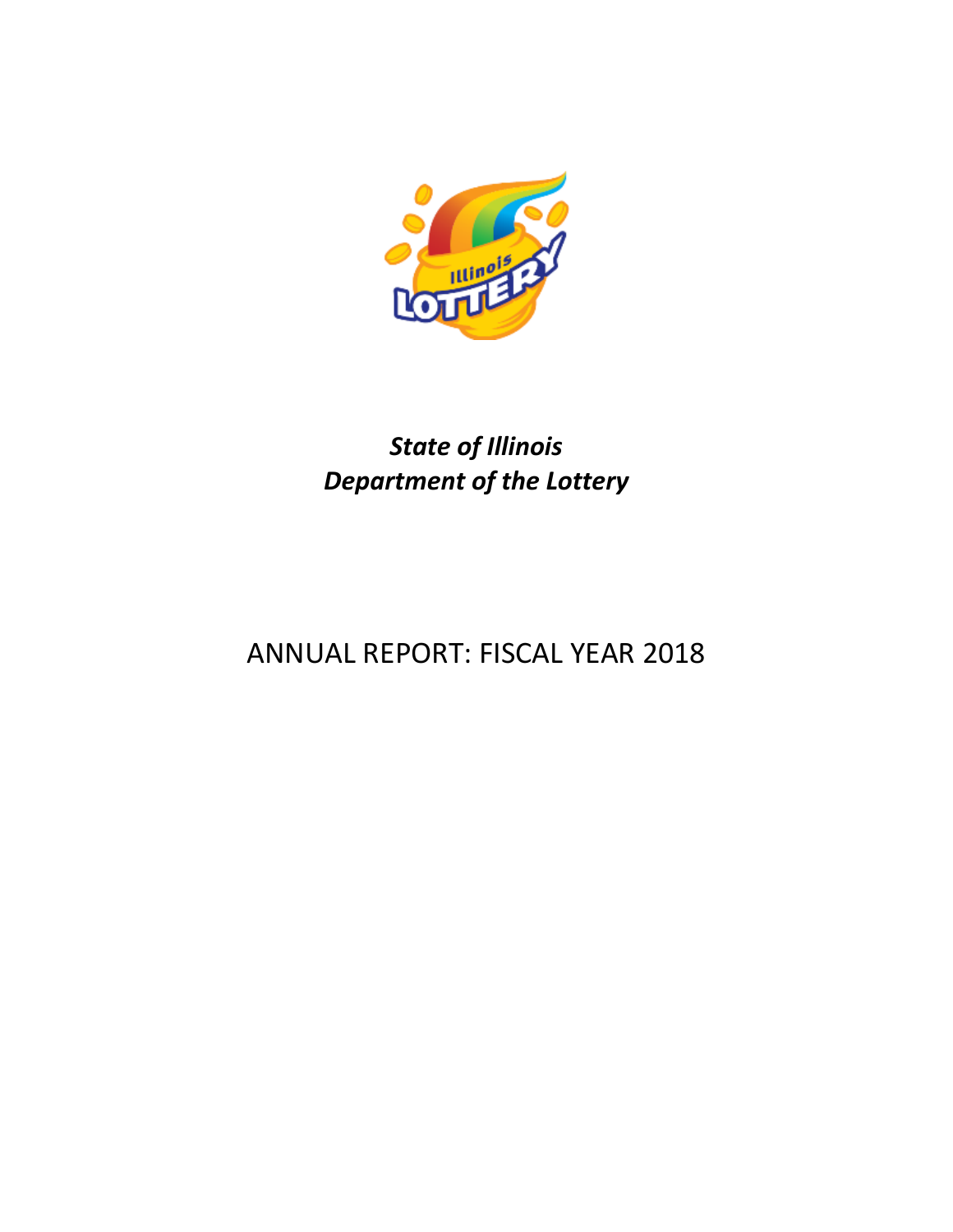# **Table of Contents**

Letter from Acting Director Harold Mays

- 1. Sales Performance
	- **Total Sales by Game** 
		- o **Table 1A**  FY18 Total Sales by Game
		- o **Table 1B** Total Sales by Game FY16 FY18
	- **E** iLottery Performance
		- o **Table 1C** Total iLottery Sales by Game by Year
		- o **Table 1D –** Online Sales by Year (single ticket purchases)
		- o **Table 1E** Total Online Subscriptions Sales by Year
- 2. Transfers to Good Causes
	- **Where the Money Goes** 
		- o **Table 2A** Total Expenses Paid in FY18 (in \$ millions)
	- **EXECOMMON School Fund Transfers** 
		- o **Table 2B** Yearly CSF Transfers (in \$ millions)
	- **EX Capital Projects Fund Transfers** 
		- o **Table 2C** Yearly CPF Transfers (in \$ millions)
	- **Specialty Ticket Transfer** 
		- o **Table 2D** Yearly Specialty Ticket Transfers

# Financial Statement Report

- **Independent Auditors' Report**
- **Basic Financial Statements** 
	- o Statement of Net Position (Deficit)
	- o Statement of Revenues, Expenses, and Changes in Net Position (Deficit)
	- o Statement of Cash Flows
	- o Notes to Basic Financial Statements
- **Supplementary Information** 
	- o Combining Schedule of Net Position (Deficit)
	- o Combining Schedule of Revenues, Expenses, and Changes in Net Position (Deficit)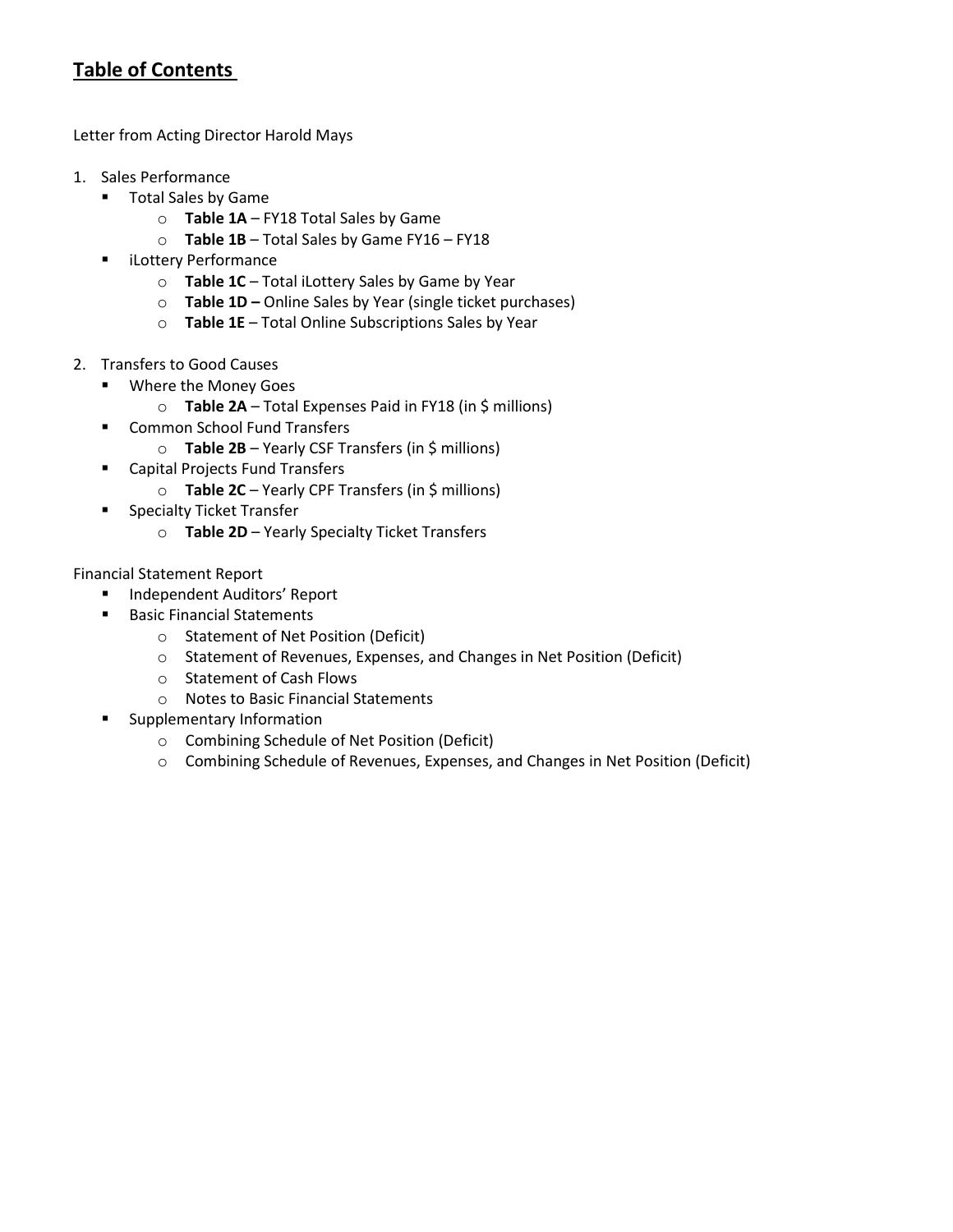# **Letter from Acting Director Harold Mays**

The Illinois Lottery's mission is to maximize revenue to the state to benefit schools, capital projects and specialty causes in an ethical and socially responsible manner. Amid monumental business and operational changes during Fiscal Year 2018, we were able to fulfill that mission in dramatic fashion by setting a sales record of a little more than \$2.9 billion, topping the previous year by 2.9 percent.

Instant ticket sales of almost \$1.9 billion represented 64 percent of total sales in FY18 but remained relatively flat over the previous year. Draw-based game sales led the way with sales increases being recognized by all games, except Lucky Day Lotto and the St. Patrick's Day Millionaire Raffle. The Lottery's sales leader continues to be Pick 3 with Fireball. That game alone accounted for \$278 million in sales in FY18 and represented well over 9 percent of total sales.

Record sales led to \$722.5 million in transfers to good causes. The Common School Fund, which helps fund K-12 public education in Illinois, received about \$718.7 million, the highest transfer we've ever made to the fund. Another \$3.6 million was transferred to special causes the Lottery supports through sales of specialty instant tickets. Those causes include Illinois veterans' assistance, breast cancer awareness, HIV/AIDS awareness, multiple sclerosis research and Special Olympics training programs. Our players also benefited from record sales, with more than \$1.9 billion in prizes and claims paid, a 5 percent increase over the previous year. We saw 55 new millionaires made in calendar year 2018.

Change was the optimal word in FY18, starting with the Illinois Lottery's change to a new private manager after seven years with the Northstar Lottery Group. After a two-year bidding and award process, a new contract with Camelot Illinois was signed in October 2017, ushering in a new set of ideals and concepts on how the Illinois Lottery can reach its true potential. Camelot Illinois is a subsidiary of Camelot Lottery Solutions (formerly Camelot Global Services), which is a leader in lottery management in Europe.

As private manager, Camelot Illinois will help manage the key revenue drivers for the Illinois Lottery, including sales, marketing and retailer management. The remainder of FY18 was spent largely transitioning those key business functions to Camelot Illinois, as well as beginning preparations for much-needed technology changes. In FY19, Camelot will introduce a new website and iLottery platform, as well as facilitate one of the largest technology transitions ever undertaken by a U.S. lottery. This transition will include a new central gaming system, all new retail terminals, equipment and vending machines. This new technology will enable our players to interact with us in much more user-friendly way and will encourage responsible play at the same time.

Another significant change in FY18 was the change to the Mega Millions game. A new \$2 price point was introduced in October 2017, up from \$1, with a higher starting jackpot of \$40 million. This aligned the game more closely with Powerball and should enable much higher jackpots and more attractive secondary prizes. Even though the change happened during the second quarter, we saw a sales increase of 27 percent over the previous year, and it was a contributing factor in achieving records sales in FY18.

The positive story about sales is tempered slightly by a notable increase in expenses during FY18. Our 2.9 percent increase in overall sales was countered with a 5 percent increase in the total cost of sales (prize expense, retail commissions and bonuses). Administrative expenses increased by 44 percent because of Northstar disentanglement and residual value costs and Camelot private manager transition costs. The impact of those expenses resulted in a  $\sim$ 10 percent decrease in operating income for the year.

FY18 was challenging yet rewarding. FY19 promises to be the same as we complete our technology transition. We are encouraged that our 45<sup>th</sup> year will bring forth the excitement of a new beginning and a renewed focus on delivering products our players want and enjoy, educating and encouraging players to play responsibly and giving players a lottery that they can believe in and feel good about. With close to \$21 billion in contributions to the state since our humble beginning, we look forward to increasing that number during the journey ahead.

Jamel Mayno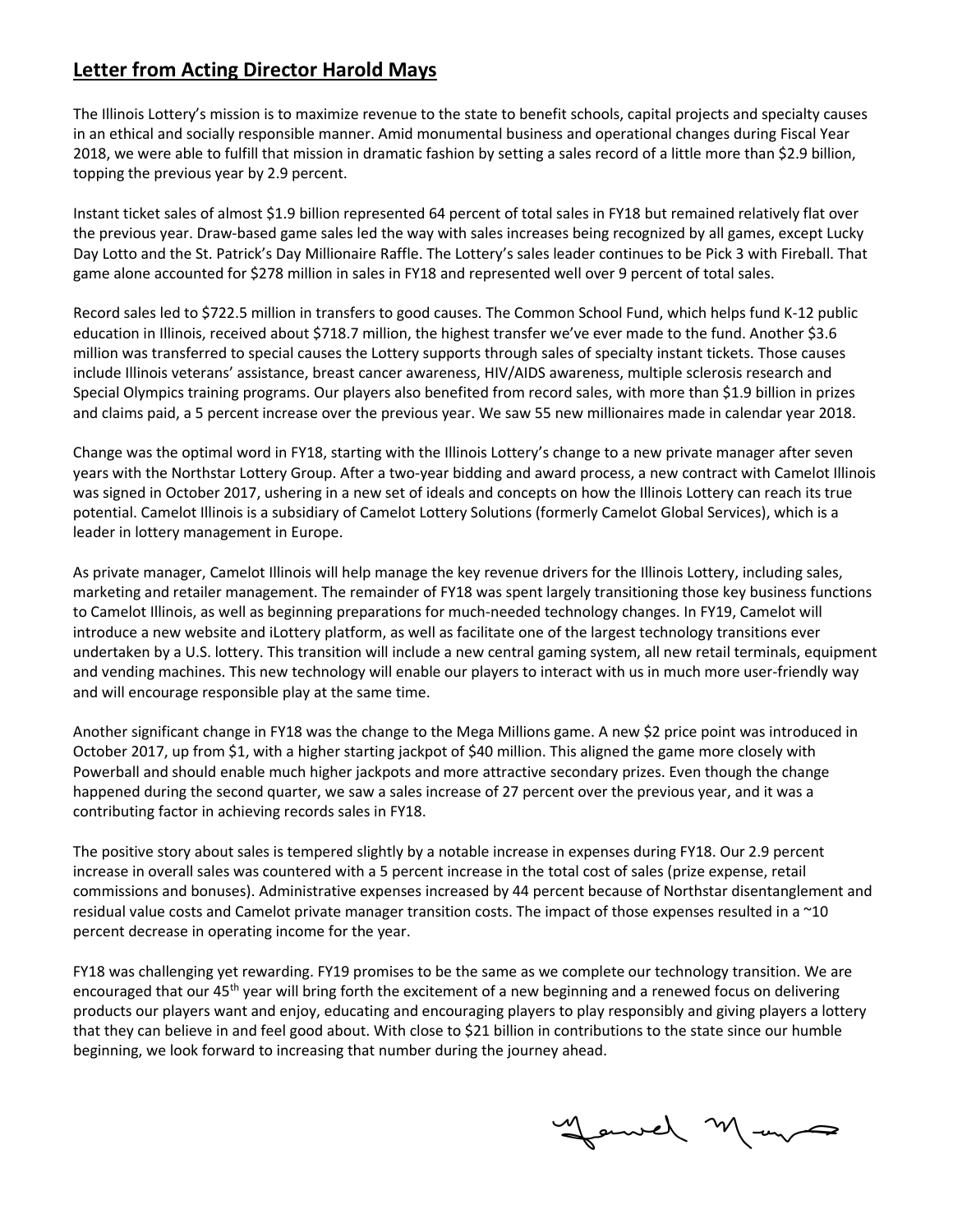# **1. Sales Performance**

# **Total Sales by Game** (in \$ millions)





Instant tickets remained the biggest part of our sales in FY18 at 64 percent. However, draw-based game sales are responsible for our record success in FY18. Sales increases were recognized by all draw games, except Lucky Day Lotto and the St. Patrick's Day Millionaire Raffle. The Lottery's sales leader continues to be Pick 3 with Fireball, with more than 9 percent of total sales. Powerball had a strong year and was fueled by two jackpot runs of more than \$500 million. Mega Millions' change to \$2 during the second quarter contributed to higher than normal sales for the year.



# **Total Sales by Game 3-year Comparison** (in \$ millions)

Instant ticket sales were almost \$1.9 billion in FY18 but remained relatively flat over the previous year. Pick 3 and Pick 4 both performed well over the previous year at 6 and 9 percent increases, respectively. A 26 percent increase for Mega Millions was due, in part, to the price increase but also strong jackpot performance.

**Table 1B** – Total Sales by Game FY16 – FY18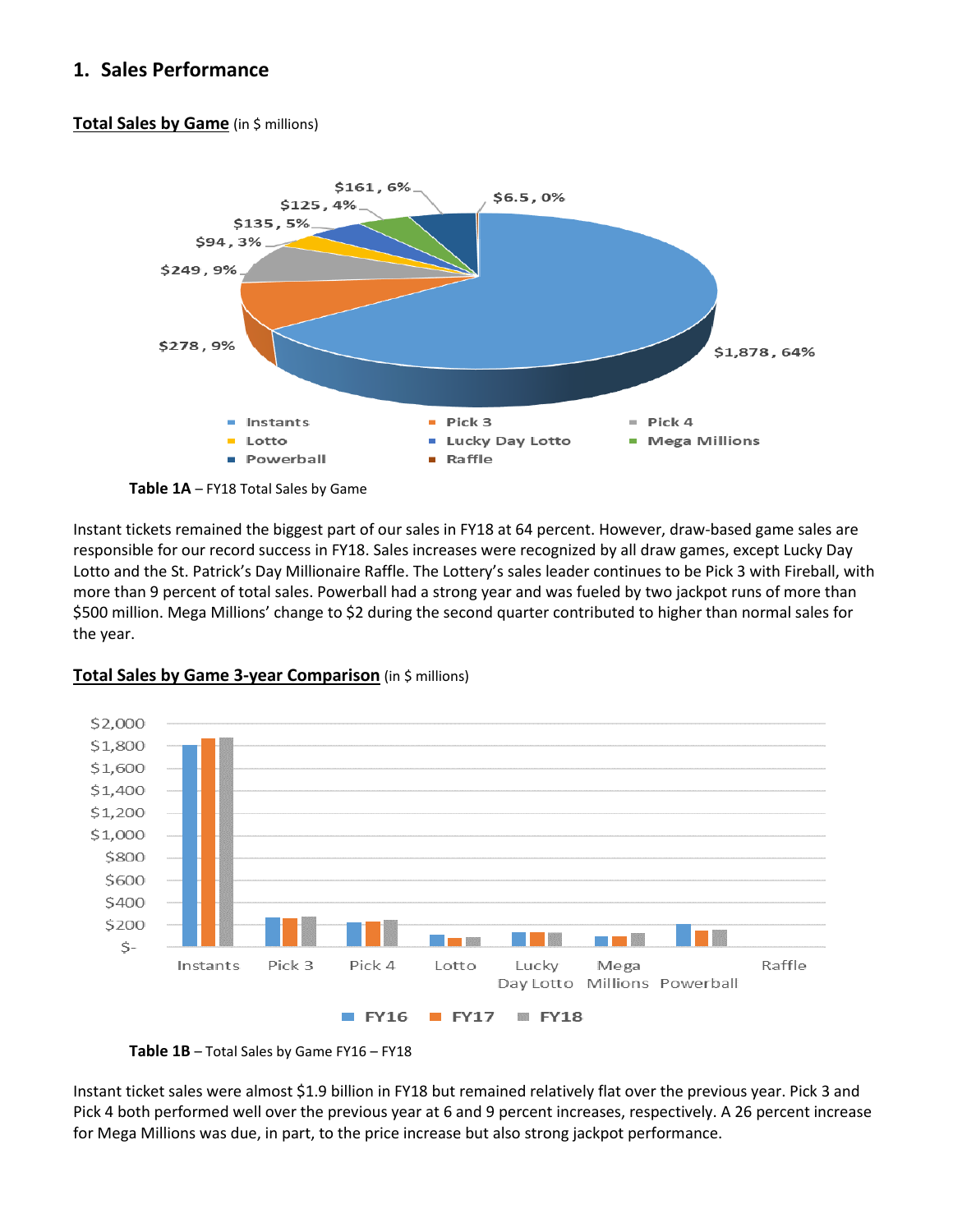# **iLottery Sales**



**Table 1C –** Total iLottery Sales by Game by Year

Total iLottery sales combine online purchases of singledraw tickets with that of multi-draw subscriptions. At \$43.5 million in FY18 sales, iLottery represents 1.5 percent of our total sales for the year, and 4.2 percent of total draw-based game sales. iLottery sales increased by 28 percent in FY18.



**Table 1D –** Online Sales by Year (single ticket purchases)

Lotto, Mega Millions and Powerball are jackpot games that can be bought online via a single ticket purchase or a multi-draw subscription. Mega Millions saw a 74 percent increase in online single ticket sales largely due to change in price from \$1 to \$2 in FY18, as well as jackpot performance. Lotto and Powerball also saw nominal increases of 35 percent and 23 percent, respectively, due to jackpot performance.

**Online Subscriptions** \$7,000,000 \$6,000,000 \$5,000,000 \$4,000,000 \$3,000,000 \$2,000,000 \$1,000,000  $\dot{\mathsf{S}}$ Powerball Pick 3 Pick 4 Lotto Lucky Dav Mega Millions Lotto FY16 FY17 FY18

**Table 1E –** Total Online Subscriptions Sales by Year

Our daily draw games Pick 3, Pick 4 and Lucky Day Lotto can be sold online only via a subscription purchase. Subscription sales can be influenced by high jackpot amounts. However, player habits are the biggest driver. Pick 3 and Pick 4 online subscriptions saw increases of 41 percent and 56 percent, respectively in FY18. Lucky Day Lotto remained relatively flat.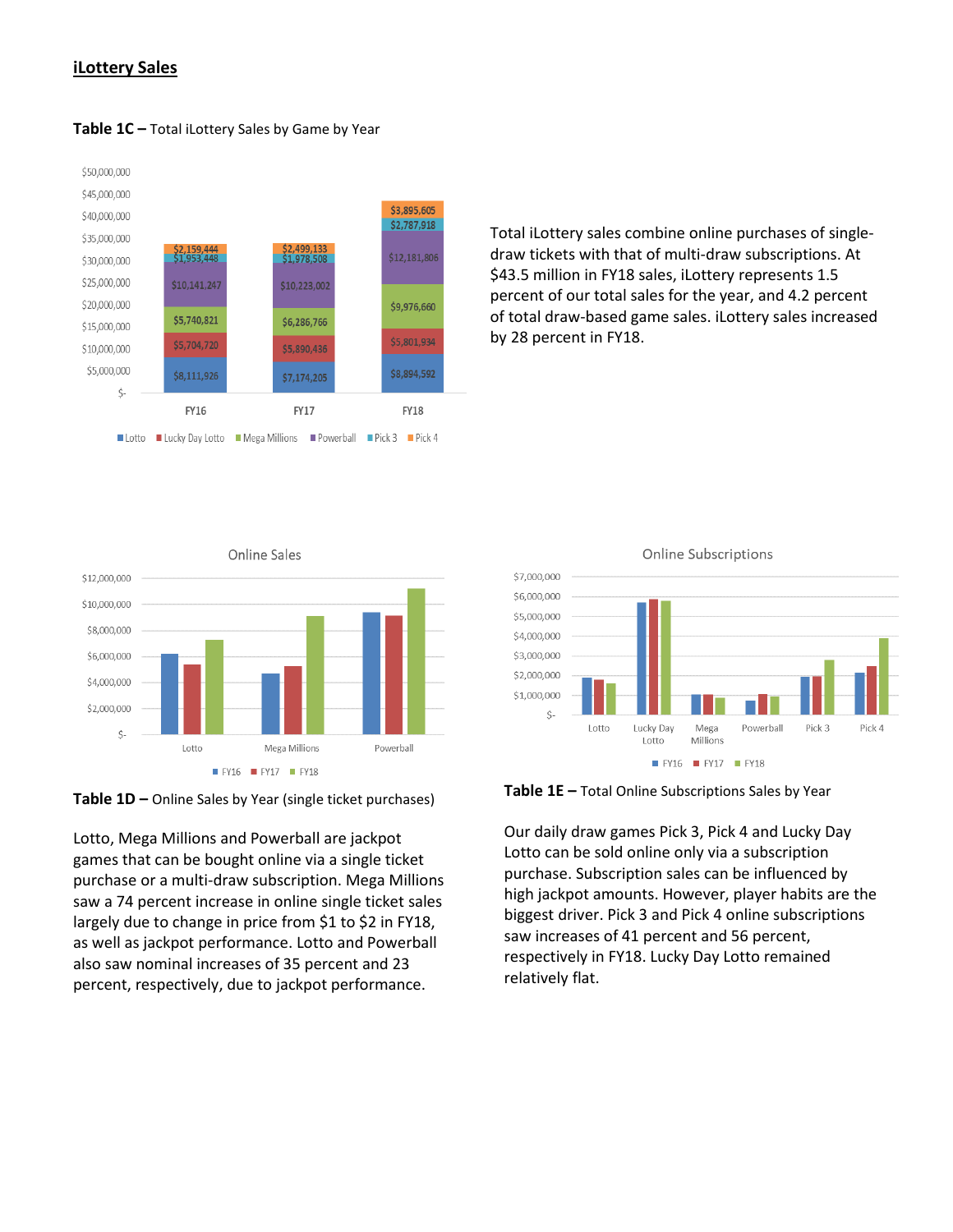# **2. Transfers to Good Causes**



**Where the Money Goes**

**Table 2A –** Total Expenses Paid in FY18 (in \$ millions)

In FY18, sales topped \$2.9 billion, with roughly 25 percent - or \$722 million - going to good causes.



# **Common School Fund Transfers**



# **Capital Projects Fund Transfers**







# **Specialty Ticket Transfers**

**Table 2D** – Yearly Specialty Ticket Transfers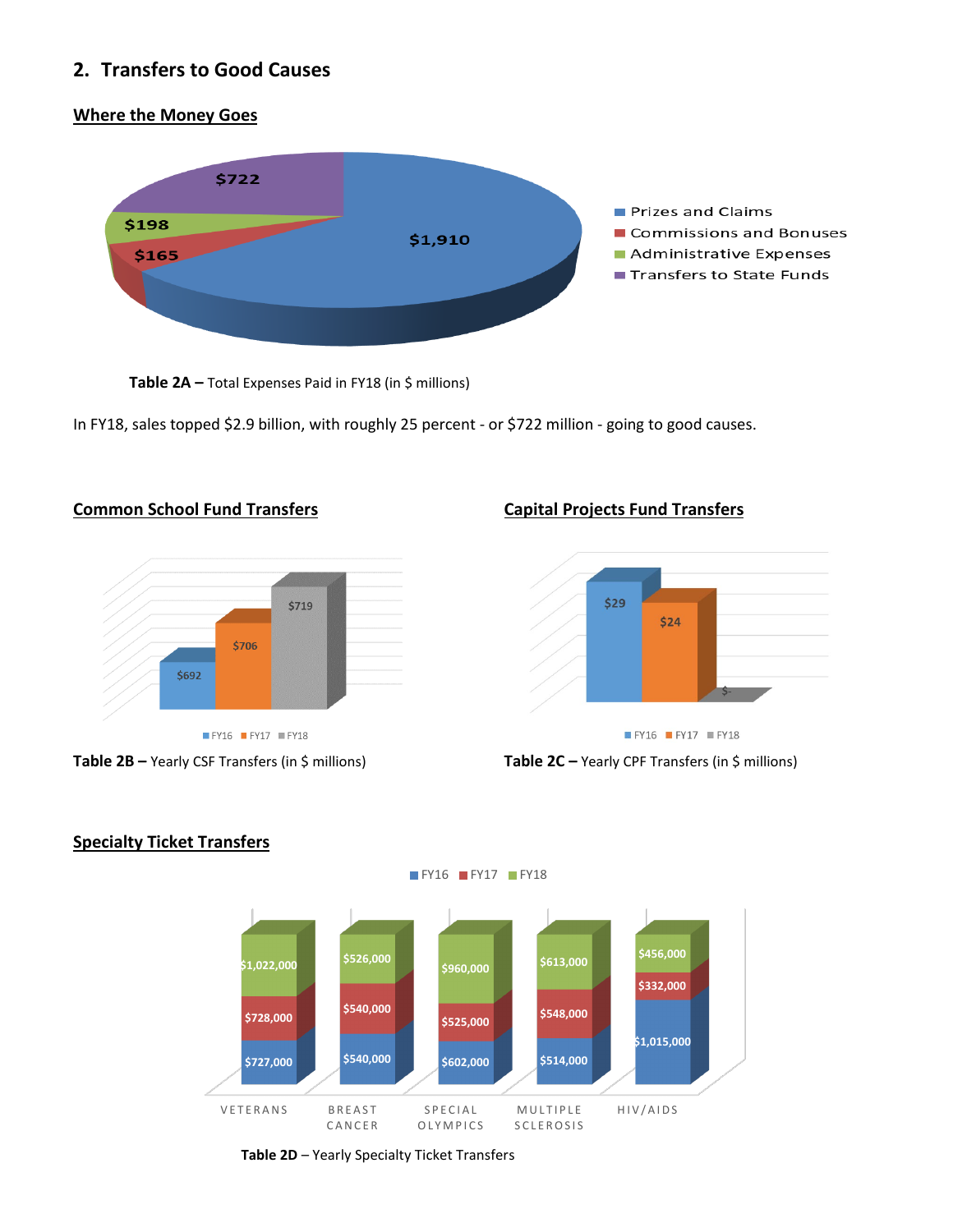Financial Statement Report

For the Year Ended June 30, 2018

As Reported in the Financial Statement Audit Performed by KPMG as Special Assistant Auditors for the Auditor General, State of Illinois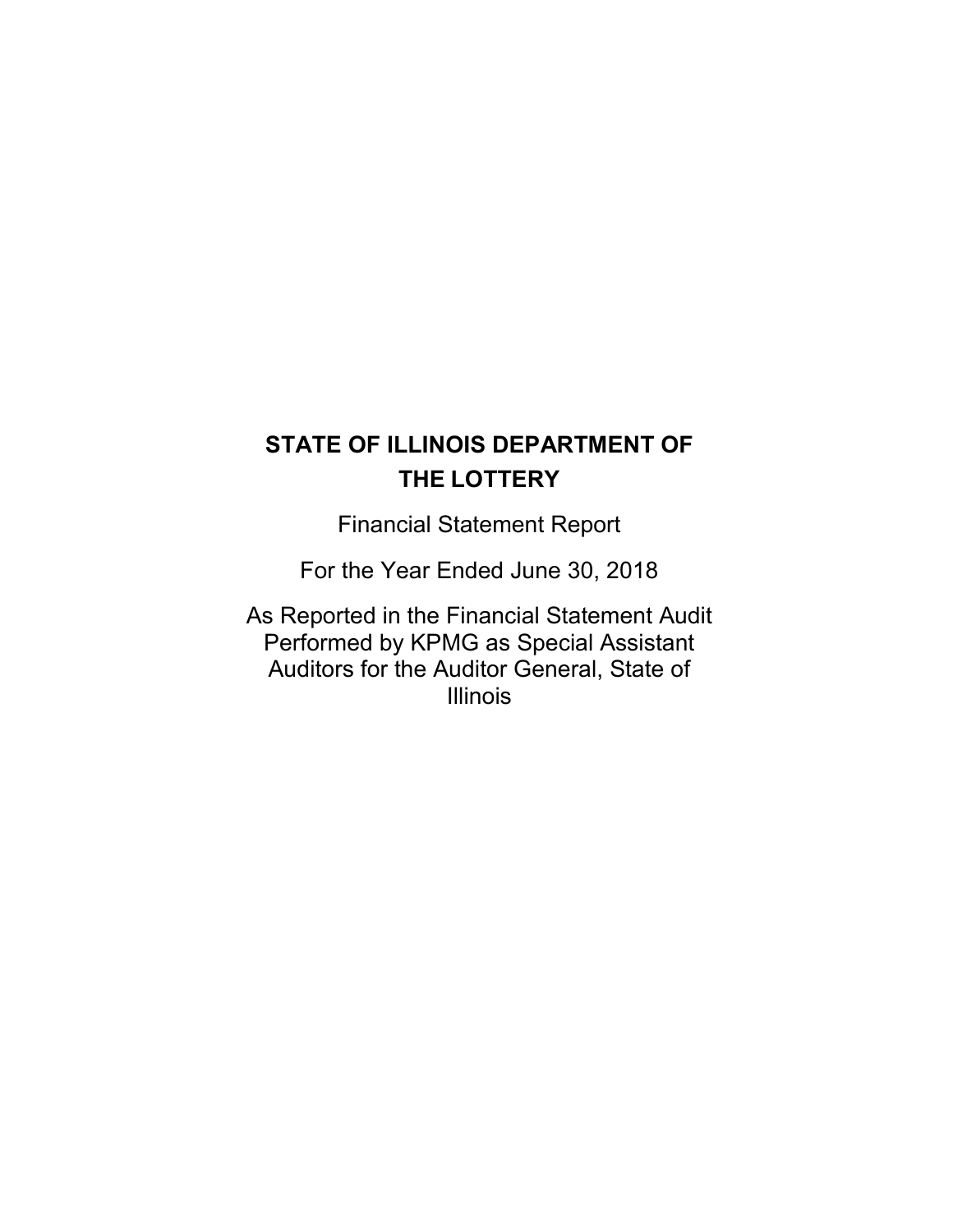# **Table of Contents**

**Page**

| <b>Financial Statement Report:</b>                                              |    |
|---------------------------------------------------------------------------------|----|
| Independent Auditors' Report                                                    | 3  |
| Basic Financial Statements:                                                     |    |
| Statement of Net Position (Deficit)                                             | 6  |
| Statement of Revenues, Expenses, and Changes in Net Position (Deficit)          | 7  |
| <b>Statement of Cash Flows</b>                                                  | 8  |
| <b>Notes to Basic Financial Statements</b>                                      | 10 |
| Supplementary Information:                                                      |    |
| Combining Schedule of Net Position (Deficit)                                    | 34 |
| Combining Schedule of Revenues, Expenses, and Changes in Net Position (Deficit) | 35 |
|                                                                                 |    |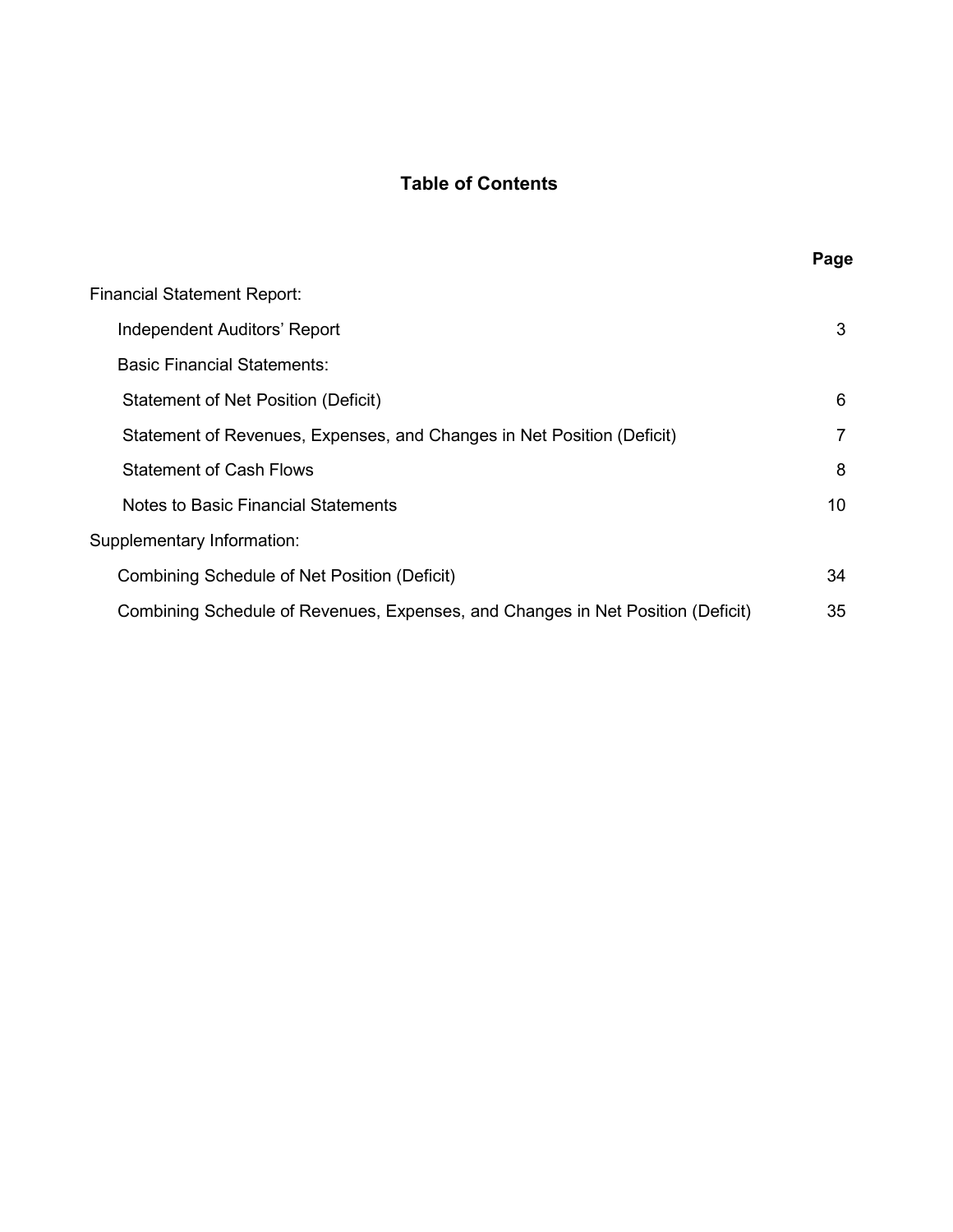

KPMG LLP Aon Center Suite 5500 200 E. Randolph Street Chicago, IL 60601-6436

# **Independent Auditors' Report**

Honorable Frank J. Mautino Auditor General State of Illinois

# **Report on the Financial Statements**

As Special Assistant Auditors for the Auditor General, we have audited the accompanying basic financial statements of the State of Illinois, Department of the Lottery as of and for the year ended June 30, 2018, and the related notes to the financial statements, which collectively comprise the State of Illinois, Department of the Lottery's basic financial statements as listed in the table of contents.

# *Management's Responsibility for the Financial Statements*

Management is responsible for the preparation and fair presentation of these financial statements in accordance with U.S. generally accepted accounting principles; this includes the design, implementation, and maintenance of internal control relevant to the preparation and fair presentation of financial statements that are free from material misstatement, whether due to fraud or error.

# *Auditors' Responsibility*

Our responsibility is to express an opinion on these financial statements based on our audit. We conducted our audit in accordance with auditing standards generally accepted in the United States of America and the standards applicable to financial audits contained in *Government Auditing Standards*, issued by the Comptroller General of the United States. Those standards require that we plan and perform the audit to obtain reasonable assurance about whether the financial statements are free from material misstatement.

An audit involves performing procedures to obtain audit evidence about the amounts and disclosures in the financial statements. The procedures selected depend on the auditors' judgment, including the assessment of the risks of material misstatement of the financial statements, whether due to fraud or error. In making those risk assessments, the auditor considers internal control relevant to the entity's preparation and fair presentation of the financial statements in order to design audit procedures that are appropriate in the circumstances, but not for the purpose of expressing an opinion on the effectiveness of the entity's internal control. Accordingly,we express no such opinion. An audit also includes evaluating the appropriateness of accounting policies usedand the reasonableness of significant accounting estimates made by management, as well as evaluating the overall presentation of the financial statements.

We believe that the audit evidence we have obtained is sufficient and appropriate to provide a basis for our audit opinion.

KPMG LLP is a Delaware limited liability pa $\widehat{\mathcal{O}}$ nership and the U.S. member<br>firm of the KPMG network of independent member firms affiliated with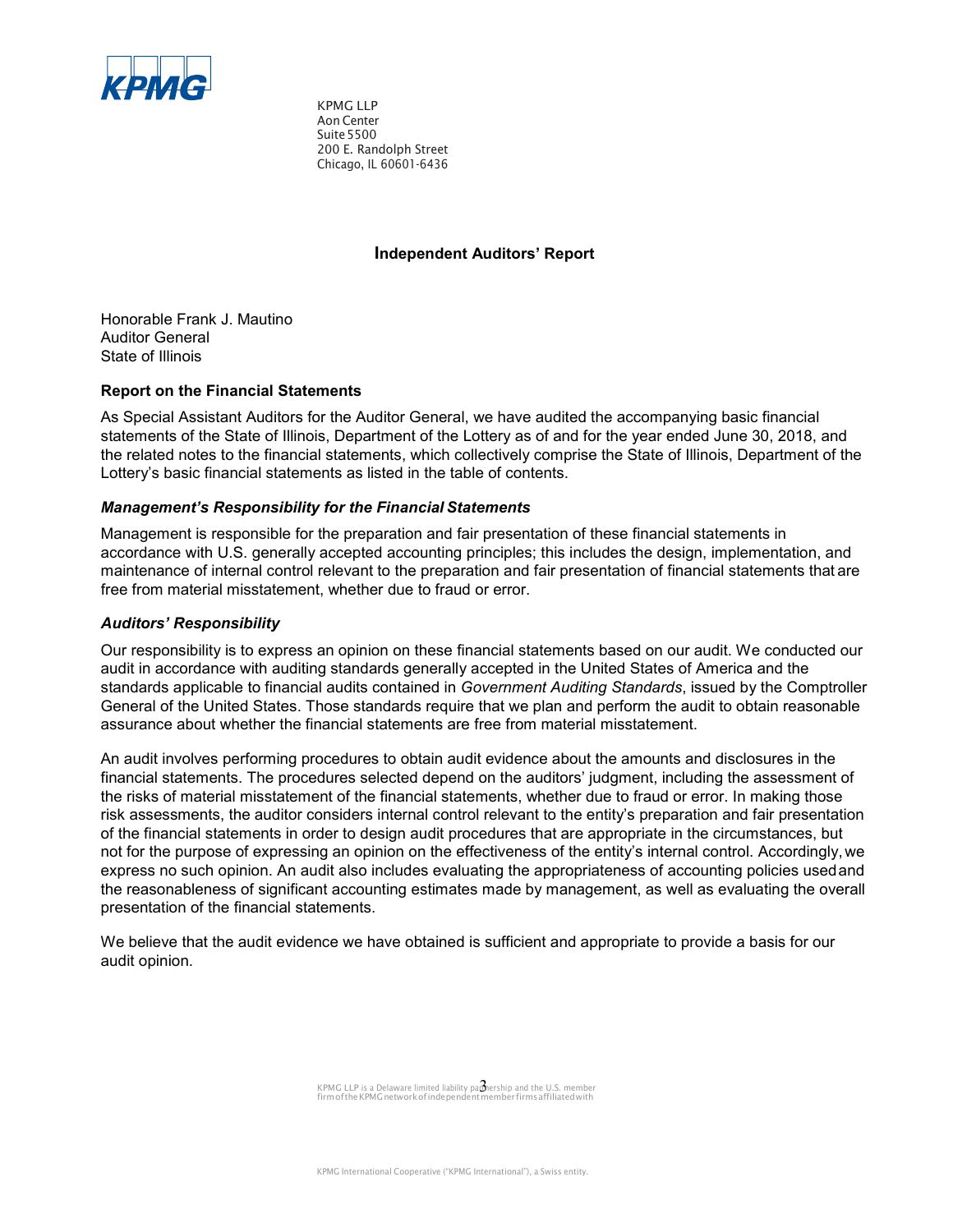

# *Opinion*

In our opinion, the financial statements referred to above present fairly, in all material respects, the respective financial position of the State of Illinois, Department of the Lottery as of June 30, 2018, and the respective changes in financial position and cash flows for the year then ended in accordance with U.S. generally accepted accounting principles.

# *Emphasis of Matters*

As discussed in Note 2(b), the financial statements of the State of Illinois, Department of the Lottery are intended to present the financial position, the changes in financial position and, where applicable, cash flows of only that portion of the business-type activities of the State of Illinois that are attributable to the transactions of the State of Illinois, Department of the Lottery. They do not purport to, and do not, present fairly the financial position of the State of Illinois as of June 30, 2018, and the changes in its financial position or, where applicable, its cash flows for the year then ended in accordance with U.S. generally accepted accounting principles. Our opinion is not modified with respect to this matter.

The Department adopted GASB Statement No. 75, *Accounting and Financial Reporting for Postemployment Benefits Other Than Pensions*, during the year ended June 30, 2018. Statement No. 75 established standards for recognizing and measuring liabilities, deferred outflows of resources, deferred inflows of resources, expenses and expenditures. The adoption of this statement required the Department to restate net position by \$(64,782) thousand at July 1, 2017.

# *Other Matters*

# *Required Supplementary Information*

Management has omitted management's discussion and analysis and related pension information that accounting principles generally accepted in the United States of America require to be presented to supplement the basic financial statements. Such missing information, although not a part of the basic financial statements, is required by the Governmental Accounting Standards Board who considers it to be an essential part of financial reporting for placing the basic financial statements in an appropriate operational, economic, or historical context. Our opinion on the basic financial statements is not affected by this missing information.

# *Supplementary and Other Information*

Our audit was conducted for the purpose of forming an opinion on the financial statements that collectively comprise the State of Illinois, Department of the Lottery's basic financial statements. The accompanying supplementary information*,* as listed in the table of contents, is presented for purposes of additional analysis and is not a required part of the basic financial statements.

The accompanying supplementary information, as listed in the table of contents, is the responsibility of management and was derived from and relates directly to the underlying accounting and other records used to prepare the basic financial statements. Such information has been subjected to the auditing procedures applied in the audit of the basic financial statements and certain additional procedures, including comparing and reconciling such information directly to the underlying accounting and other records used to prepare the basic financial statements or to the basic financial statements themselves, and other additional procedures in accordance with auditing standards generally accepted in the United States of America. In our opinion, the accompanying supplementary information, as listed in the table of contents, is fairly stated, in all material respects, in relation to the basic financial statements as a whole.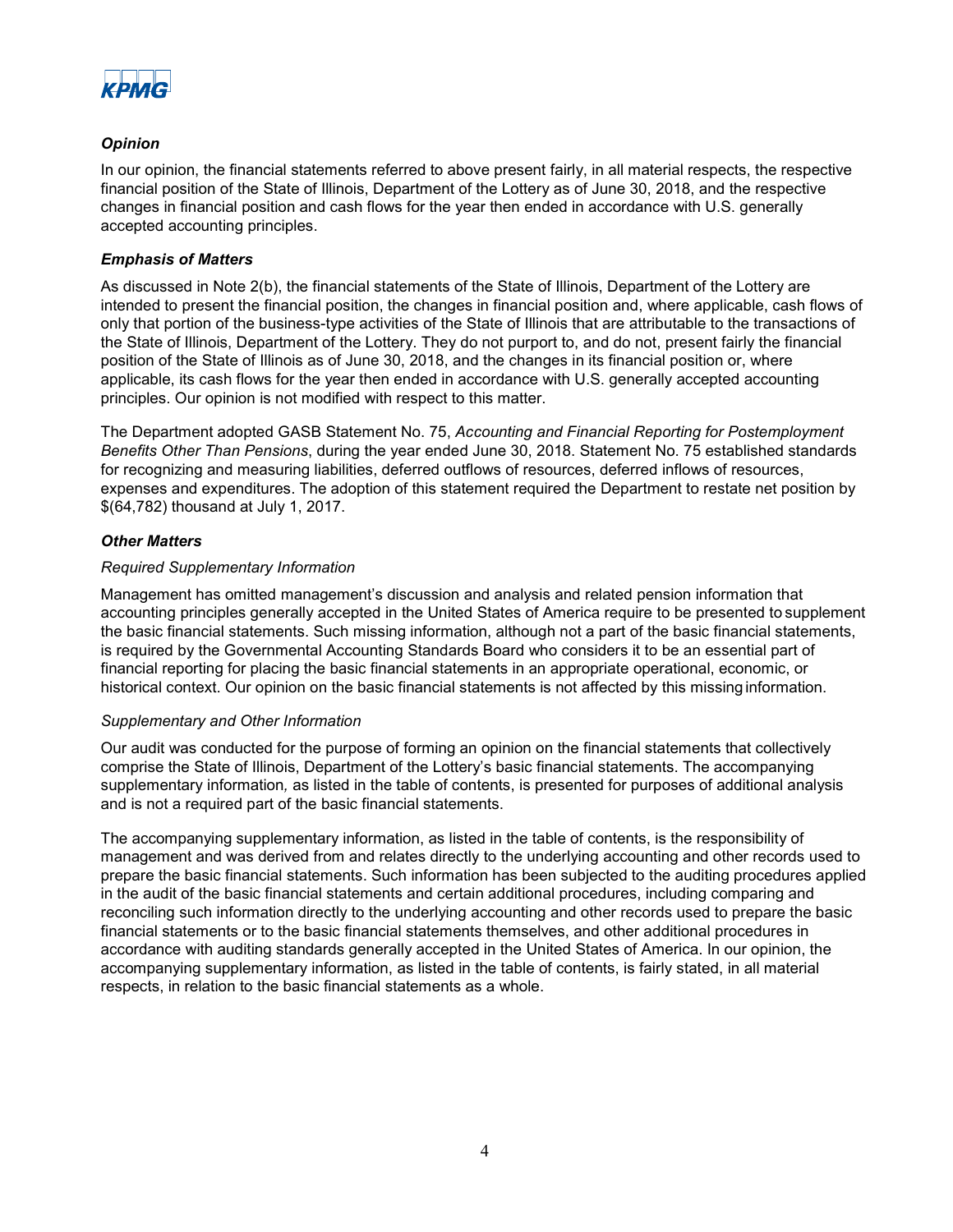

# **Other Reporting Required by** *Government Auditing Standards*

In accordance with *Government Auditing Standards*, we have also issued our report dated December 21, 2018 on our consideration of the State of Illinois, Department of the Lottery's internal control over financial reporting and on our tests of its compliance with certain provisions of laws, regulations, contracts, and grant agreements and other matters. The purpose of that report is solely to describe the scope of our testing of internal control over financial reporting and compliance and the results of that testing, and not to provide an opinion on the effectiveness of the State of Illinois, Department of the Lottery's internal control over financial reporting or on compliance. That report is an integral part of an audit performed in accordance with *Government Auditing Standards* in considering the State of Illinois, Department of the Lottery's internal control over financial reporting and compliance.

**SIGNED ORIGINAL ON FILE** 

Chicago, Illinois December 21, 2018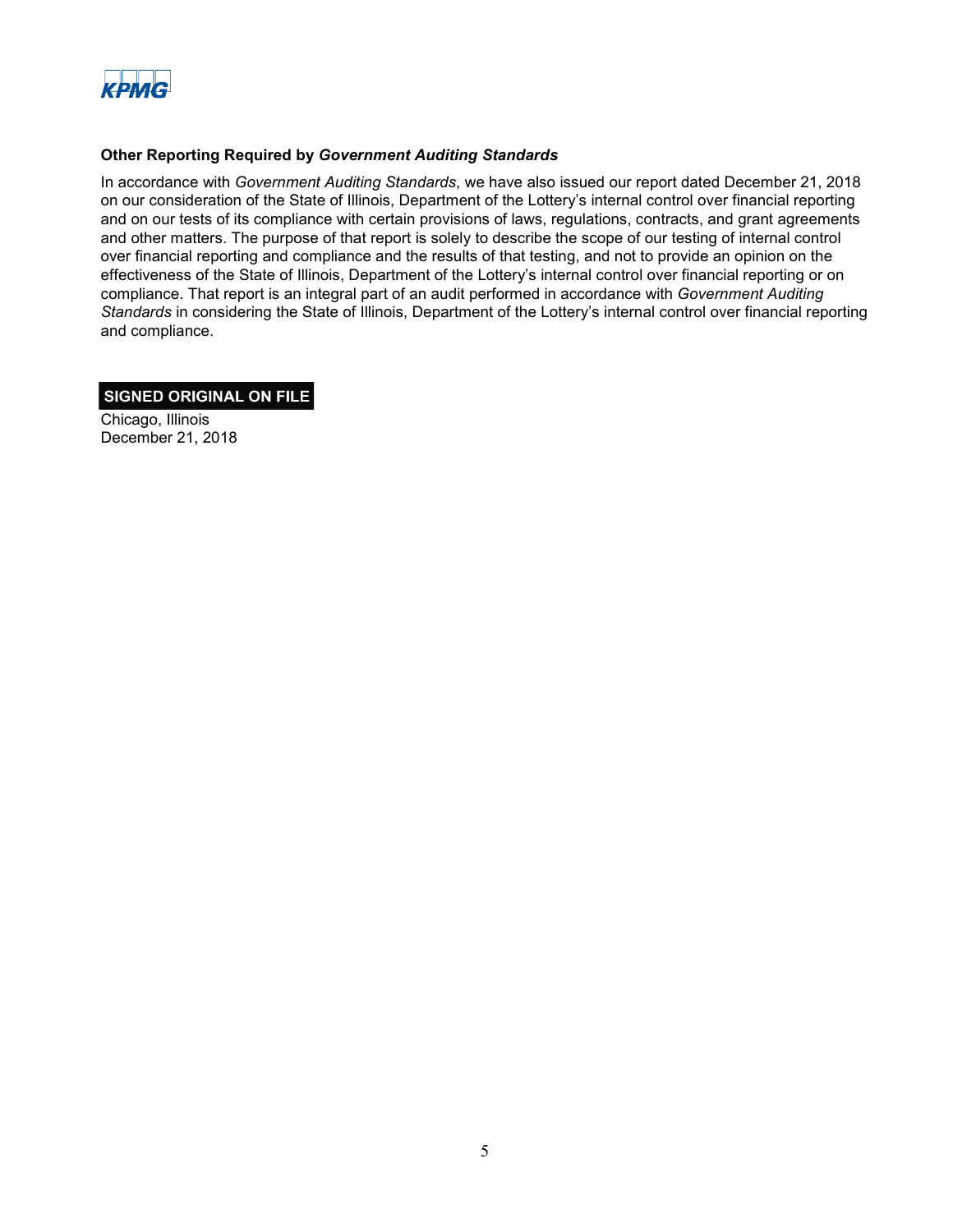#### **STATE OF ILLINOIS DEPARTMENT OF THE LOTTERY** Statement of Net Position (Deficit) June 30, 2018 (in thousands of dollars)

#### **Assets and Deferred Outflows of Resources**

S

| Current assets:                                        |     |            |
|--------------------------------------------------------|-----|------------|
| Cash and cash equivalents                              | \$  | 32,564     |
| Cash equity in State Treasury                          |     | 67,863     |
| Investments, short-term                                |     | 22,692     |
| Accounts receivable, net of allowance of \$21,157      |     | 29,357     |
| Other receivables                                      |     | 1          |
| Due from other State funds                             |     | 368        |
| Total current assets                                   |     | 152,845    |
|                                                        |     |            |
| Noncurrent assets:                                     |     |            |
| Investments                                            |     | 244,703    |
| Capital assets being depreciated, net                  |     | 83         |
| Total noncurrent assets                                |     | 244,786    |
| Deferred outflows of resources:                        |     |            |
| Deferred outflows of resources - pension               |     | 17,933     |
| Deferred outflows of resources - OPEB                  |     | 1,272      |
| Total deferred outflows of resources                   |     | 19,205     |
|                                                        |     |            |
| Total assets and deferred outflows of resources        |     | 416,836    |
| <b>Liabilities and Deferred Inflows of Resources</b>   |     |            |
| Current liabilities:                                   |     |            |
| Prizes payable                                         |     | 74,002     |
| Accounts payable and accrued liabilities               |     | 42,376     |
| Due to other Government - Federal                      |     | 60         |
| Due to other State funds                               |     | 832        |
| Unearned revenue                                       |     | 1,803      |
| Other liabilities                                      |     | 1,042      |
| Current portion of long-term annuity prizes payable    |     | 21,589     |
| Current portion of leases payable                      |     | 22         |
| <b>Total current liabilities</b>                       |     | 141,726    |
| Noncurrent liabilities:                                |     |            |
| Noncurrent portion of long-term annuity prizes payable |     | 232,120    |
| Noncurrent portion of leases payable                   |     | 35         |
| Due to other State funds                               |     | 89,045     |
| Net pension liability                                  |     | 83,979     |
| Net OPEB liability                                     |     | 58,928     |
| Noncurrent other                                       |     | 664        |
| <b>Total noncurrent liabilities</b>                    |     | 464,771    |
| Deferred inflows of resources:                         |     |            |
| Deferred inflows of resources - pension                |     | 5,187      |
| Deferred inflows of resources - OPEB                   |     | 9,040      |
| Total deferred inflows of resources                    |     | 14,227     |
|                                                        |     |            |
| Total liabilities and deferred inflows of resources    |     | 620,724    |
| <b>Net Position (Deficit)</b>                          |     |            |
| Invested in capital assets                             |     | 26         |
| Unrestricted                                           |     | (203, 914) |
| Total net position (deficit)                           | \$. | (203, 888) |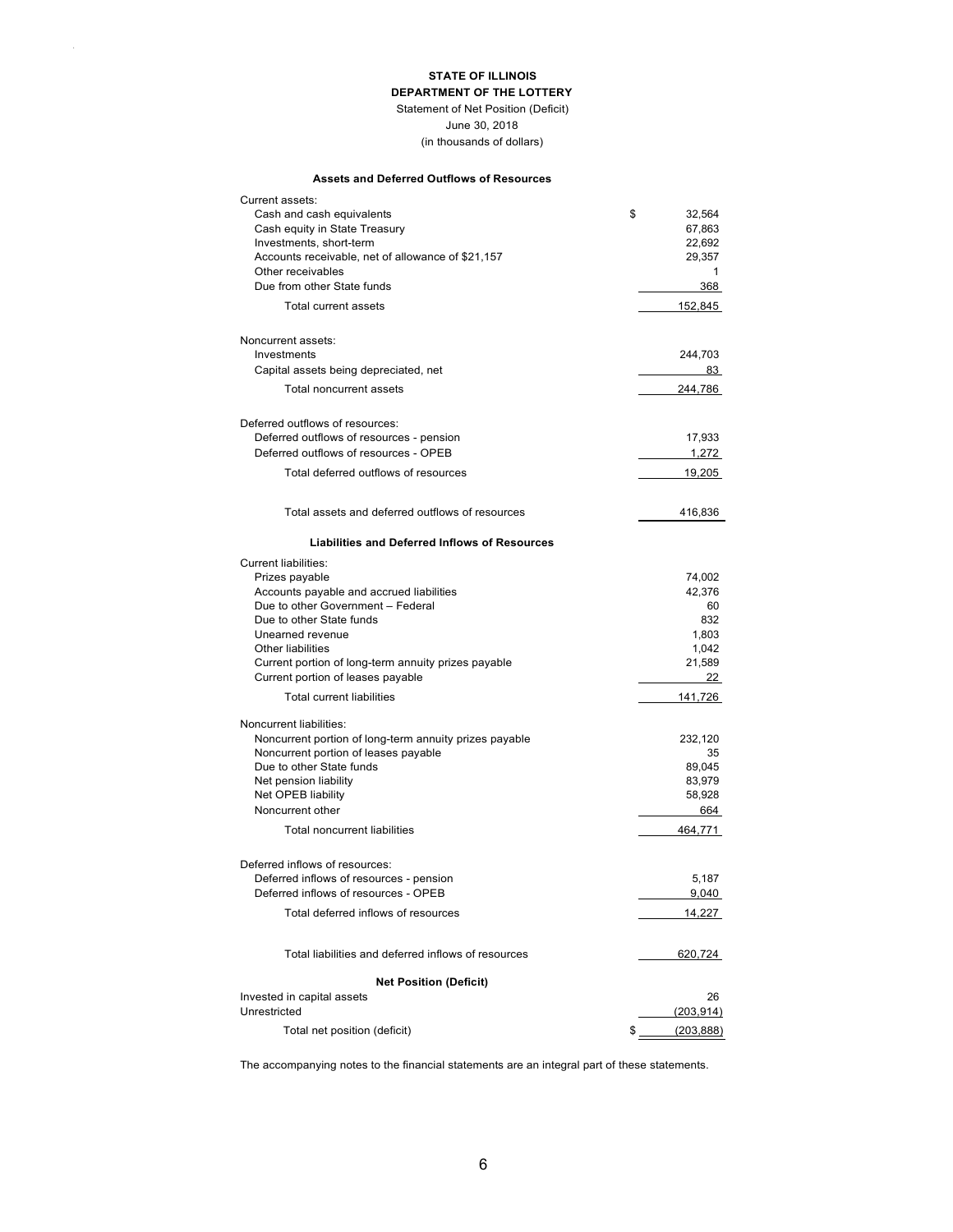kkkkk

Statement of Revenues, Expenses, and Changes in Net Position (Deficit)

Year Ended June 30, 2018

(in thousands of dollars)

| Operating revenues:                                                    |                  |
|------------------------------------------------------------------------|------------------|
| \$<br>Charges for sales and services                                   | 2,926,375        |
| Other                                                                  | 6,517            |
| Total operating revenues                                               | 2,932,892        |
| Operating expenses:                                                    |                  |
| Cost of sales and services                                             | 165,045          |
| Prizes and claims                                                      | 1,910,896        |
| General and administrative                                             | 163,855          |
| Private management contract residual value                             | 34,375           |
| Depreciation                                                           | 17               |
| Total operating expenses                                               | 2,274,188        |
| Operating income                                                       | 658,704          |
| Nonoperating revenues (expenses):                                      |                  |
| Investment income (expense)                                            | (3,088)          |
| Interest expense                                                       | (6, 354)         |
| Other                                                                  |                  |
| Total nonoperating revenues (expenses), net                            | (9, 431)         |
| Change in net position (deficit) before transfers                      | 649,273          |
| Transfers to other State funds                                         | <u>(722,525)</u> |
| Change in net position (deficit)                                       | (73, 252)        |
| Net position (deficit) at beginning of year, as restated (see Note 13) | <u>(130,636)</u> |
| \$<br>Net position (deficit) at end of year                            | (203, 888)       |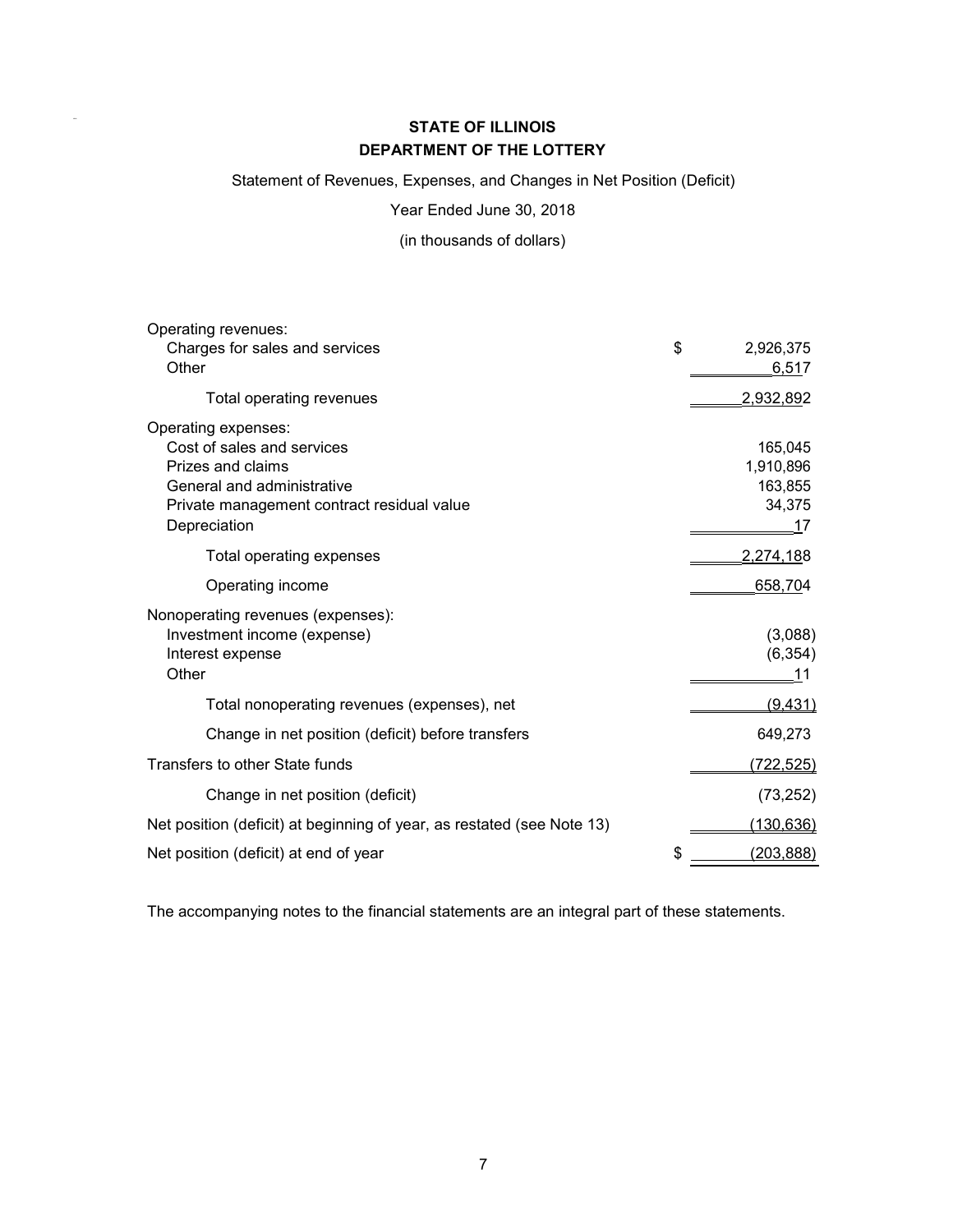Statement of Cash Flows

Year Ended June 30, 2018

(in thousands of dollars)

| Cash flows from operating activities:                           |                 |
|-----------------------------------------------------------------|-----------------|
| Cash received from sales and services                           | \$<br>2,923,272 |
| Cash receipts from other operating activities                   | 6,555           |
| Cash payments for commissions and bonuses                       | (165, 045)      |
| Cash payments for general and administrative expenses           | (136, 159)      |
| Cash payments for lottery prizes                                | (1,906,591)     |
| Net cash provided by operating activities                       | 722,032         |
| Cash flows from noncapital financing activities:                |                 |
| Cash transfers - out to other funds                             | (731, 818)      |
| Net cash used in noncapital financing activities                | (731, 818)      |
| Cash flows from capital and related financing activities:       |                 |
| Principal payments under capital lease obligation               | (6)             |
| Net cash used in capital and related financing activities       | (6)             |
| Cash flows from investing activities:                           |                 |
| Interest and dividends on investments                           | (297)           |
| Purchase of investments                                         | (6,820)         |
| Proceeds from investment maturities                             | 24,197          |
| Cash paid for long-term annuity prizes payable                  | (24, 494)       |
| Net cash used in investing activities                           | (7, 414)        |
| Net decrease in cash and cash equivalents                       | (17, 206)       |
| Cash and cash equivalents at beginning of year                  | 117,633         |
| Cash and cash equivalents at end of year                        | \$<br>100,427   |
| Reconciliation of cash and cash equivalents to the statement of |                 |
| net position (deficit):                                         |                 |
| Total cash and cash equivalents per the statement of            |                 |
| net position (deficit)                                          | \$<br>32,564    |
| Add cash equity in State Treasury                               | 67,863          |
| Cash and cash equivalents at end of year                        | \$<br>100,427   |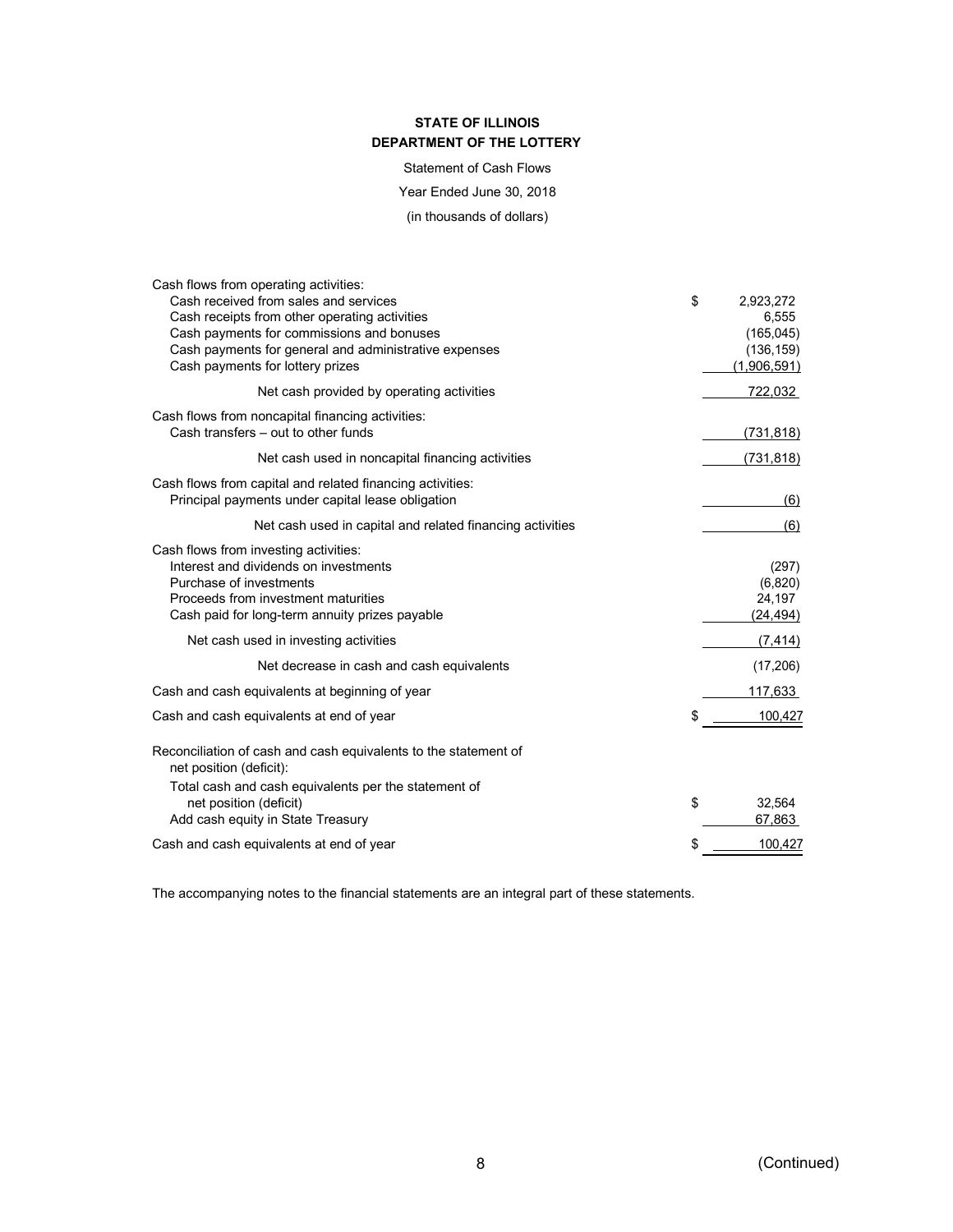Statement of Cash Flows

Year Ended June 30, 2018

(in thousands of dollars)

| Reconciliation of operating income to net cash provided by    |               |
|---------------------------------------------------------------|---------------|
| operating activities:                                         |               |
| Operating income                                              | \$<br>658,704 |
| Adjustments to reconcile operating income to net cash         |               |
| provided by operating activities:                             |               |
| Depreciation                                                  | 17            |
| Provision for uncollectible accounts                          | 1,960         |
| Changes in assets and liabilities:                            |               |
| Decrease in accounts receivable                               | 19,006        |
| Increase in due from other funds                              | (367)         |
| Decrease in deferred outflows of resources                    | 3,787         |
| Decrease in prizes payable                                    | (2, 515)      |
| Increase in accounts payable and accrued liabilities          | 29.396        |
| Decrease in intergovernmental payables                        | (1)           |
| Increase in due to other State funds                          | 80            |
| Increase in unearned revenues                                 | 258           |
| Decrease in other liabilities                                 | (10)          |
| Increase in long-term annuity prizes payable                  | 6,820         |
| Increase in deferred inflows of resources                     | 10,939        |
| Increase in net pension liability                             | 1,279         |
| Decrease in net OPEB liability                                | (7, 321)      |
| Net cash provided by operating activities                     | \$<br>722,032 |
| Noncash investing, capital and financing activities:          |               |
| Cost of capital asset acquisitions financed by capital leases | \$<br>63      |
| Increase in unrealized gains on investments                   | 9,128         |
| Interest accreted on investments                              | 6,337         |
| Interest accretion on long-term annuity prizes payable        | (6, 337)      |
| Use of resources to pay long-term annuity prizes payable      | 5             |
|                                                               |               |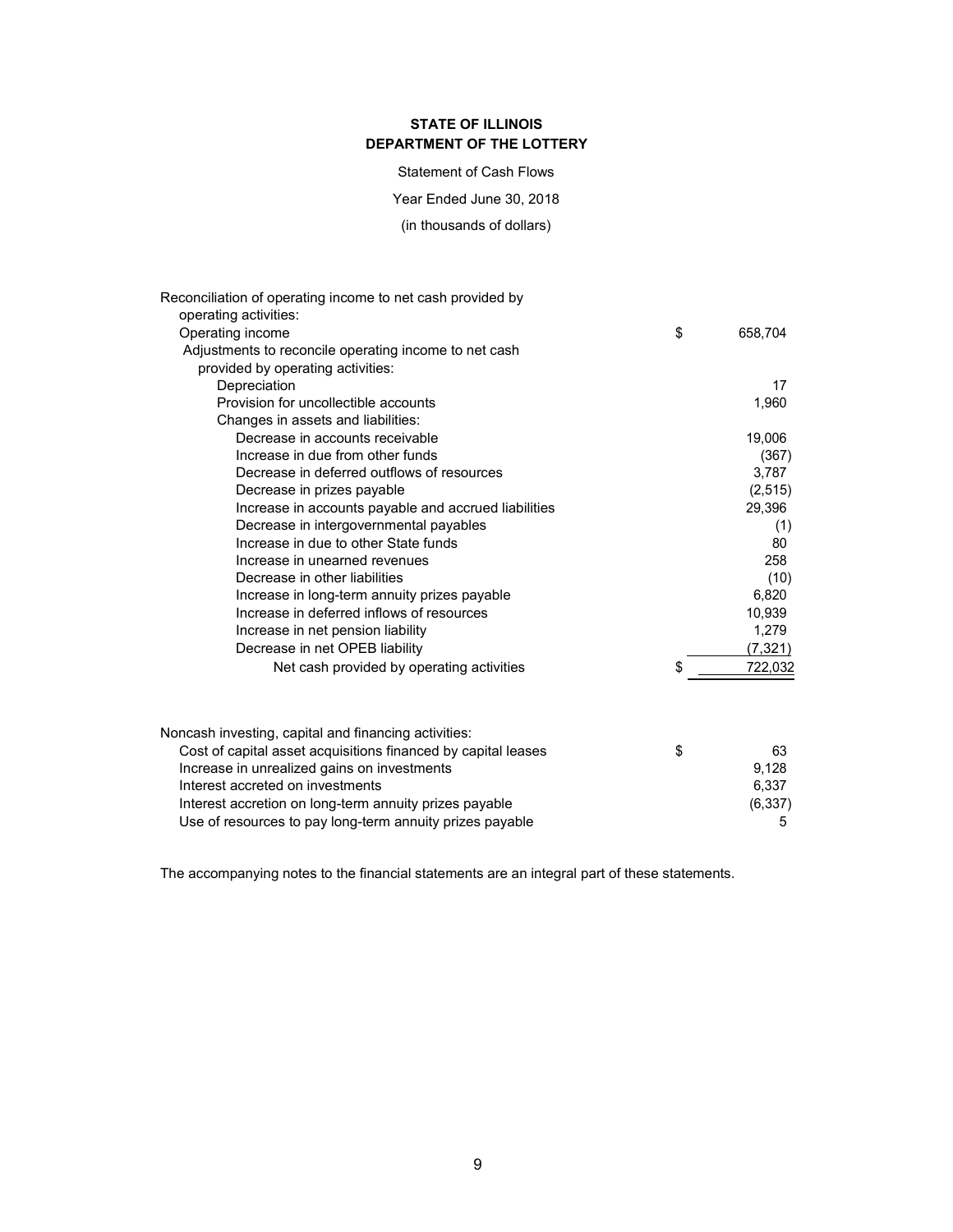Notes to Basic Financial Statements

June 30, 2018

# **(1) Organization**

The Department of the Lottery (the Department) is a part of the executive branch of government of the State of Illinois (State) and operates under a budget approved by the General Assembly in which resources primarily from the State Lottery Fund are appropriated for the use of the Department. Activities of the Department are subject to the authority of the Office of the Governor, the State's chief executive officer, and other departments of the executive and legislative branches of government (such as the Department of Central Management Services, the Governor's Office of Management and Budget, the State Treasurer's Office, and the State Comptroller's Office) as defined by the Illinois General Assembly. All funds appropriated to the Department and all other cash received are under the custody and control of the State Treasurer, with the exception of all locally-held funds authorized by State law.

The Department is organized to provide for administering and overseeing the operations of the Illinois Lottery with the assistance of a private manager under a management agreement. The Department's mission is to maximize revenue to the State to benefit schools, capital projects and specialty causes in an ethical and responsible manner.

# **(2) Summary of Significant Accounting Policies**

The financial statements of the Department have been prepared in accordance with GAAP, as prescribed by the Governmental Accounting Standards Board (GASB). To facilitate the understanding of data included in the financial statements, summarized below are the more significant accounting policies.

# *(a) Financial Reporting Entity*

As defined by U.S. generally accepted accounting principles (GAAP), the financial reporting entity consists of a primary government, as well as its component units, which are legally separate organizations for which the elected officials of the primary government are financially accountable. Financial accountability is defined as:

- 1) Appointment of a voting majority of the component unit's board and either (a) the primary government's ability to impose its will, or (b) the possibility that the component unit will provide a financial benefit to or impose a financial burden on the primary government; or
- 2) Fiscal dependency on the primary government.

Based upon the required criteria, the Department has no component units and is not a component unit of any other entity. However, because the Department is not legally separate from the State of Illinois, the financial statements of the Department are included in the financial statements of the State of Illinois.The State of Illinois' Comprehensive Annual Financial Report (CAFR) may be obtained by writing to the State Comptroller's Office, Division of Financial Reporting, 325 West Adams Street, Springfield, Illinois, 62704- 1871, or by accessing its website at [www.illinoiscomptroller.gov.](http://www.illinoiscomptroller.gov/)

# *(b) Basis of Accounting and Presentation*

The financial statements of the State of Illinois, Department of the Lottery, are intended to present the financial position, changes in financial position, and cash flows of only that portion of the activities of the State of Illinois that are attributable to the transactions of the Department. They do not purport to, and do not, present fairly the financial position of the State as of June 30, 2018, the changes in financial position and the cash flows for the year then ended in conformity with accounting principles generally accepted in the United States of America.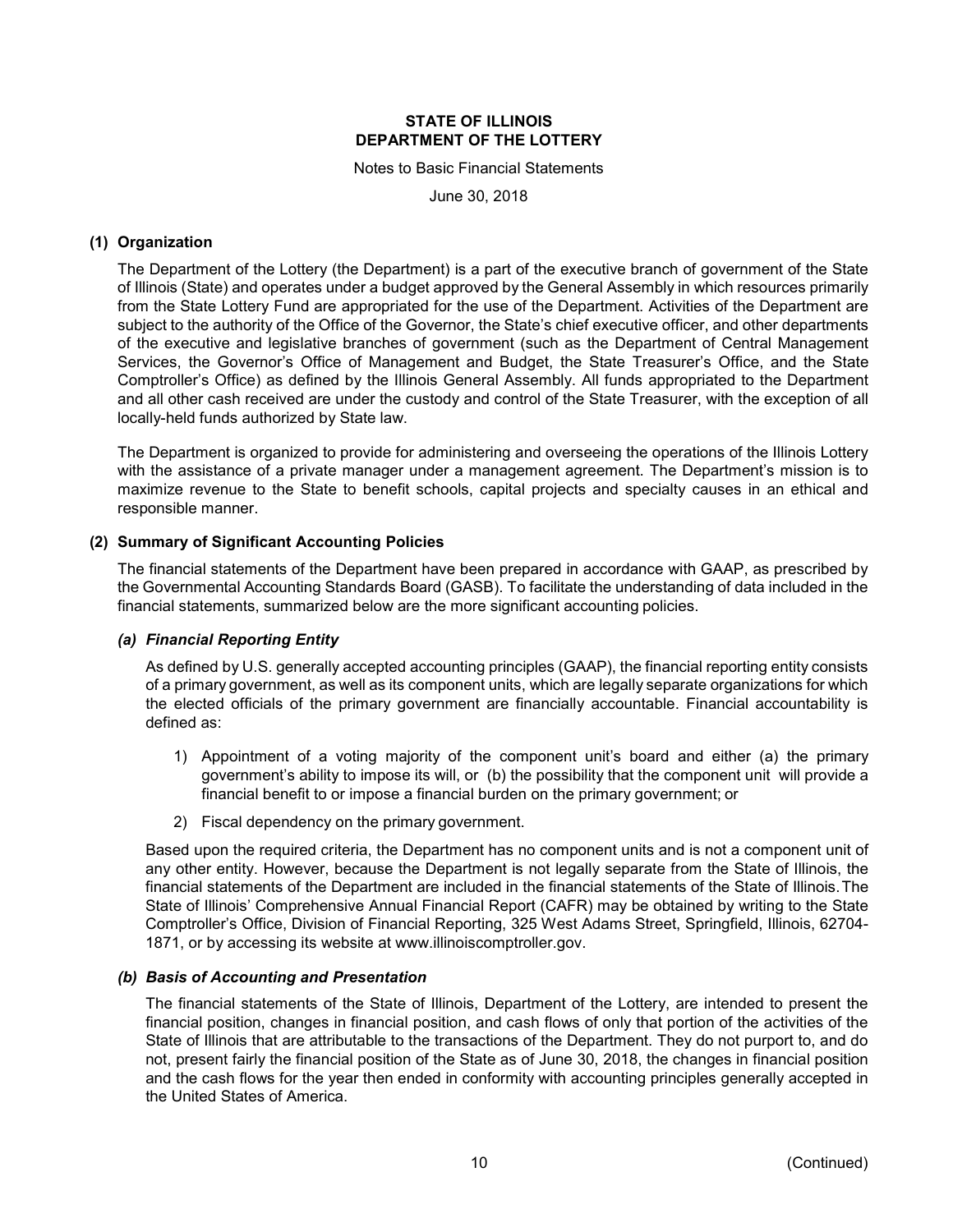Notes to Basic Financial Statements

June 30, 2018

The basic financial statements provide information about the Department's proprietary (enterprise) fund. Proprietary fund financial statements are reported using the economic resources measurement focus and the accrual basis of accounting. Revenues are recorded when earned and expenses are recorded at the time liabilities are incurred, regardless of when the related cash flow takes place.

The Department accounts for operations of the State Lottery in which a statutorily defined amount of the net income is used for the support of the State's Common School Fund. Any net income remaining after the required transfers to the Common School Fund is transferred to the State's Capital Projects Fund. Certain ticket sales are dedicated for other State funds prior to the determination of the net income available for transfers to the Common School Fund or the Capital Projects Fund.

#### *(c) Cash and Cash Equivalents*

Cash equivalents are defined as short-term, highly liquid investments readily convertible to cash with maturities of less than 90 days at time of purchase. Cash and cash equivalents include cash on hand and cash in banks for locally held funds.

#### *(d) Investments*

Investments are reported at fair value based on quoted market prices. The Department holds investments pursuant to statutory authority for locally held funds.

#### *(e) Fair Value of Financial Instruments*

The Department follows guidance for fair value measurements that defines fair value as the exchange price that would be received for an asset or paid to transfer a liability (an exit price) in the principal or most advantageous market for the asset or liability on the measurement date. The guidance establishes a hierarchy of inputs used to measure fair value that prioritizes the inputs into three categories that maximizes the use of observable inputs and minimizes the use of unobservable inputs by requiring that observable inputs be used when available.

Observable inputs are inputs that market participants would use in pricing the asset or liability based on market data obtained from independent sources. Unobservable inputs reflect assumptions that market participants would use in pricing the asset or liability based on the best information available in the circumstances. The hierarchy is broken down into three levels based on the transparency of inputs as follows:

*Level 1 –* Quoted prices are available in active markets for identical assets or liabilities as of the measurement date.

*Level 2 –* Observable inputs other than quoted prices in active markets for identical assets and liabilities, quoted prices for identical or similar assets or liabilities in inactive markets, or other inputs that are observable or can be corroborated by observable market data. These inputs are either directly or indirectly observable as of the measurement date.

*Level 3* – Unobservable inputs for the asset or liability as of the measurement date. These securities are measured using management's best estimate of fair value, where the inputs into the determination of fair value are not observable and require significant management judgment or estimation.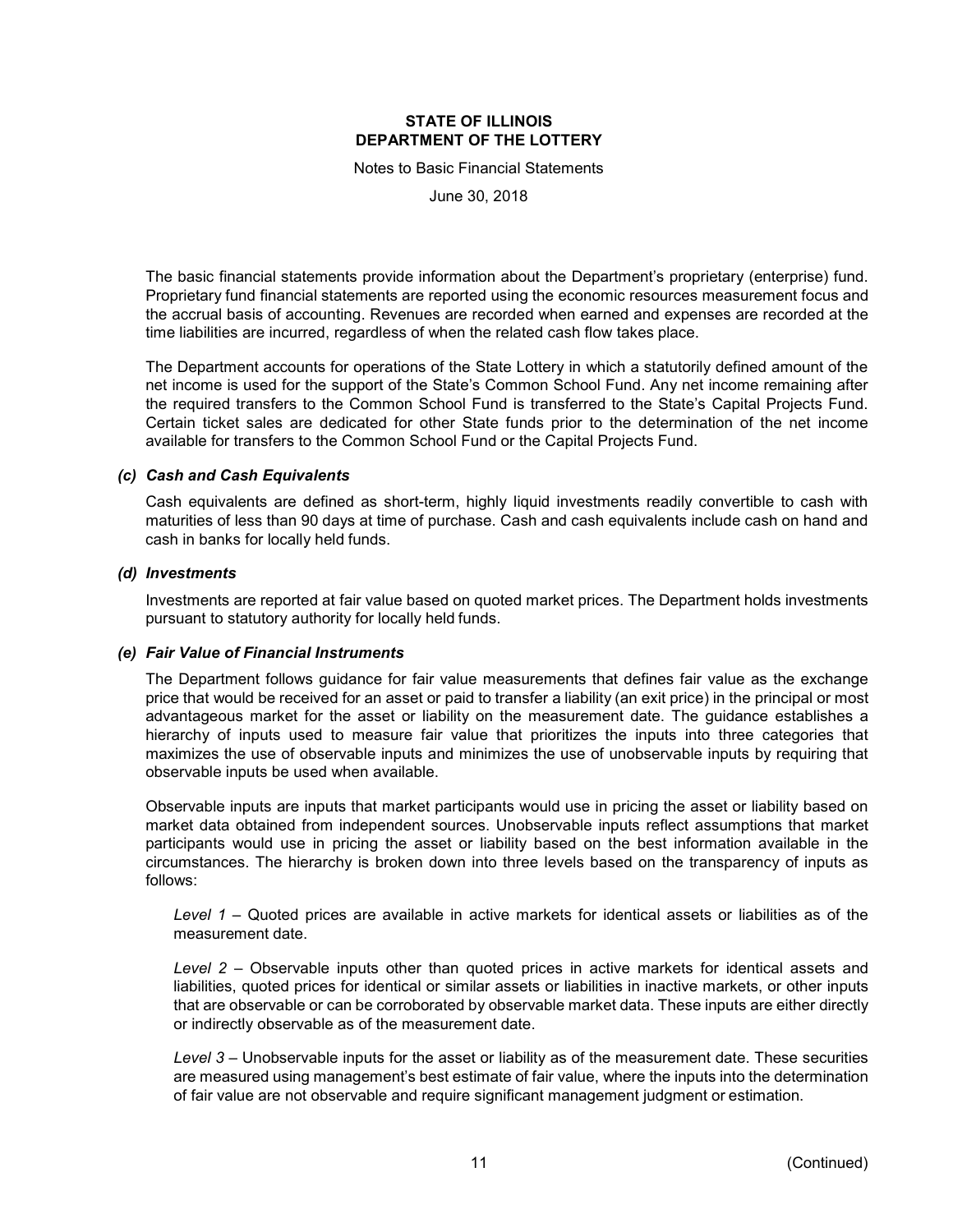Notes to Basic Financial Statements

June 30, 2018

A financial instrument's level within the fair value hierarchy is based on the lowest level of any input that is significant to the fair value measurement. The following describes the valuation methodologies used to measure the Department's financial instruments at fair value. There have been no changes in the methodologies used at June 30, 2018 when compared to June 30, 2017.

*U.S. Treasury bonds*—U.S. Treasury bonds are valued using prices quoted in active markets for those securities. These assets are classified as Level 1 assets.

*Annuities*—Annuities are valued at fair value and are comprised of insurance policies not traded on the open market. These assets are classified as Level 3 assets.

#### *(f) Allowances and Provisions*

The allowance for doubtful accounts at June 30, 2018 is based on an analysis of the historical collection experience for accounts receivable, which considers the age of the receivable and current economic conditions.

#### *(g) Interfund Transactions*

The Department has the following types of interfund transactions between Department funds and funds of other State agencies:

*Services provided and used*—Sales and purchases of goods and services between funds for a price approximating their external exchange value. Interfund services provided and used are reported as revenues in seller funds and expenditures or expenses in purchaser funds. Unpaid amounts are reported as interfund receivables and payables in the Statement of Net Position (Deficit).

*Transfers*—Flows of assets (such as cash or goods) without equivalent flows of assets in return and without a requirement for repayment. Transfers are reported after nonoperating revenues and expenses.

# *(h) Capital Assets*

Capital assets, which consist of equipment and automobiles, are reported at historical cost. Contributed assets are reported at acquisition value at the time received. Capital assets are depreciated using the straight-line method. The capitalization threshold for capital assets is \$5,000 and the estimated useful lives range from 5 to 15 years.

#### *(i) Compensated Absences*

The liability for compensated absences reported in the Statement of Net Position (Deficit) consists of unpaid, accumulated vacation and sick leave balances for Department employees. The liability has been calculated using the vesting method, in which leave amounts for both employees who currently are eligible to receive termination payments and other employees who are expected to become eligible in the future to receive such payments upon termination are included. The liability has been calculated based on the employees' current salary level and includes salary related costs (e.g., Social Security and Medicare tax).

Legislation that became effective January 1, 1998 capped the paid sick leave for all State Employees' Retirement System (SERS) members at December 31, 1997. Employees continue to accrue twelve sick days per year, but will not receive monetary compensation for any additional time earned after December 31, 1997. Sick days earned between January 1, 1984 and December 31, 1997 (with a 50% cash value) would only be used after all days with no cash value are depleted. Any sick days earned and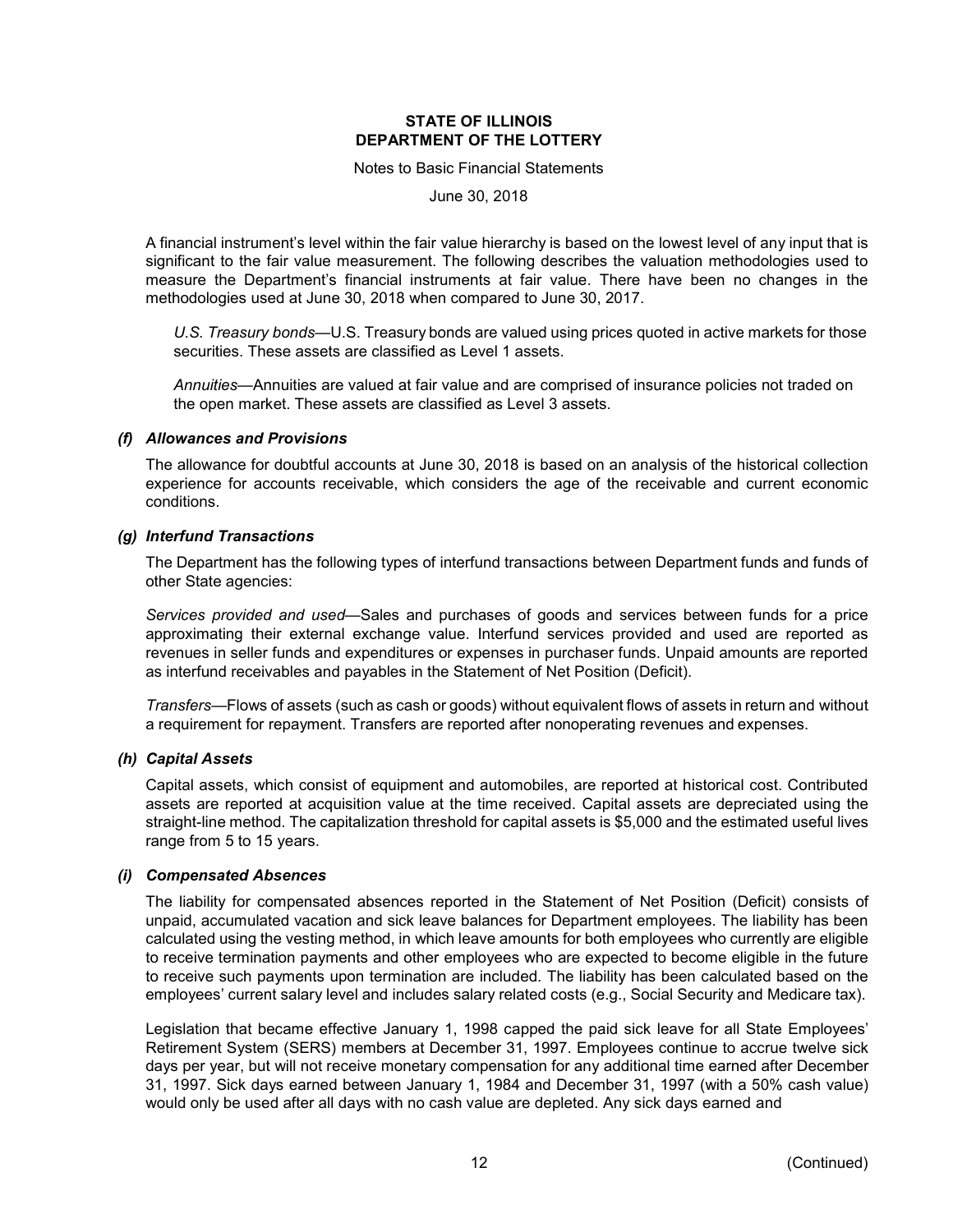#### Notes to Basic Financial Statements

June 30, 2018

unused after December 31, 1997, will be converted to service time for purposes of calculating employee pension benefits.

# *(j) Net Position (Deficit)*

In the Statement of Net Position (Deficit), equity is displayed in three components as applicable:

*Invested in Capital Assets* – This consists of capital assets, net of accumulated depreciation, reduced by the outstanding balances of borrowings attributable to the acquisition of those assets.

*Restricted* – This consists of net position (deficit) that is legally restricted by outside parties or by law through constitutional provisions or enabling legislation. When both restricted and unrestricted resources are available for use, generally it is the State's policy to use restricted resources first, then unrestricted resources when they are needed. There is no restricted net position (deficit) as of June 30, 2018.

*Unrestricted* – This consists of net position (deficit) that does not meet the definition of "restricted" or "invested in capital assets."

# *(k) Classification of Revenues and Expenses*

The Department classifies its revenues and expenses as either operating or nonoperating in the Statement of Revenues, Expenses, and Changes in Net Position (Deficit) according to the following criteria:

#### *Revenue*

Operating revenues, such as sale of lottery tickets, result from exchange transactions associated with the principal activity of the fund. Nonoperating revenues, such as investment income, result from nonexchange transactions or ancillary activities.

#### *Expenses*

All expenses are classified as operating, except for interest expense and losses on disposal of capital assets which are classified as nonoperating.

# *(l) Lottery Revenue*

#### *Draw Games*

Revenue from ticket sales for Mega Millions, Powerball, Lotto, Pick 3, and other draw games is recognized when the related drawing takes place. Receipts from subscription sales and other ticket sales for future drawings are recorded as unearned revenue and will not be recognized as revenue until the related drawing takes place.

#### *Instant Games*

Revenue from instant games is recognized based on the dollar value of the total books of tickets settled. Tickets are available for sale upon being activated at the retailer locations.

# *(m) Prizes and Claims – Instant Ticket Expense*

Prize expense is accrued for instant game sales at a percentage equivalent to the total prizes included in all tickets printed for each game. Prize expense and prizes payable are reduced for an estimate of prizes that will go unclaimed and are increased if amounts claimed exceed the amounts accrued (i.e., early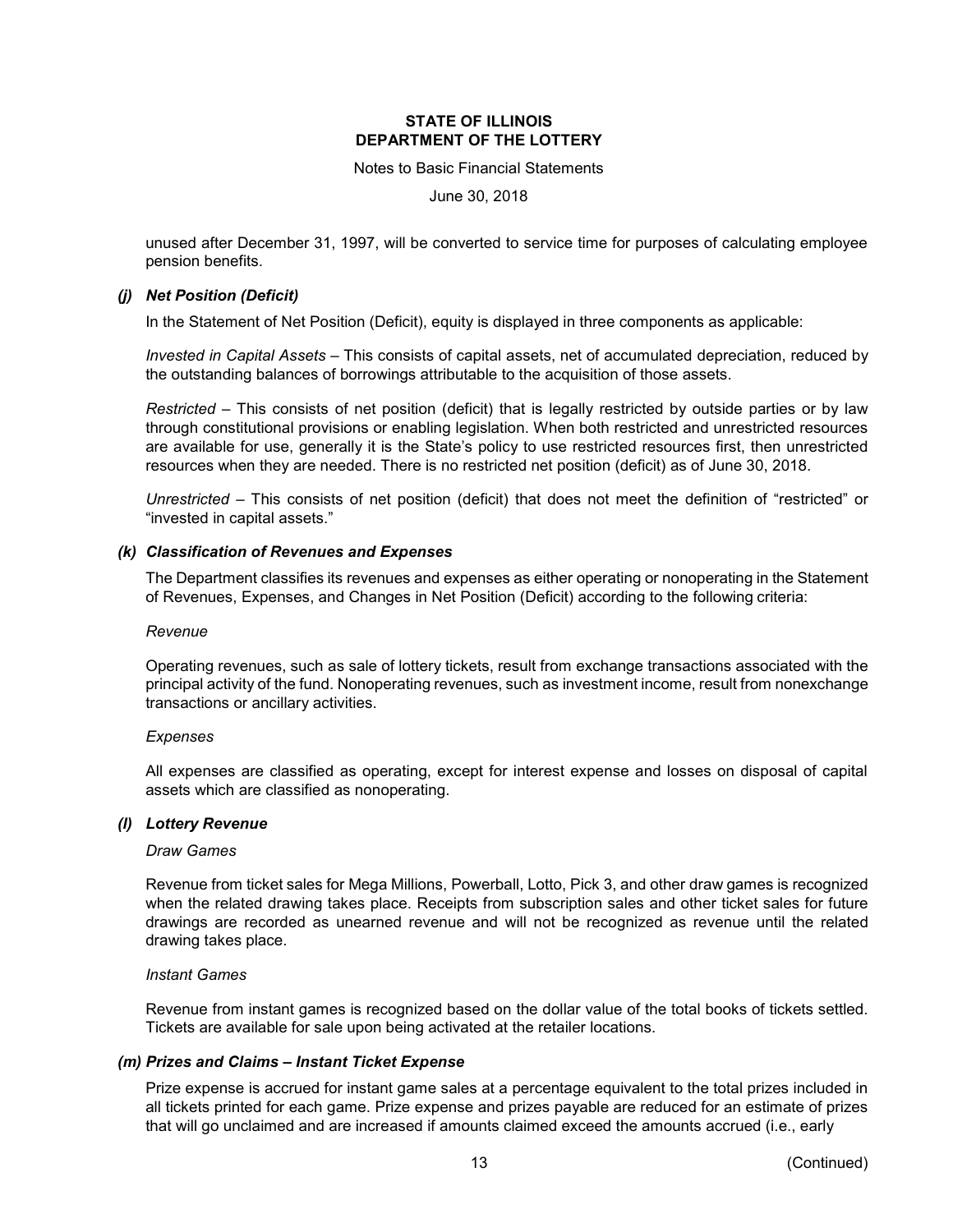Notes to Basic Financial Statements

June 30, 2018

redemption expense). Instant games are closed at the end of the final redemption period and any remaining net payable accrued in prior periods is reversed and recorded as a reduction to prize expense.

#### *(n) Estimates*

The preparation of financial statements in conformity with GAAP requires management to make estimates and assumptions that affect the reported amounts of assets and liabilities and disclosure of contingent assets and liabilities at the date of the financial statements and the reported amounts of revenues and expenses during the reporting period. Actual results could differ from those estimates.

#### *(o) Pension*

For purposes of measuring the net pension liability, deferred outflows of resources, deferred inflows of resources, pension expense and expenditures associated with the Department's contribution requirements, information about the fiduciary net position of the State Employees Retirement System (SERS) and additions to/deductions from the SERS' fiduciary net position have been determined on the same basis as they are reported within the separately issued SERS financial statements. For this purpose, benefit payments (including refunds of employee contributions) are recognized when due and payable in accordance with terms of the plan. Investments are reported at fair value.

The net pension liability is calculated as the difference between the actuarially calculated value of the projected benefit payments attributed to past periods of service and the plans' fiduciary net position. The total pension expense is comprised of the service cost or actuarial present value of projected benefit payments attributed to the valuation year, interest on the total pension liability, plan administrative expenses, current year benefit changes, and other changes in plan fiduciary net position less employee contributions and projected earnings on plan investments. Additionally, the total pension expense includes the annual recognition of outflows and inflows of resources due to pension assets and liabilities.

# *(p) Post-Employment Benefits Other Than Pensions (OPEB)*

The Department provides health, dental, vision and life insurance benefits for certain retirees and their dependents through the State Employees Group Insurance Program (SEGIP). The total OPEB liability, deferred outflows of resources, deferred inflows of resources, expense, and expenditures associated with the program have been determined through an actuarial valuation using certain actuarial assumptions as applicable to the current measurement period.

For purposes of measuring the net OPEB liability, deferred outflows of resources, deferred inflows of resources, expense and expenditures associated with the Department's contribution requirements, information about fiduciary net position of the SEGIP OPEB plan and additions to/deductions from the plan's fiduciary net position have been determined on the same basis as they are reported within the separately issued plan financial statements. For this purpose, benefit payments are recognized when due and payable in accordance with the terms of the plan. Investments are reported at fair value.

#### *(q) New Accounting Pronouncements*

Effective for the year ended June 30, 2018, the Department adopted GASB Statement No. 75, *Accounting and Financial Reporting for Postemployment Benefits Other Than Pensions*, which establishes standards for measuring and recognizing liabilities, deferred outflows of resources, deferred inflows of resources, expenses, and expenditures and identifies the note disclosure requirements. The statement requires the Department to report a liability on the face of the financial statements for the other postemployment benefits (OPEB) it provides and identifies the methods and assumptions that are required to be used to project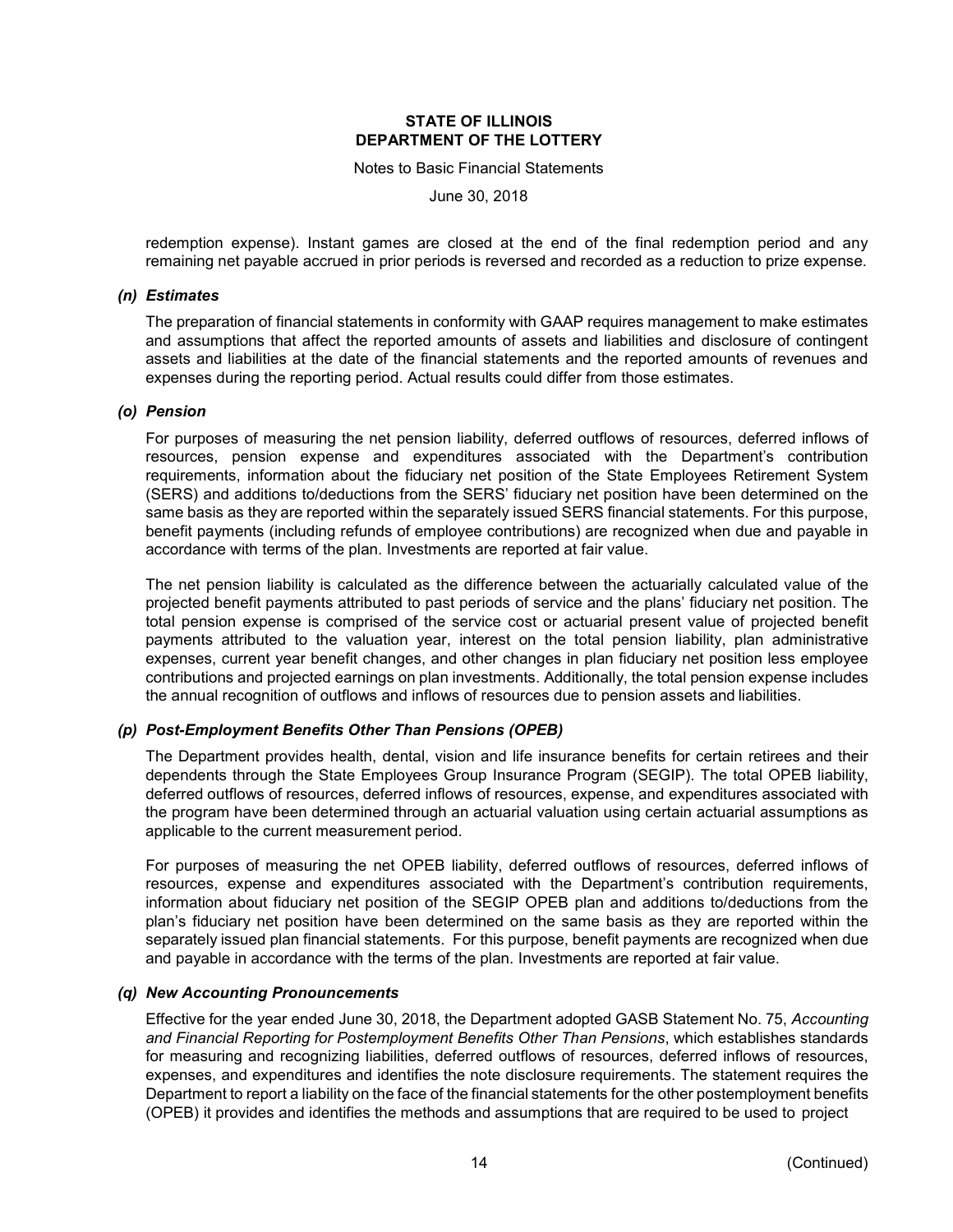Notes to Basic Financial Statements

June 30, 2018

benefit payments, discount projected benefit payments to their actuarial present value and attribute that present value to periods of employee service. The implementation of this statement significantly impacted the Department's financial statements and footnote disclosures with the recognition of an OPEB liability, deferred outflows of resources, and deferred inflows of resources on the Statement of Net Position (Deficit) and general and administrative expenses on the Statement of Revenues, Expenses, and Changes in Net Position (Deficit). Information regarding the Department's OPEB plans is disclosed in Note 9. Additionally, the requirements of this statement resulted in the restatement of beginning net deficit, as detailed in Note 13.

Effective for the year ended June 30, 2018, the Department adopted GASB Statement No. 81, *Irrevocable Split-Interest Agreements*, which improves accounting and financial reporting for irrevocable split-interest agreements by providing recognition and measurement guidance for situations in which a government is a beneficiary of the agreement. The implementation of this statement had no impact on the Department's financial statements.

Effective for the year ended June 30, 2018, the Department adopted GASB Statement No. 85, *Omnibus 2017*, which addresses practice issues that have been identified during implementation and application of certain GASB statements. This statement addresses a variety of topics including issues related to blending component units, goodwill, fair value measurement and application and postemployment benefits (pensions and other postemployment benefits). The implementation of this statement had no impact on the Department's financial statements.

Effective for the year ended June 30, 2018, the Department adopted GASB Statement No. 86, *Certain Debt Extinguishment Issues,* which improves consistency in accounting and financial reporting for insubstance defeasance of debt by providing guidance for transactions in which cash and other monetary assets acquired with only existing resources – resources other than the proceeds of refunding debt – are placed in an irrevocable trust for the sole purpose of extinguishing debt. This statement also improves accounting and financial reporting for prepaid insurance on debt that is extinguished and notes to financial statements for debt that is defeased in substance. The implementation of this statement had no impact on the Department's financial statements.

# *(r) Future Adoption of GASB Statements*

Effective for the year ending June 30, 2019, the Department will adopt GASB Statement No. 83, *Certain Asset Retirement Obligations*, which establishes criteria for determining the timing and pattern of recognition of a liability and a corresponding deferred outflow of resources for asset retirement obligations. The Department currently has no asset retirement obligations.

Effective for the year ending June 30, 2020, the Department will adopt GASB Statement No. 84, *Fiduciary Activities*, which improves guidance regarding the identification of fiduciary activities for accounting and financial reporting purposes and how those activities should be reported.

Effective for the year ending June 30, 2021, the Department will adopt GASB Statement No. 87, *Leases,*  which was established to better meet the information needs of financial statement users by improving accounting and financial reporting for leases by governments.

Effective for the year ending June 30, 2019, the Department will adopt GASB Statement No. 88, *Certain Disclosures Related to Debt, Including Direct Borrowings and Direct Placements*, which improves the information that is disclosed in notes to government financial statements related to debt, including direct borrowings and direct placements. The Department currently has no debt.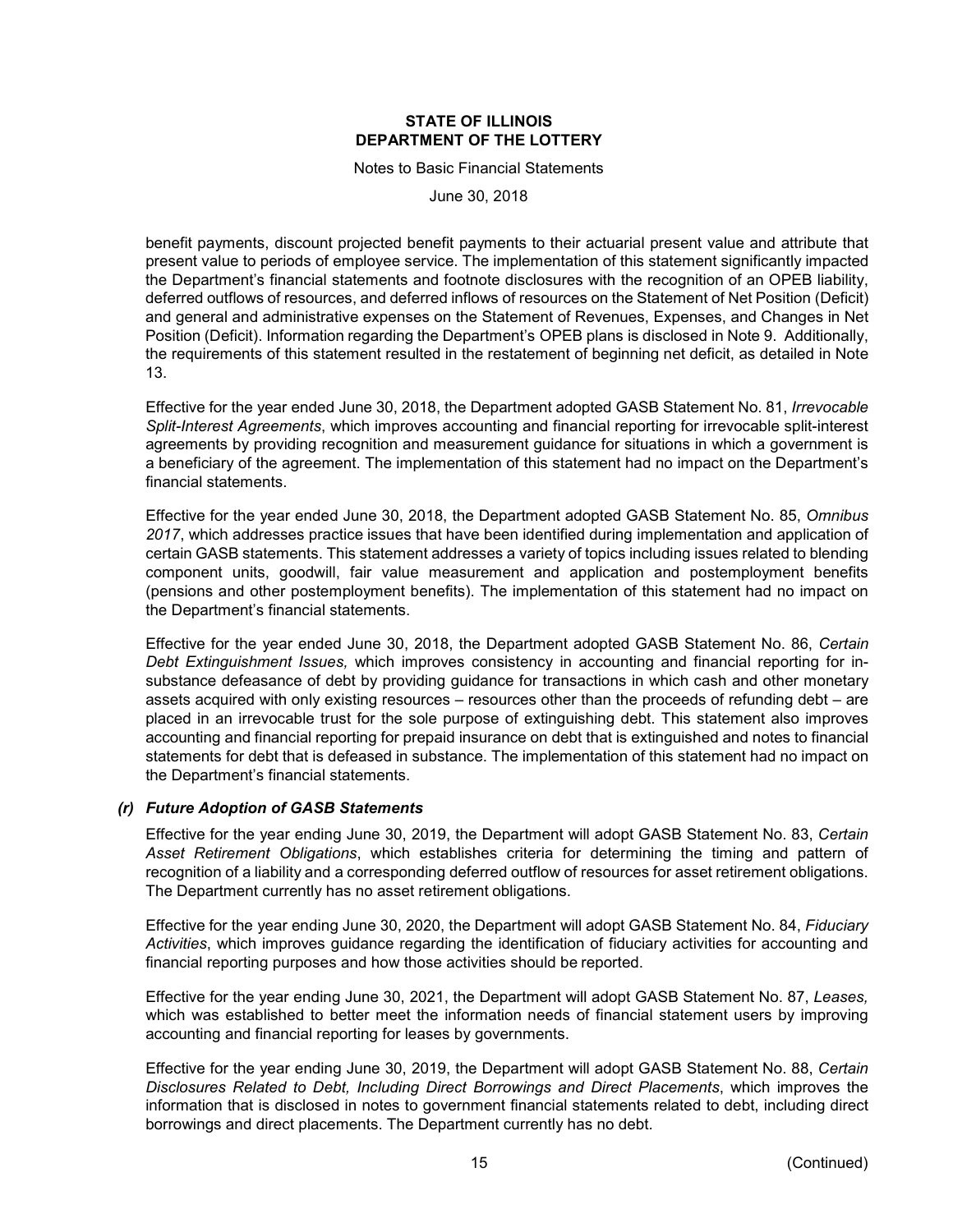Notes to Basic Financial Statements

June 30, 2018

The Department has not yet determined the impact, if any, on its financial statements as a result of adopting these statements.

#### **(3) Deposits and Investments**

The State Treasurer is the custodian of the Department's deposits and investments for funds maintained in the State Treasury. These amounts are classified as "Cash equity in State Treasury" on the Statement of Net Position (Deficit). The Department independently manages deposits and investments maintained outside the State Treasury.

#### *(a) Deposits*

Deposits in the custody of the State Treasurer of approximately \$68 million as of June 30, 2018, are pooled and invested with other State funds in accordance with the Deposit of State Moneys Act of the Illinois Compiled Statutes (15 ILCS 520/11). Funds held by the State Treasurer have not been categorized as to credit risk because the Department does not own individual securities. Details on the nature of these deposits and investments are available within the State's CAFR.

Bank deposits for the enterprise funds held outside of the State Treasury of approximately \$33 million as of June 30, 2018, are held in Federal Deposit Insurance Corporation (FDIC) insured depository institutions. The Department has an agreement under which one of these institutions insures balances in excess of FDIC insurance limits from loss by pledging securities as collateral. The collateral amount exceeded the deposited amount of \$8 million at June 30, 2018. The Department has not incurred any losses on deposits exceeding the value of pledged securities and considers the risk minimal.

# *(b) Investments*

As of June 30, 2018, the Department had the following investments outside of the State Treasury:

|                                  | <b>Fair value</b><br>(thousands) | Weighted<br>average<br>maturity<br>(vears) |
|----------------------------------|----------------------------------|--------------------------------------------|
| Annuities<br>U.S. Treasury bonds | \$<br>222<br>267,173             | 2.393<br>7.143                             |
| Total                            | 267,395                          |                                            |

Interest Rate Risk: The Department does not have a formal investment policy that limits investment maturities as a means of managing its exposure to fair value losses arising from increasing interestrates.

Credit Risk: The Department is limited to investing in direct obligations of the United States of America or backed by the full faith and credit of the United States of America. The Department's investments in annuities are not rated.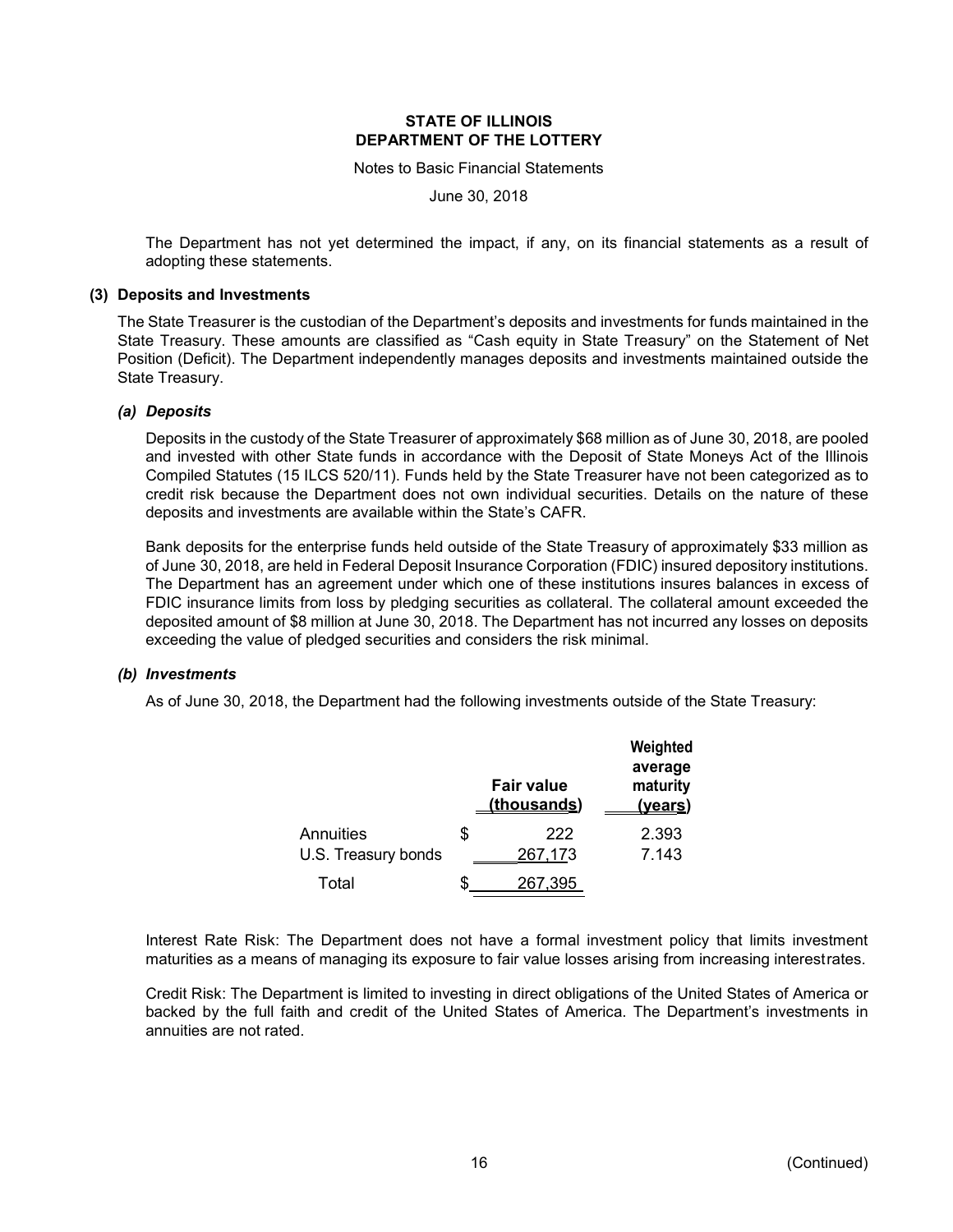Notes to Basic Financial Statements

June 30, 2018

#### **(4) Fair Value Measurements**

The following table presents assets (amounts expressed in thousands) measured at fair value on a recurring basis at June 30, 2018:

|                                  | Level 1       | Level 2 | Level 3 | Total          |
|----------------------------------|---------------|---------|---------|----------------|
| Annuities<br>U.S. Treasury bonds | ——<br>267.173 |         | 222     | 222<br>267.173 |
| Total assets at fair value \$    | 267.173       |         | 222     | 267,395        |

The change in assets measured at fair value using Level 3 inputs for the year ended June 30, 2018 is as follows:

|                                                                | 2018 |             |  |
|----------------------------------------------------------------|------|-------------|--|
| Balance, beginning of the year<br>Change in value of annuities | \$.  | 276<br>(54) |  |
| Balance, end of the year                                       | \$.  | フフフ         |  |

# **(5) Interfund Balance and Activity**

# *(a) Balance Due from/to Other Funds*

The following balance (amounts expressed in thousands) at June 30, 2018, represents amounts due from other State funds.

| Due from    |                                         |    |      |                                                                         |
|-------------|-----------------------------------------|----|------|-------------------------------------------------------------------------|
| <b>Fund</b> | Other<br><b>State funds</b>             |    | 2018 | <b>Description/Purpose</b>                                              |
| Lottery     | <b>SERS</b><br><b>Other State Funds</b> | S  | 367  | Refund for recertification of FY 2018<br>employer contribution rate and |
|             |                                         | \$ | 368  | Problem Gambler services.                                               |

The following balance (amounts expressed in thousands) at June 30, 2018, represents amounts due to other State funds.

|             | Due to                                |     |               |                                                                |
|-------------|---------------------------------------|-----|---------------|----------------------------------------------------------------|
|             | <b>Other</b>                          |     |               |                                                                |
| <b>Fund</b> | <b>State funds</b>                    |     | 2018          | <b>Description/Purpose</b>                                     |
| Lottery     | Capital Projects<br>Other State funds | \$. | 89.045<br>832 | Due to other State funds for<br>allocation of lottery proceeds |
|             |                                       | \$  | 89.877        | and for administrative expenses.                               |

The \$89.045 million due to the Capital Projects Fund as of June 30, 2018, is not expected to be repaid within one year.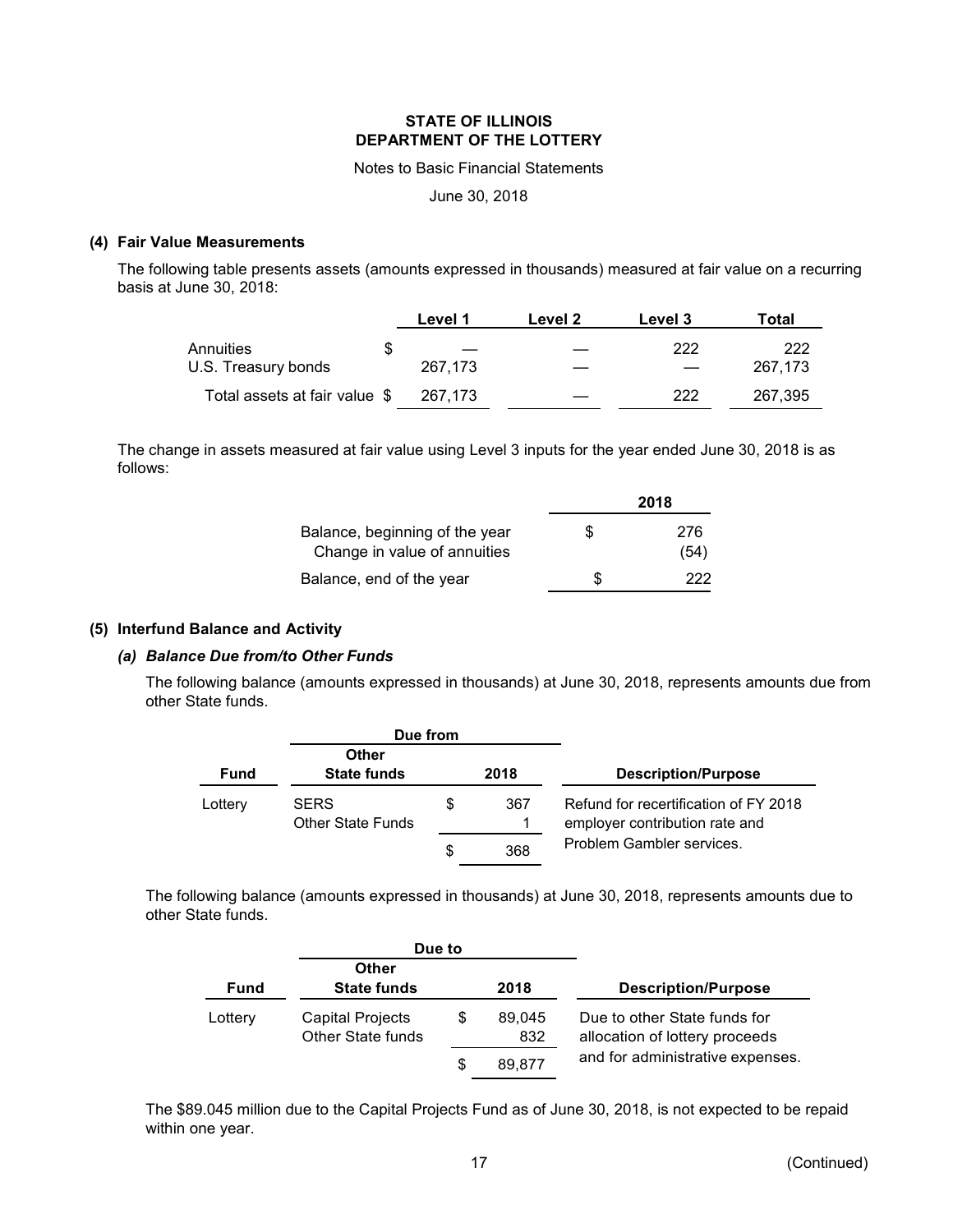#### Notes to Basic Financial Statements

June 30, 2018

# *(b) Transfers to Other Funds*

The Department reports transfers out in the Statement of Revenues, Expenses, and Changes in Net Position (Deficit), for the amounts required by statute to be transferred to the Common School Fund, Capital Projects Fund, and other State funds for lottery games designated for special purposes. The following balances (amounts expressed in thousands) for the year ended June 30, 2018 represent amounts transferred to other State funds:

|                        | <b>Transfers out to</b>            |   |                  |                                                          |
|------------------------|------------------------------------|---|------------------|----------------------------------------------------------|
| <b>Fund</b>            | <b>Other</b><br><b>State funds</b> |   | 2018             | <b>Description/Purpose</b>                               |
| Lottery                | Common School<br>Other State funds | S | 718,750<br>3.713 | Transfers to Common School<br>fund and other State funds |
| Deferred Prize Winners | Other State funds                  |   | 62               | pursuant to statutory requirements.                      |
|                        |                                    |   | 722,525          |                                                          |

# **(6) Capital Assets**

Capital asset activity (amounts expressed in thousands) for the year ended June 30, 2018 was as follows:

|    | <b>Additions</b>                                  | <b>Deletions</b> | <b>Net</b><br>transfers | <b>Balance</b><br>June 30, 2018 |
|----|---------------------------------------------------|------------------|-------------------------|---------------------------------|
|    |                                                   |                  |                         |                                 |
|    |                                                   |                  |                         | 747                             |
|    |                                                   |                  |                         | (664)                           |
|    |                                                   |                  |                         |                                 |
| 37 | 46                                                |                  |                         | 83                              |
| S  | <b>Balance</b><br>June 30, 2017<br>1,018<br>(981) | 63<br>(17)       | 334<br>(334)            |                                 |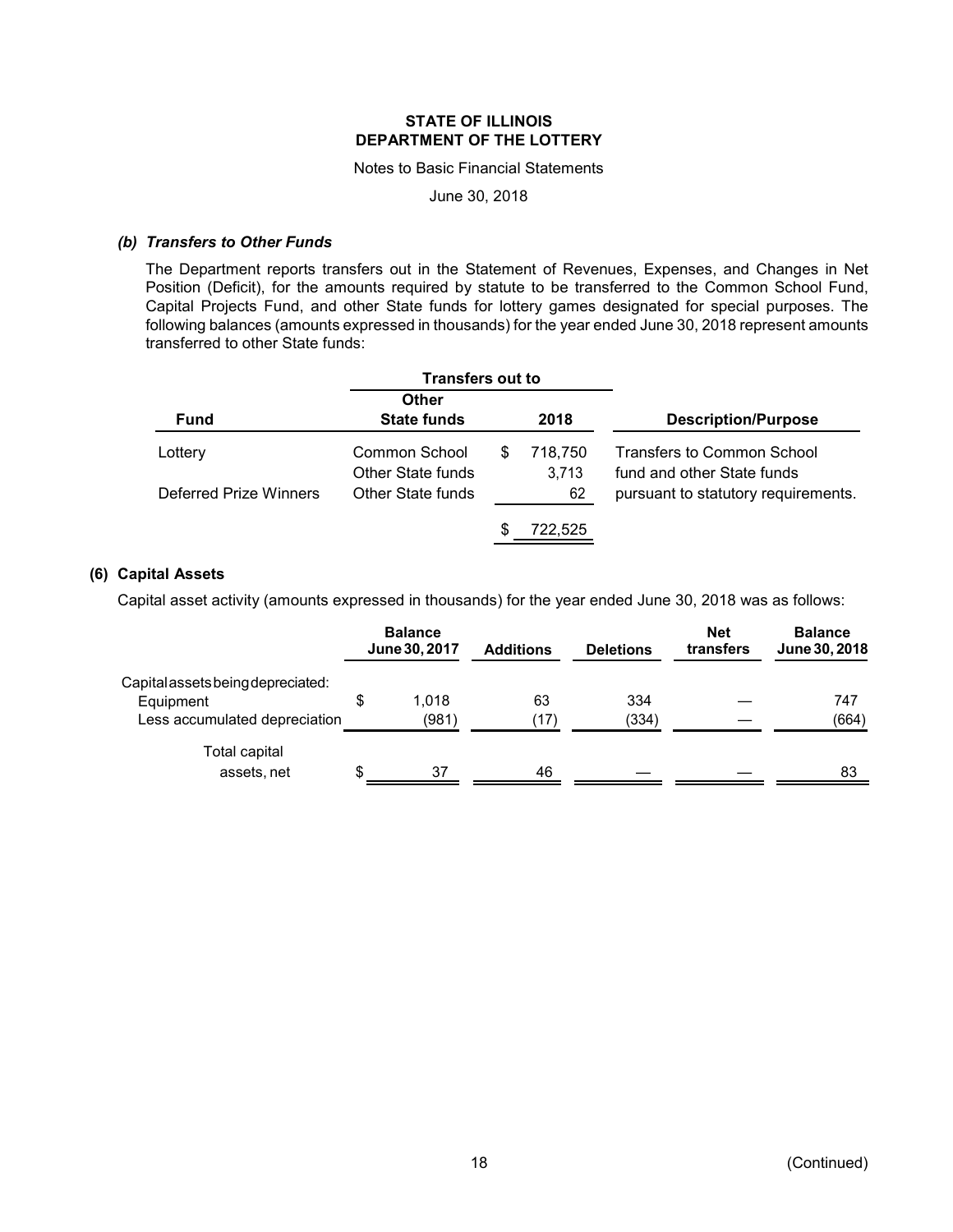Notes to Basic Financial Statements

June 30, 2018

# **(7) Long-Term Obligations**

# *(a) Changes in Long-Term Obligations*

Changes in long-term obligations (amounts expressed in thousands) for the year ended June 30, 2018 were as follows:

|                              | <b>Balance</b><br><b>June 30,</b><br>2017 | <b>Additions</b> | <b>Deletions</b> | <b>Balance</b><br><b>June 30,</b><br>2018 | <b>Amounts</b><br>Due within<br>one year |
|------------------------------|-------------------------------------------|------------------|------------------|-------------------------------------------|------------------------------------------|
| Leases payable               | \$                                        | 57               |                  | 57                                        | 22                                       |
| Compensated absences         | 834                                       | 1.169            | 1.217            | 786                                       | 122                                      |
| Obligations to Lottery prize |                                           |                  |                  |                                           |                                          |
| winners $-$ group contracts  | 276                                       |                  | 54               | 222                                       | 60                                       |
| Obligations to Lottery prize |                                           |                  |                  |                                           |                                          |
| winners $-$ annuities        | 264.473                                   | 6.820            | 17,806           | 253.487                                   | 21.529                                   |
| Net pension liability        | 82,700                                    | 1,279            |                  | 83.979                                    |                                          |
| Net OPEB liability           | 66,249                                    |                  | 7,321            | 58,928                                    |                                          |
| Total long-term              |                                           |                  |                  |                                           |                                          |
| obligations                  | 414,532                                   | 9,325            | 26,398           | 397,459                                   | 21,733                                   |

# *(b) Obligations to Lottery Prize Winners*

The Department has obligations to certain lottery prize winners for awards payable in annual installments ranging from 19 years to the life of the prize winner, with the first payment made shortly after the claim is presented for payment.

For certain prize winners, annuities (group contracts) were purchased in the name of the Department for which the Department has retained the rights of ownership. The present value of these annuities and the related liability installments owed to prize winners were as follows at June 30, 2018:

| <b>Fiscal year</b>             | <b>Current</b> | Long-term | Total |
|--------------------------------|----------------|-----------|-------|
| 2019                           | \$<br>62       |           | 62    |
| 2020                           |                | 62        | 62    |
| 2021                           |                | 62        | 62    |
| 2022                           |                | 50        | 50    |
| Total future prize payments    | 62             | 174       | 236   |
| Less present value adjustments | 2)             | (12)      | (14)  |
| Present value at June 30, 2018 | \$<br>60       | 162       | 222   |

**Present value of investment annuities and related prize liabilities (in thousands)**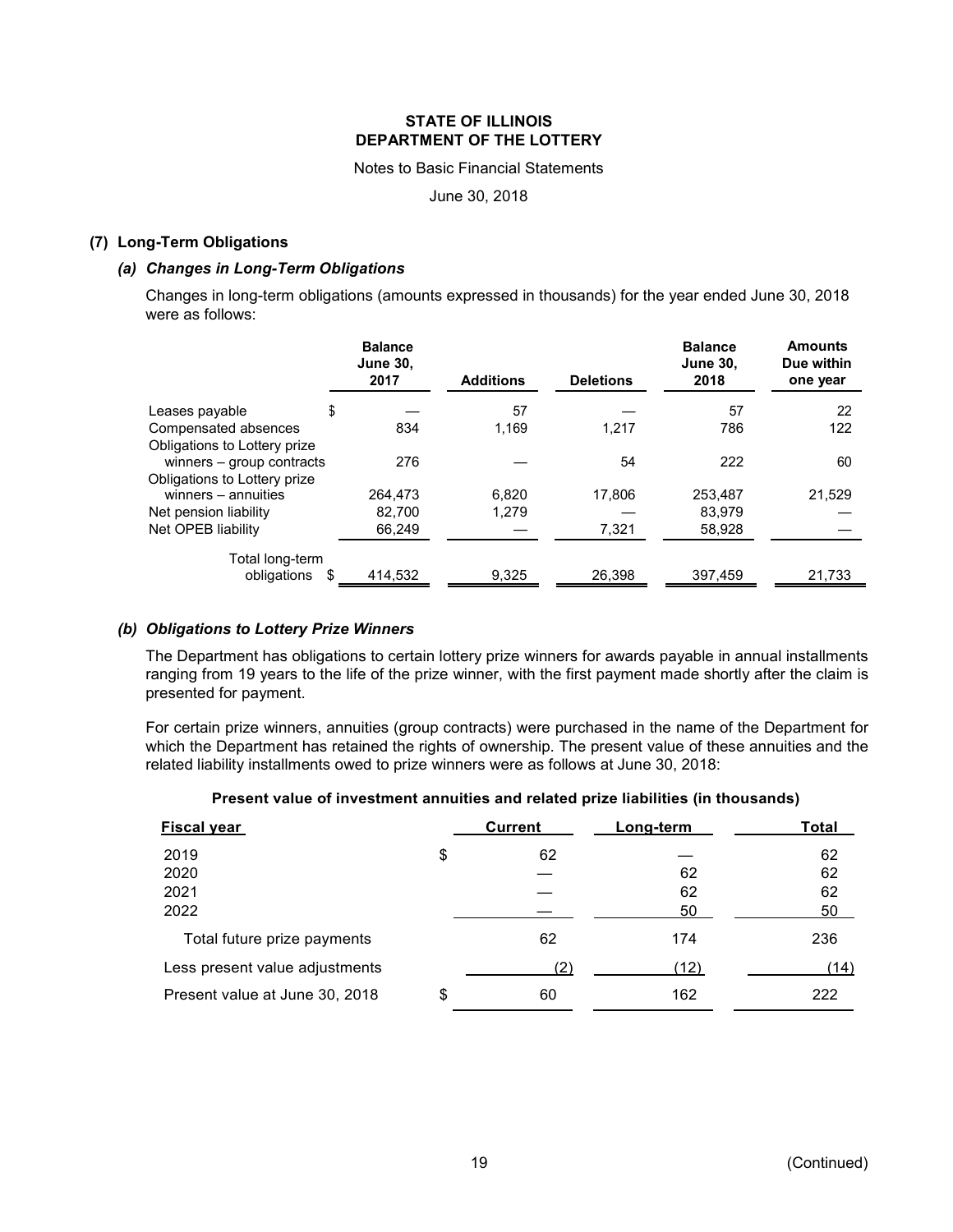#### Notes to Basic Financial Statements

June 30, 2018

Effective July 30, 1985, State law provides that the State Treasurer, with the consent of the Director of the Lottery, may contract to invest in securities, which provide payments corresponding to the Department's obligation to these winners. The Department has provided for other payments corresponding to the Department's obligation to other prize winners through the purchase of direct obligations of the federal government, primarily in the form of United States Treasury zero coupon bonds. As established by State law, such securities shall be maintained separate and apart from all public money or funds of the State. These investments are purchased in amounts to provide for annual annuity payments to the prize winner(s) of each qualifying individual drawing.

The fair value of the investments approximated \$267 million at June 30, 2018. Interest rates range from 1.3% to 7.7% and prizes payable are scheduled annually through 2044 as follows (amounts expressed in thousands):

| <b>Fiscal year</b>             | <b>Current</b> | Long-term | Total     |
|--------------------------------|----------------|-----------|-----------|
| 2019                           | \$<br>23,117   |           | 23,117    |
| 2020                           |                | 22,890    | 22,890    |
| 2021                           |                | 24.981    | 24,981    |
| 2022                           |                | 22,340    | 22,340    |
| 2023                           |                | 23,478    | 23,478    |
| 2024-2044                      |                | 217,030   | 217,030   |
| Total future prizes            | 23,117         | 310,719   | 333.836   |
| Adjustments to present value   | (1,588)        | (78,761)  | (80, 349) |
| Present value of future prizes | 21,529         | 231.958   | 253.487   |
| Adjustments to fair value      | 1,103          | 12,583    | 13,686    |
| Fair value of future prizes at |                |           |           |
| June 30, 2018                  | \$<br>22,632   | 244.541   | 267,173   |

The amortized discount on the prizes payable reflects the interest rates earned by the investments held to fund the related liabilities. The amortization of discount is recorded as interest expense in the Statement of Revenues, Expenses, and Changes in Net Position (Deficit) and amounted to approximately \$6 million for the year ended June 30, 2018.

# *(c) Leases Payable*

The Department has entered into a lease agreement as lessee for financing the acquisition of office equipment. The lease agreement qualifies as a capital lease for accounting purposes, and therefore, has been recorded at the present value of the future minimum lease payments as of the inception date in the capital assets account. Information regarding operating leases is included in Note 12(a).

Assets under the capital lease amounted to \$63 thousand, and the related accumulated depreciation amounted to \$9 thousand as of June 30, 2018.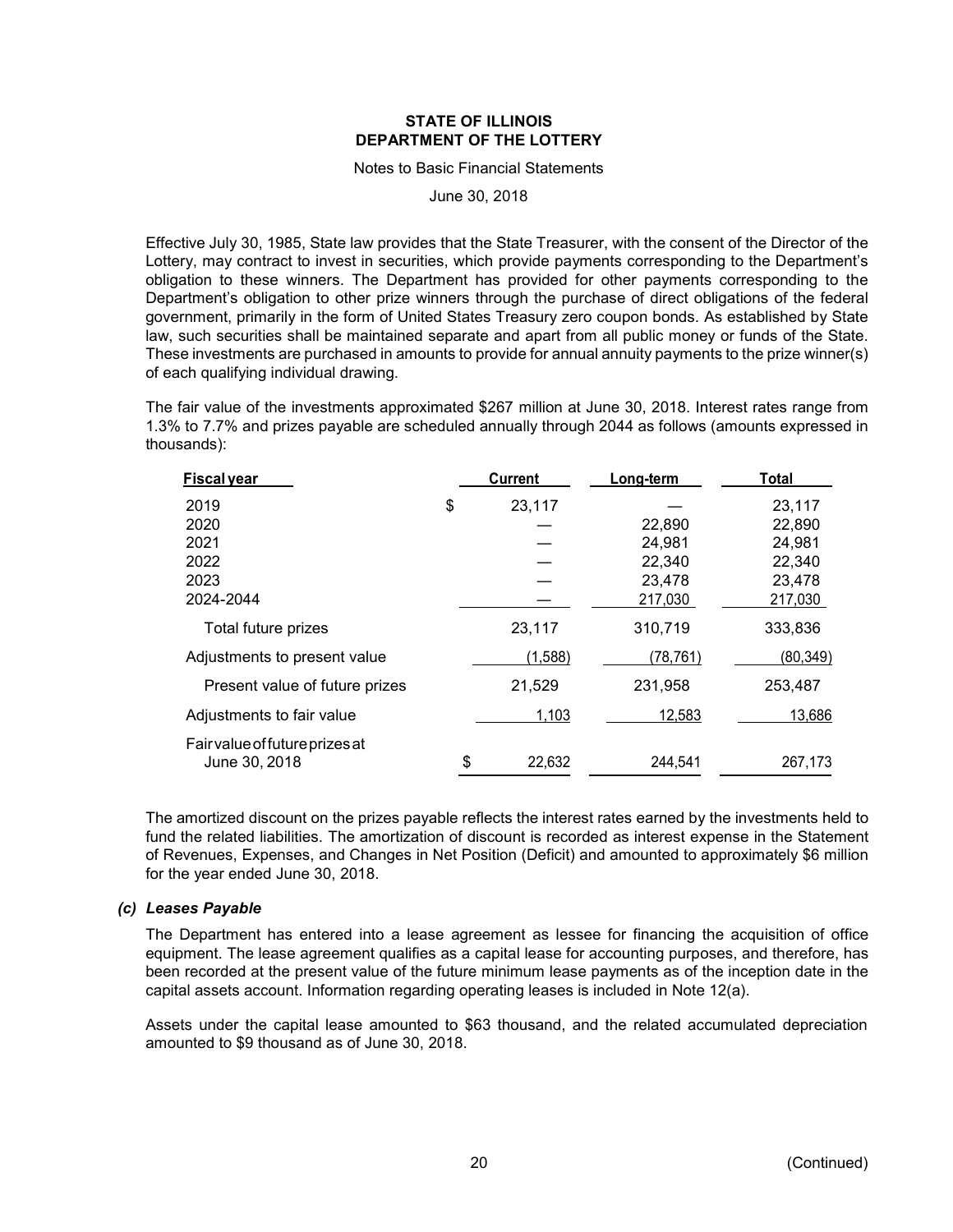Notes to Basic Financial Statements

June 30, 2018

Future minimum lease payments for the capital lease recorded in the Department's Statement of Net Position (Deficit) as of June 30, 2018, are as follows (amounts expressed in thousands):

| Year ending June 30, |   | <b>Principal</b> |   | <b>Interest</b> |
|----------------------|---|------------------|---|-----------------|
| 2019                 | S | 22               | S | 2               |
| 2020                 |   | 21               |   |                 |
| 2021                 |   | 14               |   |                 |
| Total minimum lease  |   |                  |   |                 |
| payments             |   | 57               |   |                 |

# **(8) Pension Plan**

*Plan Description***.** Substantially all of the Department's full-time employees who are not eligible for participation in another state-sponsored retirement plan participate in the State Employees' Retirement System (SERS), which is a single-employer defined benefit pension trust fund in the State of Illinois reporting entity. SERS is governed by article 14 of the Illinois Pension Code (40 ILCS 5/1, et al.). The plan consists of two tiers of contribution requirements and benefit levels based on when an employee was hired. Members who first become an employee and participate under any of the State's retirement plans on or after January 1, 2011 are members of Tier 2, while Tier 1 consists of employees hired before January 1, 2011 or those who have service credit prior to January 1, 2011. The provisions below apply to both Tier 1 and 2 members, except where noted. The SERS issues a separate CAFR available at [www.srs.illinois.gov o](http://www.srs.illinois.gov/)r that may be obtained by writing to the SERS, 2101 South Veterans Parkway, PO Box 19255, Springfield, Illinois, 62794-9255.

**Benefit Provisions.** SERS provides retirement benefits based on the member's final average compensation and the number of years of service credit that have been established. The retirement benefit formula available to general State employees that are covered under the Federal Social Security Act is 1.67% for each year of service and for noncovered employees it is 2.2% for each year of service. The maximum retirement annuity payable is 75% of final average compensation for regular employees and 80% for alternative formula employees. The minimum monthly retirement annuity payable is \$15 for each year of covered service and \$25 for each year of noncovered service.

Members in SERS under the Tier 1 and Tier 2 receive the following levels of benefits based on the respective age and years of service credits.

| <b>Regular Formula Tier 1</b>                                                                                                                                                                 | <b>Regular Formula Tier 2</b>                                                                                                          |
|-----------------------------------------------------------------------------------------------------------------------------------------------------------------------------------------------|----------------------------------------------------------------------------------------------------------------------------------------|
| A member must have a minimum of eight years<br>of service credit and may retire at:                                                                                                           | A member must have a minimum of 10 years<br>of credited service and may retire at:                                                     |
| Age 60, with 8 years of service credit.                                                                                                                                                       | Age 67, with 10 years of credited service.                                                                                             |
| Any age, when the member's age (years $\&$   $\bullet$<br>whole months) plus years of service credit<br>(years & whole months) equal 85 years<br>(1,020 months) (Rule of 85) with eight years | Between ages 62-67 with 10 years of<br>credited service (reduced 1/2 of 1% for<br>each month under age 67).                            |
| of credited service.                                                                                                                                                                          | The retirement benefit is based on final<br>average compensation and credited service.<br>For regular formula employees, final average |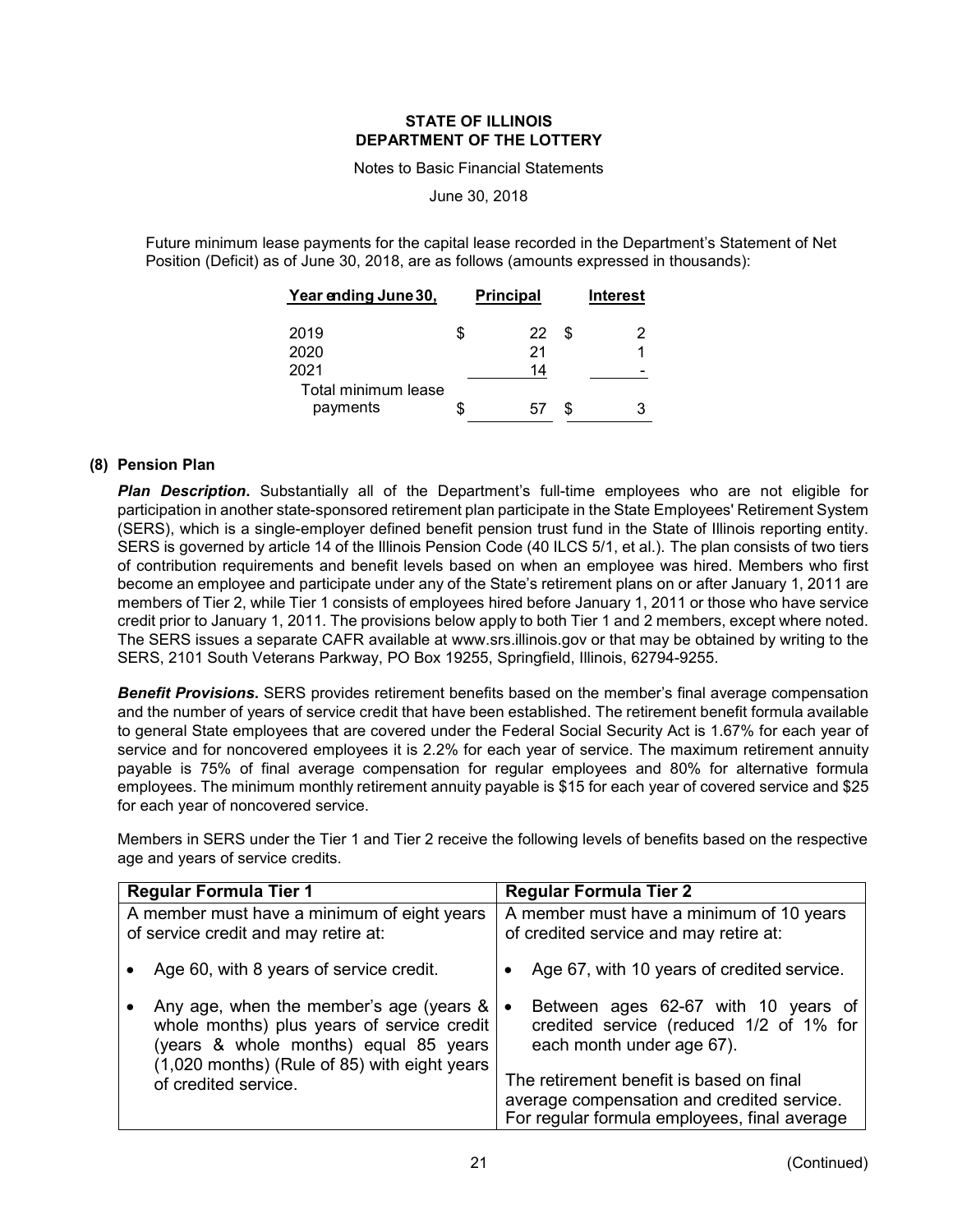#### Notes to Basic Financial Statements

June 30, 2018

| Between ages 55-60 with 25-30 years of<br>service credit (reduced 1/2 of 1% for each<br>month under age 60).<br>The retirement benefit is based on final average<br>compensation and credited service. Final<br>average compensation is the 48 highest<br>consecutive months of service within the last<br>120 months of service.<br>Under the Rule of 85, a member is eligible for<br>the first 3% increase on January 1 following the<br>first full year of retirement, even if the member is<br>not age 60. If the member retires at age 60 or<br>older, he/she will receive a 3% pension increase<br>every year on January 1, following the first full<br>year of retirement.<br>If the member retires before age 60 with a<br>reduced retirement benefit, he/she will receivea<br>3% pension increase every January 1 after the | compensation is the average of the 96 highest<br>consecutive months of service within the last<br>120 months of service. The retirement benefit<br>is calculated on a maximum salary of<br>\$106,800. This amount increases annually by<br>3% or one-half of the Consumer Price Index,<br>whichever is less.<br>If the member retires at age 67 or older, he/she<br>will receive a pension increase of 3% or one-<br>half of the Consumer Price Index for the<br>preceding calendar year, whichever is less,<br>every year on January 1, following the first full<br>year of retirement. The calendar year 2017 rate<br>is \$112,408.<br>If the member retires before age 67 with a<br>reduced retirement benefit, he/she will receive<br>a pension increase of 3% or one-half of the<br>Consumer Price Index for the preceding<br>calendar year, whichever is less, every January |
|--------------------------------------------------------------------------------------------------------------------------------------------------------------------------------------------------------------------------------------------------------------------------------------------------------------------------------------------------------------------------------------------------------------------------------------------------------------------------------------------------------------------------------------------------------------------------------------------------------------------------------------------------------------------------------------------------------------------------------------------------------------------------------------------------------------------------------------|------------------------------------------------------------------------------------------------------------------------------------------------------------------------------------------------------------------------------------------------------------------------------------------------------------------------------------------------------------------------------------------------------------------------------------------------------------------------------------------------------------------------------------------------------------------------------------------------------------------------------------------------------------------------------------------------------------------------------------------------------------------------------------------------------------------------------------------------------------------------------------|
| member turns age 60 and has been retired at                                                                                                                                                                                                                                                                                                                                                                                                                                                                                                                                                                                                                                                                                                                                                                                          | 1 after the member turns age 67 and has been                                                                                                                                                                                                                                                                                                                                                                                                                                                                                                                                                                                                                                                                                                                                                                                                                                       |
| least one full year. These pension increases are                                                                                                                                                                                                                                                                                                                                                                                                                                                                                                                                                                                                                                                                                                                                                                                     | retired at least one full year. These pension                                                                                                                                                                                                                                                                                                                                                                                                                                                                                                                                                                                                                                                                                                                                                                                                                                      |
| not limited by the 75% maximum.                                                                                                                                                                                                                                                                                                                                                                                                                                                                                                                                                                                                                                                                                                                                                                                                      | increases are not limited by the 75% maximum.                                                                                                                                                                                                                                                                                                                                                                                                                                                                                                                                                                                                                                                                                                                                                                                                                                      |

Additionally, the Plan provides an alternative retirement formula for State employees in high-risk jobs, such as State policemen, fire fighters, and security employees. Employees qualifying for benefits under the alternative formula may retire at an earlier age depending on membership in Tier 1 or Tier 2. The retirement formula is 2.5% for each year of covered service and 3.0% for each year of non-covered service. The maximum retirement annuity payable is 80% of final average compensation as calculated under the alternative formula.

SERS also provides occupational and nonoccupational (including temporary) disability benefits. To be eligible for nonoccupational (including temporary) disability benefits, an employee must have at least 18 months of credited service with the System. The nonoccupational (including temporary) disability benefit is equal to 50% of the monthly rate of compensation of the employee on the date of removal from the payroll. Occupational disability benefits are provided when the member becomes disabled as a direct result of injuries or diseases arising out of and in the course of State employment. The monthly benefit is equal to 75% of the monthly rate of compensation on the date of removal from the payroll. This benefit amount is reduced by Workers' Compensation or payments under the Occupational Diseases Act.

Occupational and nonoccupational death benefits are also available through the System. Certain nonoccupational death benefits vest after 18 months of credited service. Occupational death benefits are provided from the date of employment.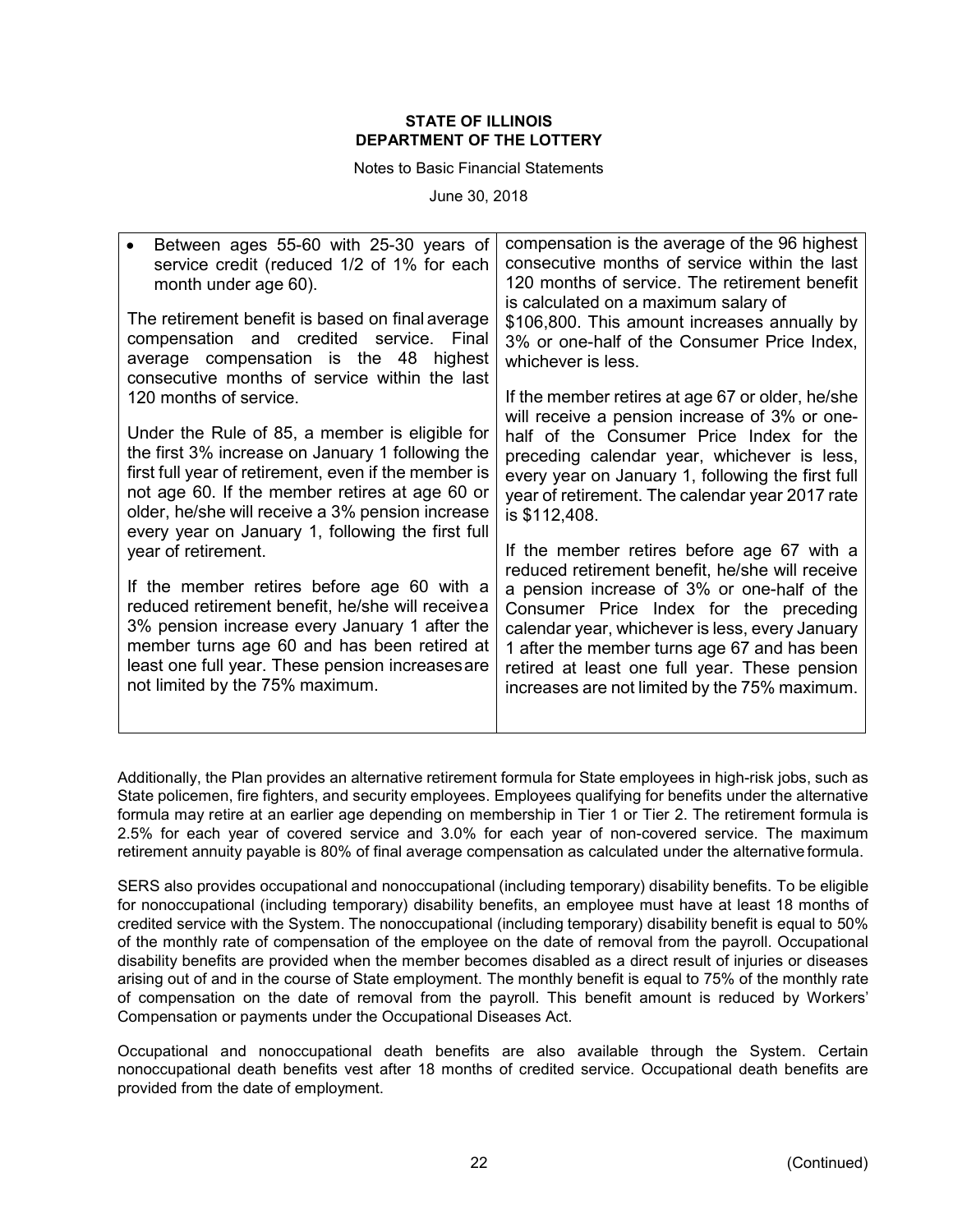#### Notes to Basic Financial Statements

June 30, 2018

*Contributions*. Contribution requirements of active employees and the State are established in accordance with Chapter 40, section 5/14-133 of the Illinois Compiled Statutes. Member contributions are based on fixed percentages of covered payroll ranging between 4.00% and 12.50%. Employee contributions are fully refundable, without interest, upon withdrawal from State employment. Tier 1 members contribute based on total annual compensation. Tier 2 members contribute based on an annual compensation rate not to exceed \$106,800 with limitations for future years increased by the lessor of 3% or one-half of the annual percentage increase in the Consumer Price Index. For 2018, this amount was \$113,645.

The State is required to make payment for the required departmental employer contributions, all allowances, annuities, any benefits granted under Chapter 40, Article 5/14 of the ILCS and all administrative expenses of the System to the extent specified in the ILCS. State law provides that the employer contribution rate be determined based upon the results of each annual actuarial valuation.

For fiscal year 2018, the required employer contributions were computed in accordance with the State's funding plan. This funding legislation provides for a systematic 50-year funding plan with an ultimate goal to achieve 90% funding of the plan's liabilities. In addition, the funding plan provided for a 15-year phase-in period to allow the State to adapt to the increased financial commitment. Since the 15-year phase-in period ended June 30, 2010, the State's contribution will remain at a level percentage of payroll for the next 35 years until the 90% funded level is achieved. For fiscal year 2018, the employer contribution rate was 47.342%. The Department's contribution amount for fiscal year 2018 was \$4.782 million.

*Pension liability, deferred outflows of resources, deferred inflows of resources and expense related to pensions.* At June 30, 2018, the Department reported a liability of \$83.979 million for its proportionate share of the State's net pension liability for SERS on the Department's Statement of Net Position (Deficit). The net pension liability was measured as of June 30, 2017 (current year measurement date), and the total pension liability used to calculate the net pension liability was determined by an actuarial valuation as of that date. The Department's portion of the net pension liability was based on the Department's proportion of employer contributions relative to all employer contributions made to SERS during the year ended June 30, 2017. As of the current year measurement date of June 30, 2017, the Department's proportion was 0.2552%, which was an increase of 0.013% from its proportion measured as of the prior year measurement date of June 30, 2016.

For the year ended June 30, 2018, the Department recognized pension expense of \$11.552 million. At June 30, 2018, the Department reported deferred outflows and deferred inflows of resources related to the pension liability, as of the measurement date of June 30, 2017, from the following sources (amounts expressed in thousands):

|                                                                 | <b>Deferred</b><br>Outflows of<br><b>Resources</b> | <b>Deferred</b><br>Inflows of<br><b>Resources</b> |
|-----------------------------------------------------------------|----------------------------------------------------|---------------------------------------------------|
| Differences between expected and actual experience              | \$<br>50S                                          | 2,660                                             |
| Changes of assumptions                                          | 8,662                                              | 1,751                                             |
| Net difference between projected and actual investment earnings |                                                    |                                                   |
| on pension plan investments                                     | 73                                                 |                                                   |
| Changes in proportion                                           | 4.366                                              | 776                                               |
| Department contributions subsequent to the measurement date     | 4,782                                              |                                                   |
| Total                                                           | \$<br>17.933                                       | 5.187                                             |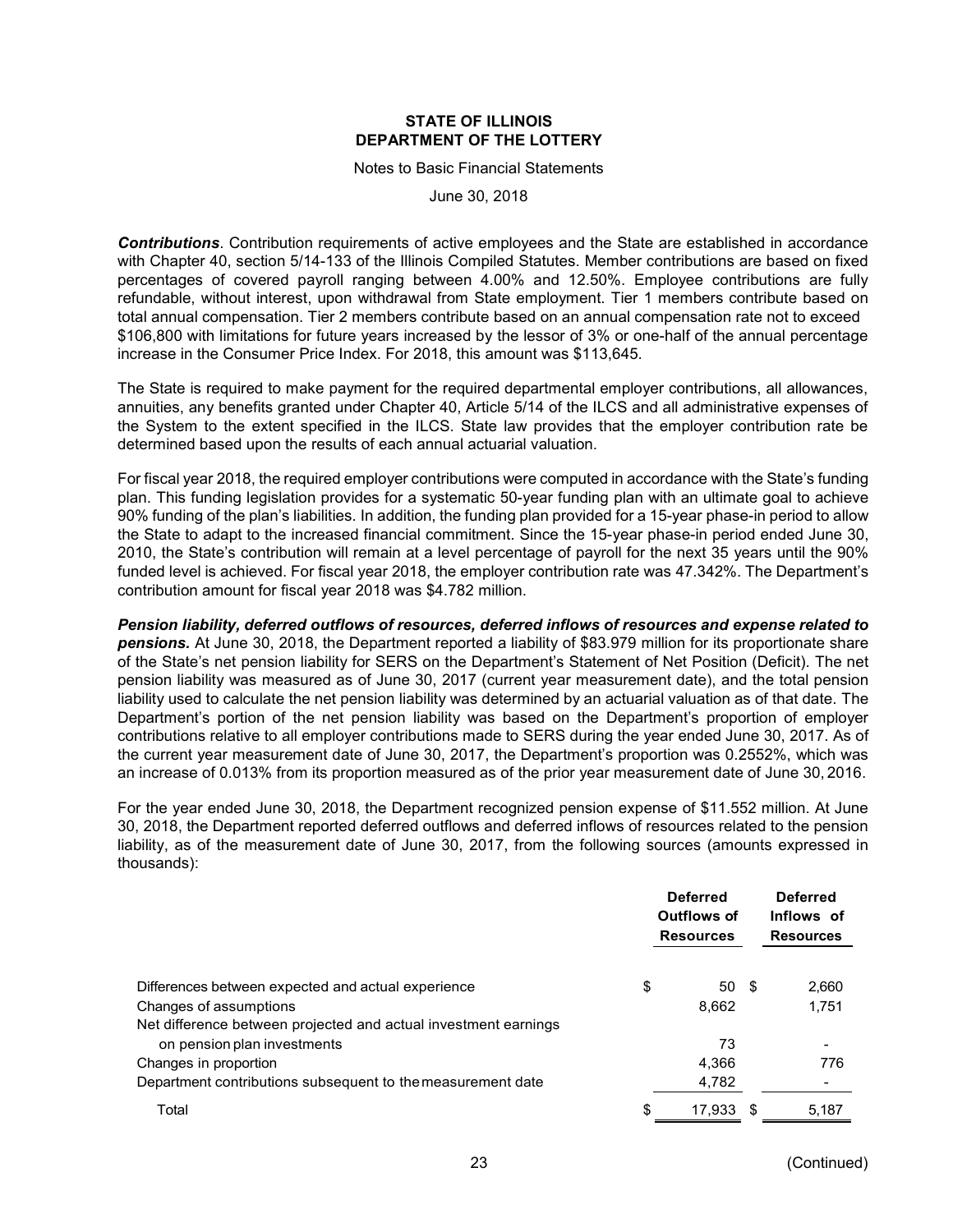Notes to Basic Financial Statements

June 30, 2018

The Department reported \$4.782 million of deferred outflows of resources related to pensions resulting from Department contributions subsequent to the measurement date. These will be recognized as a reduction of the net pension liability in the year ending June 30, 2019. Other amounts reported as deferred outflows and deferred inflows of resources related to pensions will be recognized as pension expense (credit) as follows (amounts expressed in thousands):

| Year ended June 30, |   |       |
|---------------------|---|-------|
| 2019                | S | 3,384 |
| 2020                |   | 2,956 |
| 2021                |   | 2,020 |
| 2022                |   | (396) |
| Total               | S | 7,964 |

*Actuarial Methods and Assumptions.* The total pension liability was determined by an actuarial valuation as of June 30, 2017, using the following actuarial assumptions, applied to all periods included in the measurement:

Mortality: 105 percent of the RP 2014 Healthy Annuitant mortality table, sex distinct, with rates projected to 2015; generational mortality improvement factors were added.

Inflation: 2.75%

Investment Rate of Return: 7.00%, net of pension plan investment expense, including inflation.

Salary increases: Salary increase rates based on age related productivity and merit rates plus inflation.

Post-retirement benefit increases of 3.00%, compounded, for Tier 1 and the lessor of 3.00% or one-half of the annual increase in the Consumer Price Index for Tier 2

Retirement Age: Experience-based table of rates specific to the type of eligibility condition. Table was last updated for the June 30, 2014, valuation pursuant to an experience study of the period July 1, 2009 to June 30, 2013.

The long-term expected real rate of return on pension plan investments is determined using the best estimates of geometric real rates of return for each major asset class. These returns are combined to produce the longterm expected rate of return by weighting the expected future real rates of return by the target asset allocation percentage and by adding expected inflation. For each major asset class that is included in SERS' target asset allocation, calculated as of the measurement date of June 30, 2017, the best estimates of geometric real rates of return are summarized in the following table: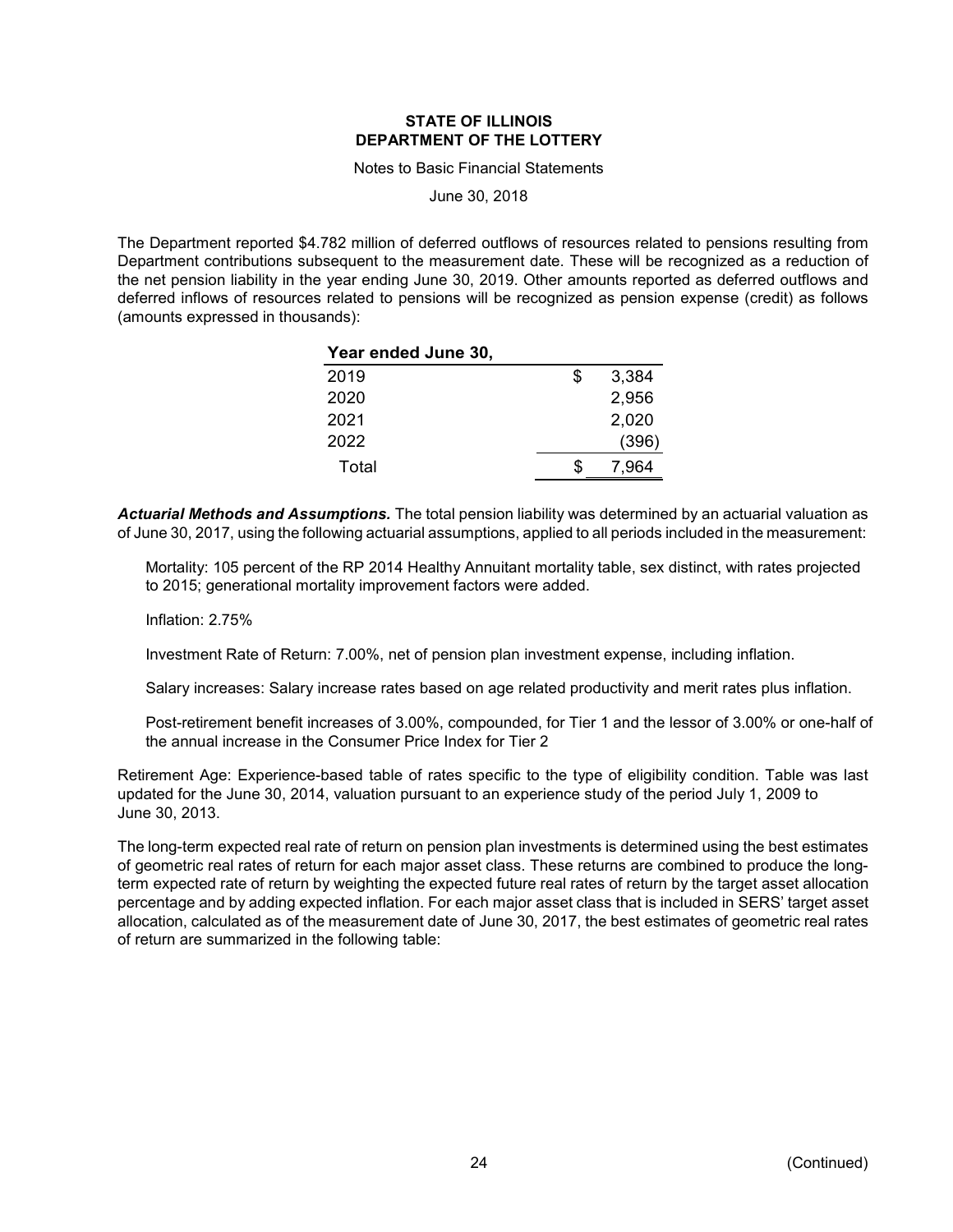Notes to Basic Financial Statements

June 30, 2018

|                                     |                   | Long-Term             |
|-------------------------------------|-------------------|-----------------------|
|                                     | <b>Target</b>     | <b>Expected Real</b>  |
| <b>Asset Class</b>                  | <b>Allocation</b> | <b>Rate of Return</b> |
| U.S. Equity                         | 23%               | 5.50%                 |
| Developed Foreign Equity            | 13%               | 5.30%                 |
| <b>Emerging Market Equity</b>       | 8%                | 7.80%                 |
| <b>Private Equity</b>               | 7%                | 7.60%                 |
| Intermediate Investment Grade Bonds | 14%               | 1.50%                 |
| Long-term Government Bonds          | 4%                | 1.80%                 |
| <b>TIPS</b>                         | 4%                | 1.50%                 |
| High Yield and Bank Loans           | 5%                | 3.80%                 |
| Opportunistic Debt                  | 8%                | 5.00%                 |
| Emerging Market Debt                | 2%                | 3.70%                 |
| Core Real Estate                    | 5.5%              | 3.70%                 |
| Non-core Real Estate                | 4.5%              | 5.90%                 |
| Infrastructure                      | 2%                | 5.80%                 |
| Total                               | 100%              |                       |

*Discount Rate.* A discount rate of 6.78% was used to measure the total pension liability as of the measurement date of June 30, 2017 as compared to a discount rate of 6.64% used to measure the total pension liability as of the prior year measurement date. The June 30, 2017 single blended discount rate was based on the expected rate of return on pension plan investments of 7.00% and a municipal bond rate of 3.56%, based on an index of 20-year general obligation bonds with an average AA credit rating as published by the Federal Reserve. The projection of cash flows used to determine this single discount rate assumed that plan member contributions will be made at the current contribution rate and that contributions will be made based on the statutorily required rates under Illinois law. Based on these assumptions, the pension plan's fiduciary net position and future contributions will be sufficient to finance the benefit payments through the year 2073. Asa result, the long-term expected rate of return on pension plan investments was applied to projected benefit payments through the year 2073, and the municipal bond rate was applied to all benefit payments after that date.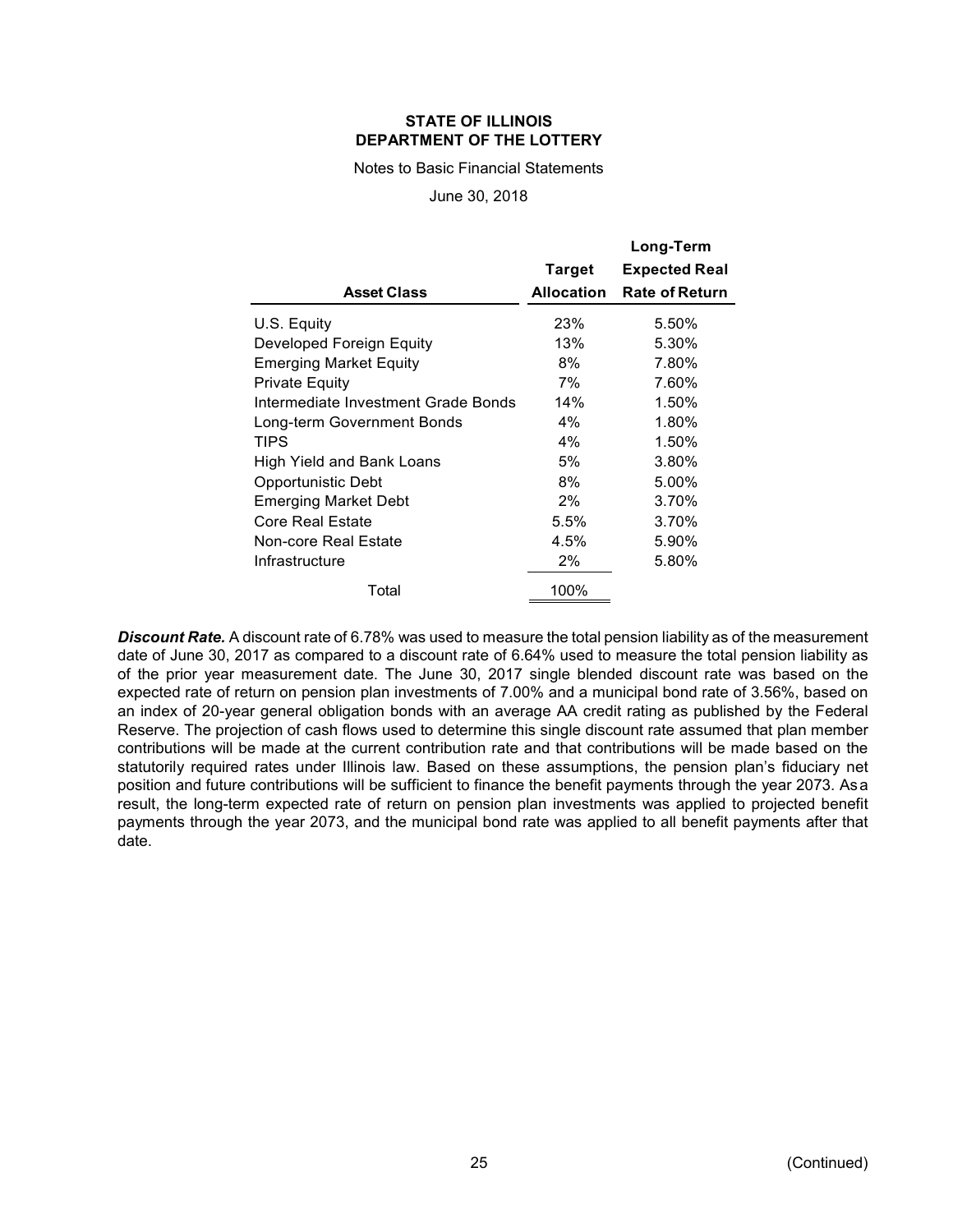Notes to Basic Financial Statements

June 30, 2018

*Sensitivity of the Net Pension Liability to Changes in the Discount Rate.* The Department's proportionate share of net pension liability for the plan was calculated using the stated discount rate, as well as what the net pension liability would be if it were calculated using a discount rate that is one-percentage point lower or onepercentage point higher than the current rate as shown below (amounts expressed in thousands):

|                                     | 1% |                          | <b>Discount</b> |               | $1\%$ |                          |  |
|-------------------------------------|----|--------------------------|-----------------|---------------|-------|--------------------------|--|
|                                     |    | <b>Decrease</b><br>5.78% |                 | Rate<br>6.78% |       | <b>Increase</b><br>7.78% |  |
| Department's proportionate share of |    |                          |                 |               |       |                          |  |
| the net pension liability           |    | 101.616                  | \$.             | 83.979        |       | 69.544                   |  |

*Payables to the pension plan.* At June 30, 2018, the Department reported a payable of \$247 thousand to SERS for the outstanding amount of contributions to the pension plan required for the year ended June 30, 2018.

*Due from other state funds.* At June 30, 2018, the Department reported a due from other state funds of \$368 thousand from SERS for the overpayment of contributions to the pension plan for the rate change in January 2018 from 54.013 to 47.342 per Public Act 100-0023, that was retroactive to July 1, 2017. See Note 5(a).

# **(9) Post-Employment Benefits Other Than Pensions (OPEB)**

*Plan description***.** The State Employees Group Insurance Act of 1971 (Act), as amended, authorizes the Illinois State Employees Group Insurance Program (SEGIP) to provide health, dental, vision, and life insurance benefits for certain retirees and their dependents. Substantially all of the Department's full-time employees are members of SEGIP. Members receiving monthly benefits from the General Assembly Retirement System (GARS), Judges Retirement System (JRS), State Employees' Retirement System of Illinois (SERS), Teachers' Retirement System (TRS), and State Universities Retirement System of Illinois (SURS) are eligible for these other post-employment benefits (OPEB). The eligibility provisions for each of the retirement systems are defined within the State's CAFR.

The Department of Central Management Services administers these benefits for annuitants with the assistance of the public retirement systems sponsored by the State (GARS, JRS, SERS, TRS and SURS). The State recognizes SEGIP OPEB benefits as a single-employer defined benefit plan. The plan does not issue a standalone financial report.

*Benefits provided***.** The health, dental, and vision benefits provided to and contribution amounts required from annuitants are the result of collective bargaining between the State and the various unions representing the State's and the university component units' employees in accordance with limitations established in the Act. Therefore, the benefits provided and contribution amounts are subject to periodic change. Coverage through SEGIP becomes secondary to Medicare after Medicare eligibility has been reached. Members must enroll in Medicare Parts A and B to receive the subsidized SEGIP premium available to Medicare eligible participants. The Act requires the State to provide life insurance benefits for annuitants equal to their annual salary as of the last day of employment until age 60, at which time, the benefit amount becomes \$5,000.

*Funding policy and annual other postemployment benefit cost*. OPEB offered through SEGIP are financed through a combination of retiree premiums, State contributions and Federal government subsidies from the Medicare Part D program. Contributions are deposited in the Health Insurance Reserve Fund, which covers both active State employees and retirement members. Annuitants may be required to contribute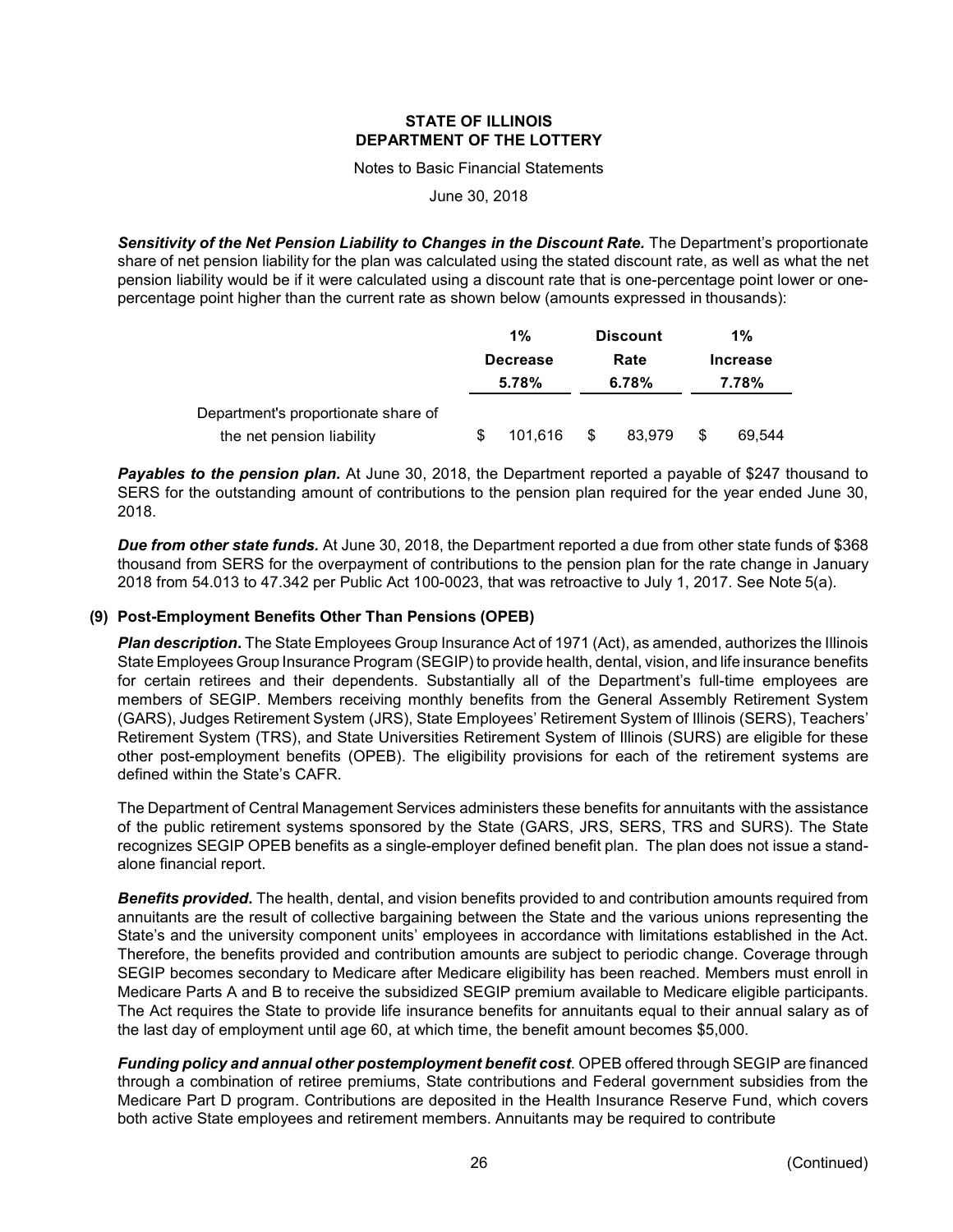#### Notes to Basic Financial Statements

June 30, 2018

towards health and vision benefits with the amount based on factors such as date of retirement, years of credited service with the State, whether the annuitant is covered by Medicare, and whether the annuitant has chosen a managed health care plan. Annuitants who retired prior to January 1, 1998, and who are vested in the State Employee's Retirement System do not contribute toward health and vision benefits. For annuitants who retired on or after January 1, 1998, the annuitant's contribution amount is reduced five percent for each year of credited service with the State allowing those annuitants with twenty or more years of credited service to not have to contribute towards health and vision benefits. All annuitants are required to pay for dental benefits regardless of retirement date. The Director of Central Management Services shall, on an annual basis, determine the amount the State shall contribute toward the basic program of group health benefits. State contributions are made primarily from the General Revenue Fund on a pay-as-you-go basis. No assets are accumulated or dedicated to funding the retiree health insurance benefit and a separate trust has not been established for the funding of OPEB.

For fiscal year 2018, the annual cost of the basic program of group health, dental, and vision benefits before the State's contribution was \$10,926.24 (\$6,145.92 if Medicare eligible) if the annuitant chose benefits provided by a health maintenance organization and \$14,939.04 (\$5,165.04 if Medicare eligible) if the annuitant chose other benefits. The State is not required to fund the plan other than the pay-as-you-go amount necessary to provide the current benefits to retirees.

*Total OPEB liability, deferred outflows of resources, deferred inflows of resources and expense related to OPEB***.** The total OPEB liability, as reported at June 30, 2018, was measured as of June 30, 2017, with an actuarial valuation as of June 30, 2016. At June 30, 2018, the Department recorded a liability of \$58.928 million for its proportionate share of the State's total OPEB liability. The Department's portion of the OPEB liability was based on the Department's proportion of employer contributions relative to all employer contributions made to the plan during the year ended June 30, 2017. As of the current year measurement date of June 30, 2017, the Department's proportion was 0.1426%, which was a decrease of 0.0097% from its proportion measured as of the prior year measurement date of June 30, 2016.

The Department recognized OPEB expense for the year ended June 30, 2018, of \$3.167 million. At June 30, 2018, the Department reported deferred outflows and deferred inflows of resources, as of the measurement date of June 30, 2017, from the following sources (amounts expressed in thousands):

|                                                             | <b>Deferred</b><br>Outflows of<br><b>Resources</b> |      | <b>Deferred</b><br>Inflows of<br><b>Resources</b> |
|-------------------------------------------------------------|----------------------------------------------------|------|---------------------------------------------------|
| Differences between expected and actual experience          | \$<br>19                                           | - \$ |                                                   |
| Changes of assumptions                                      |                                                    |      | 5,595                                             |
| Changes in proportion and differences between employer      |                                                    |      |                                                   |
| contributions and proportionate share of contributions      |                                                    |      | 3.445                                             |
| Department contributions subsequent to the measurement date | 1,253                                              |      |                                                   |
| Total                                                       | \$<br>1.272                                        |      | 9,040                                             |

The \$1.253 million reported as deferred outflows of resources related to OPEB resulting from Department contributions subsequent to the measurement date will be recognized as a reduction to the OPEB liability in the year ended June 30, 2019. Other amounts reported as deferred outflows and deferred inflows of resources related to OPEB will be recognized in OPEB expense (credit) as follows (amounts expressed in thousands):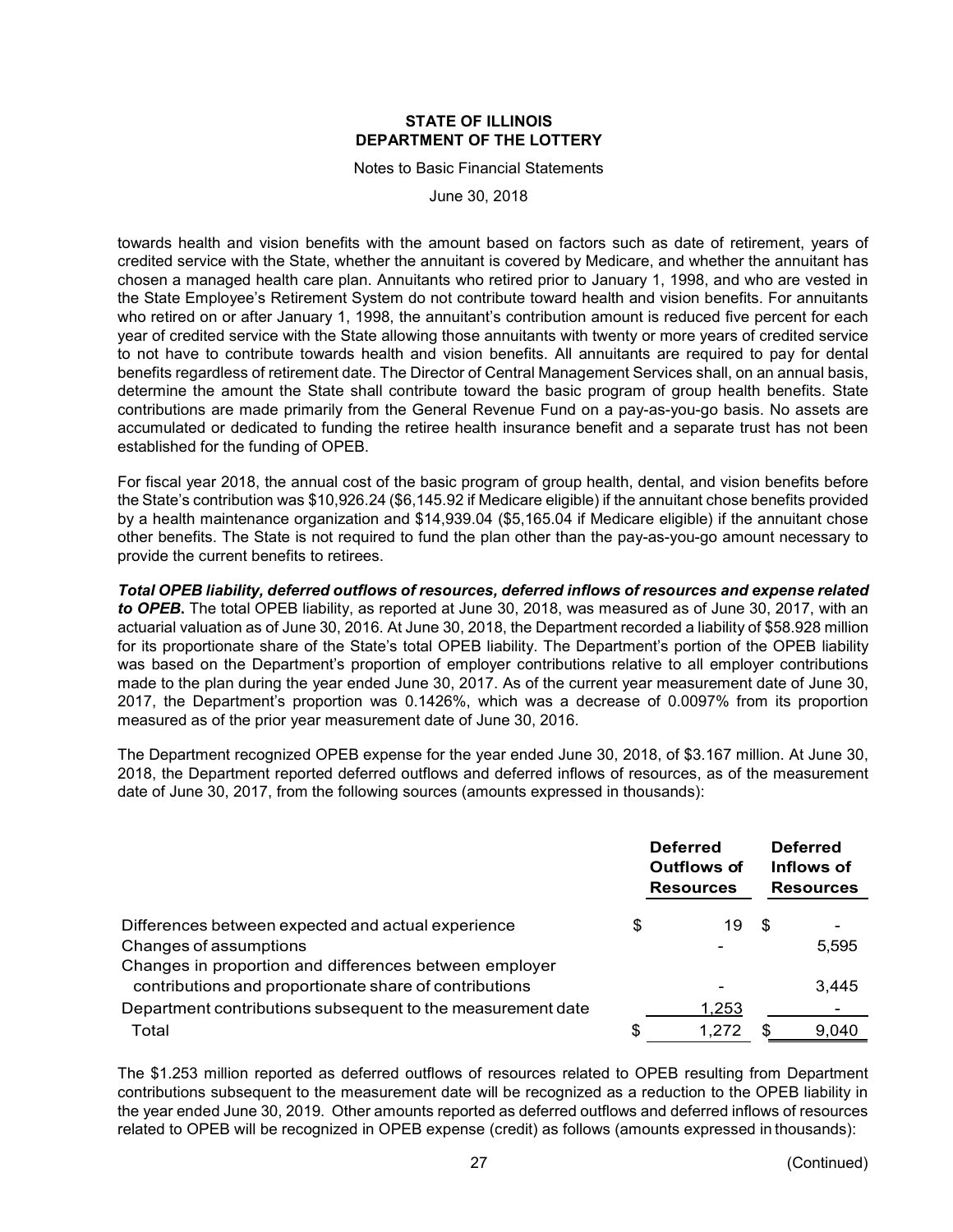#### Notes to Basic Financial Statements

# June 30, 2018

| Year ended June 30, |               |
|---------------------|---------------|
| 2019                | \$<br>(2,028) |
| 2020                | (2,028)       |
| 2021                | (2,028)       |
| 2022                | (2,028)       |
| 2023                | (909)         |
| Total               | \$<br>(9,021) |

*Actuarial methods and assumptions***.** The total OPEB liability was determined by an actuarial valuation using the following actuarial assumptions, applied to all periods included in the measurement unless otherwise specified. The actuarial valuation for the SEGIP was based on GARS, JRS, SERS, TRS, and SURS active, inactive, and retiree data as of June 30, 2016, for eligible SEGIP employees, and SEGIP retiree data as of June 30, 2016.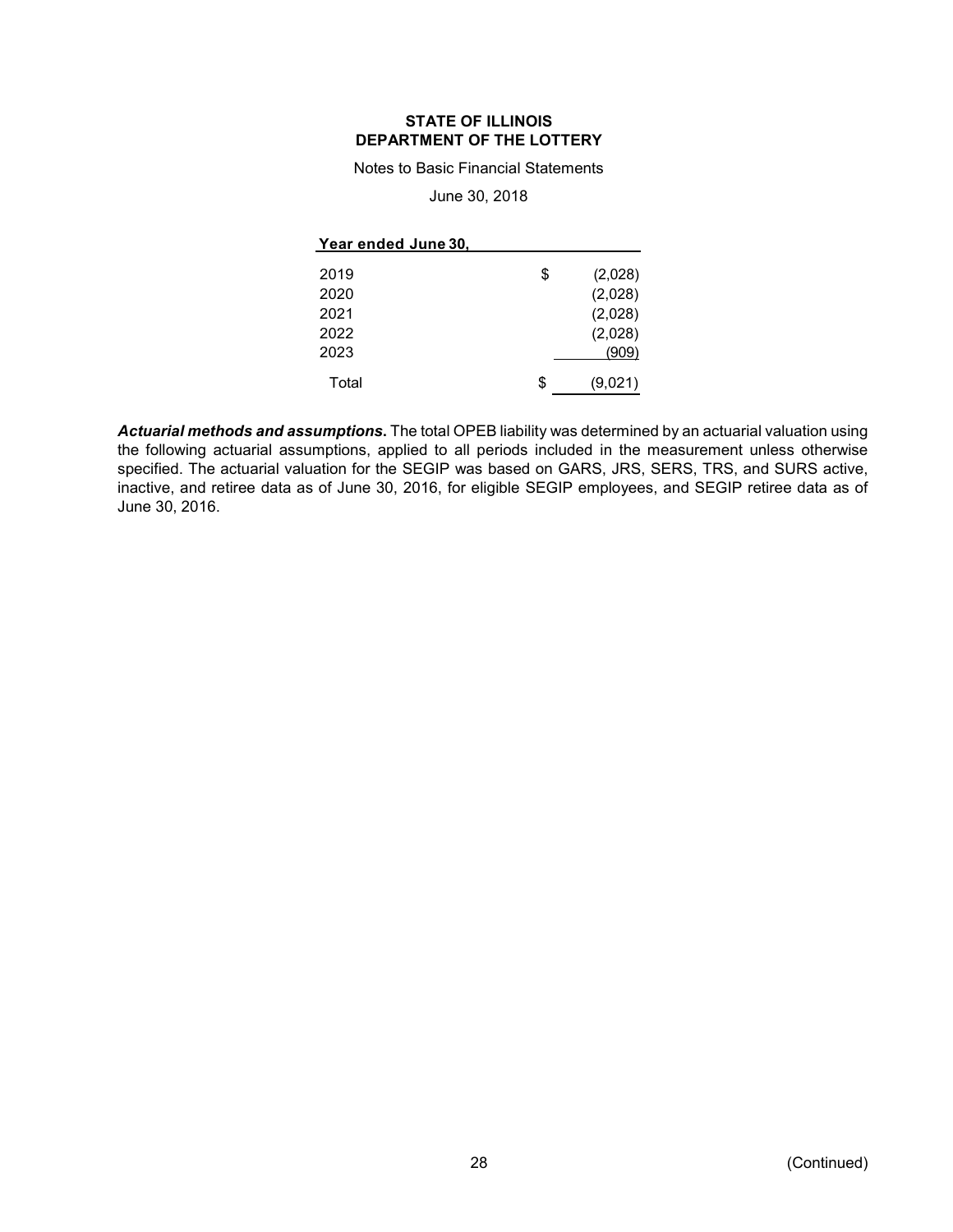Notes to Basic Financial Statements

June 30, 2018

| <b>Valuation Date</b>                    | June 30, 2016                                                                                                                                                                                                                                                                                                                                                                                                                                                                                                                                                                                                                                                                                                                                                                                                                      |  |  |  |  |
|------------------------------------------|------------------------------------------------------------------------------------------------------------------------------------------------------------------------------------------------------------------------------------------------------------------------------------------------------------------------------------------------------------------------------------------------------------------------------------------------------------------------------------------------------------------------------------------------------------------------------------------------------------------------------------------------------------------------------------------------------------------------------------------------------------------------------------------------------------------------------------|--|--|--|--|
| <b>Measurement Date</b>                  | June 30, 2017                                                                                                                                                                                                                                                                                                                                                                                                                                                                                                                                                                                                                                                                                                                                                                                                                      |  |  |  |  |
| <b>Actuarial Cost Method</b>             | Entry Age Normal                                                                                                                                                                                                                                                                                                                                                                                                                                                                                                                                                                                                                                                                                                                                                                                                                   |  |  |  |  |
| <b>Inflation Rate</b>                    | 2.75%                                                                                                                                                                                                                                                                                                                                                                                                                                                                                                                                                                                                                                                                                                                                                                                                                              |  |  |  |  |
| Projected Salary Increases*              | 3.00% - 15.00%                                                                                                                                                                                                                                                                                                                                                                                                                                                                                                                                                                                                                                                                                                                                                                                                                     |  |  |  |  |
| <b>Discount Rate</b>                     | 3.56%                                                                                                                                                                                                                                                                                                                                                                                                                                                                                                                                                                                                                                                                                                                                                                                                                              |  |  |  |  |
| <b>Healthcare Cost Trend Rate:</b>       |                                                                                                                                                                                                                                                                                                                                                                                                                                                                                                                                                                                                                                                                                                                                                                                                                                    |  |  |  |  |
| Medical (Pre-Medicare)                   | 8.0% grading down 0.5% in the first year to 7.5%, then<br>grading down 0.01% in the second year to 7.49%, followed by<br>grading down of 0.5% per year over 5 years to 4.99% in year 7                                                                                                                                                                                                                                                                                                                                                                                                                                                                                                                                                                                                                                             |  |  |  |  |
| Medical (Post-Medicare)                  | 9.0% grading down 0.5% per year over 9 years to 4.5%                                                                                                                                                                                                                                                                                                                                                                                                                                                                                                                                                                                                                                                                                                                                                                               |  |  |  |  |
| Dental                                   | 7.5% grading down 0.5% per year over 6 years to 4.5%                                                                                                                                                                                                                                                                                                                                                                                                                                                                                                                                                                                                                                                                                                                                                                               |  |  |  |  |
| Vision                                   | 3.00%                                                                                                                                                                                                                                                                                                                                                                                                                                                                                                                                                                                                                                                                                                                                                                                                                              |  |  |  |  |
| Retirees' share of benefit-related costs | Healthcare premium rates for members depend on the date of<br>retirement and the years of service earned at retirement.<br>Members who retired before January 1, 1998, are eligible for<br>single coverage at no cost to the member. Members who retire<br>after January 1, 1998, are eligible for single coverage provided<br>they pay a portion of the premium equal to 5 percent for each<br>year of service under 20 years. Eligible dependents receive<br>coverage provided they pay 100 percent of the required<br>dependent premium. Premiums for plan year 2017 and 2018<br>are based on actual premiums. Premiums after 2018 were<br>projected based on the same healthcare cost trend rates<br>applied to per capita claim costs but excluding the additional<br>trend rate that estimates the impact of the Excise Tax. |  |  |  |  |

\* Dependent upon service and participation in the respective retirement systems. Includes inflation rate listed.

Additionally, the demographic assumptions used in the this OPEB valuation are identical to those used in the June 30, 2016 valuations for GARS, JRS, SERS, TRS, and SURS as follows: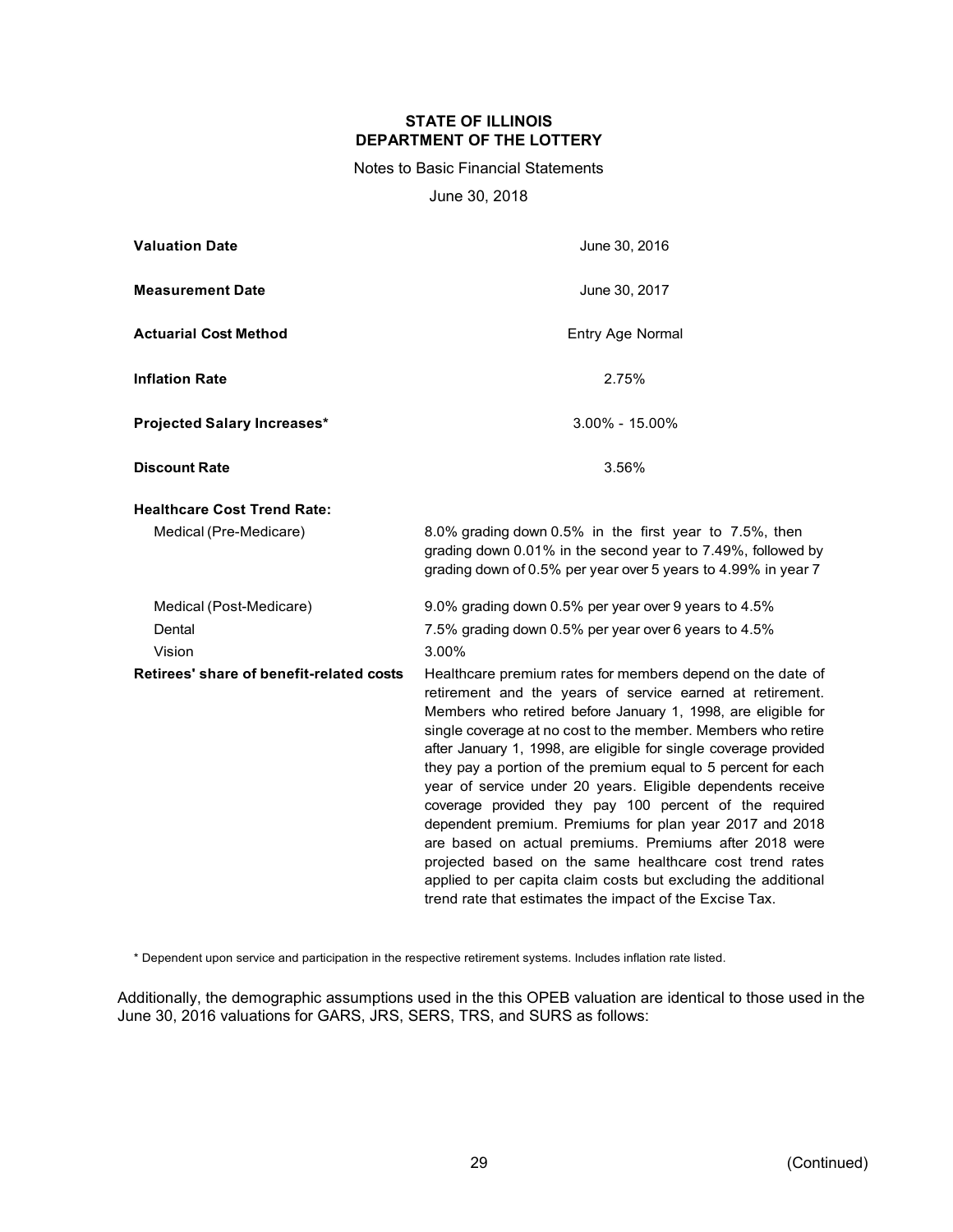#### Notes to Basic Financial Statements

June 30, 2018

|             | <b>Retirement age</b><br>experience study <sup>^</sup> | Mortality <sup>^^</sup>                                                                                                                                                                                                                              |
|-------------|--------------------------------------------------------|------------------------------------------------------------------------------------------------------------------------------------------------------------------------------------------------------------------------------------------------------|
| <b>GARS</b> | July 2012 - June 2015                                  | RP-2014 White Collar Total Healthy Annuitant mortality table, sex distinct,<br>set forward 1 year for males and set back 1 year for females and<br>generational mortality improvements using MP-2014 two-dimensional<br>mortality improvement scales |
| <b>JRS</b>  | July 2012 - June 2015                                  | RP-2014 White Collar Total Healthy Annuitant mortality table, sex distinct,<br>set forward 1 year for males and set back 1 year for females and<br>generational mortality improvements using MP-2014 two-dimensional<br>mortality improvement scales |
| <b>SERS</b> | July 2009 - June 2013                                  | 105 percent of the RP 2014 Healthy Annuitant mortality table, sex distinct,<br>with rates projected to 2015; generational mortality improvement factors<br>were added                                                                                |
| <b>TRS</b>  | July 2011 - June 2014                                  | RP-2014 with future mortality improvements on a fully generational basis<br>using projection table MP-2014                                                                                                                                           |
| <b>SURS</b> | July 2010 - June 2014                                  | RP-2014 White Collar, gender distinct, projected using MP-2014 two<br>dimensional mortality improvement scale, set forward one year for male and<br>female annuitants                                                                                |

^ The actuarial assumptions used in the respective actuarial valuations are based on the results of actuarial experience studies for the periods defined. A modified experience review w as completed for SERS for the 3-year period ending June 30, 2015. Changes w ere made to the assumptions regarding investment rate of return, projected salary increases, inflation rate, and mortality based on this review . All other assumptions remained unchanged.

^^ Mortality rates are based on mortality tables published by the Society of Actuaries' Retirement Plans Experience Committee.

*Discount rate***.** Retirees contribute a percentage of the premium rate based on service at retirement. The State contributes additional amounts to cover claims and expenses in excess of retiree contributions. Because plan benefits are financed on a pay-as-you-go basis, the single discount rate is based on a tax-exempt municipal bond rate index of 20-year general obligation bonds with an average AA credit rating as of the measurement date. A single discount rate of 2.85% at June 30, 2016, and 3.56% at June 30, 2017, was used to measure the total OPEB liability.

Sensitivity of total OPEB liability to changes in the single discount rate. The following presents the Department's total OPEB liability, calculated using a Single Discount Rate of 3.56%, as well as what the plan's total OPEB liability would be if it were calculated using a Single Discount rate that is one percentage point higher (4.56%) or lower (2.56%) than the current rate (amounts expressed in thousands):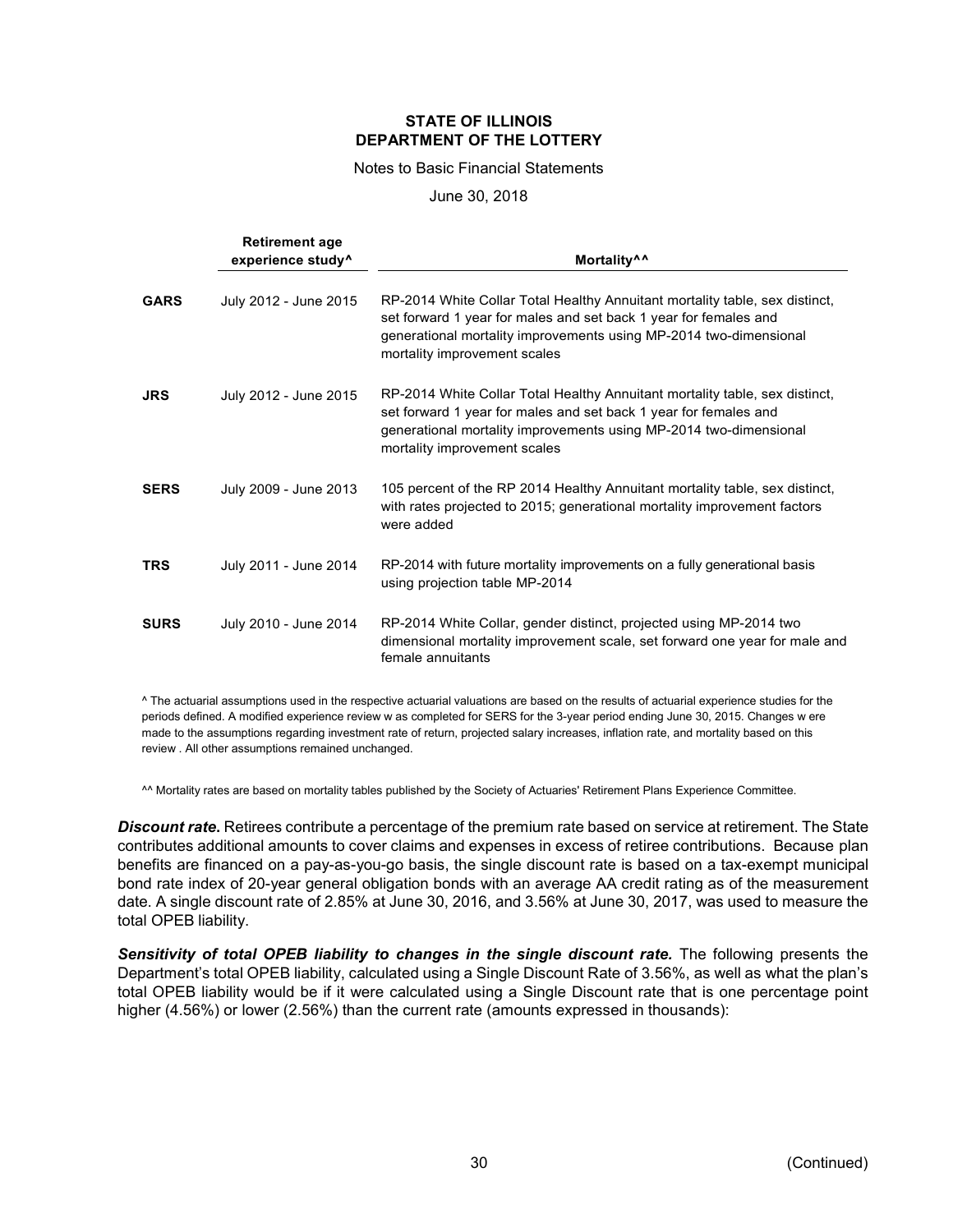Notes to Basic Financial Statements

June 30, 2018

|                                                             | <b>Current Single</b>               |        |                                                         |        |                                     |        |  |
|-------------------------------------------------------------|-------------------------------------|--------|---------------------------------------------------------|--------|-------------------------------------|--------|--|
|                                                             | 1%<br><b>Decrease</b><br>$(2.56\%)$ |        | <b>Discount Rate</b><br><b>Assumption</b><br>$(3.56\%)$ |        | 1%<br><b>Increase</b><br>$(4.56\%)$ |        |  |
|                                                             |                                     |        |                                                         |        |                                     |        |  |
| Department's proportionate share of<br>total OPEB liability | \$                                  | 66,853 | \$.                                                     | 58.928 |                                     | 51.047 |  |

*Sensitivity of the total OPEB liability to changes in the healthcare cost trend rate.* The following presents the Department's total OPEB liability, calculated using the healthcare cost trend rates as well as what the plan's total OPEB liability would be if it were calculated using a healthcare cost trend rate that is one percentage point higher or lower, than the current healthcare cost trend rates (amounts in table expressed in thousands). The key trend rates are 8.0% in 2018 decreasing to an ultimate trend rate of 4.99% in 2025, for non-Medicare coverage, and 9.0% decreasing to an ultimate trend rate of 4.5% in 2027 for Medicare coverage.

|                                     | Current<br><b>Healthcare Cost</b><br><b>Trend Rates</b> |                 |                   |        |                 |        |  |
|-------------------------------------|---------------------------------------------------------|-----------------|-------------------|--------|-----------------|--------|--|
|                                     |                                                         | 1% Decrease (a) | <b>Assumption</b> |        | 1% Increase (b) |        |  |
| Department's proportionate share of |                                                         |                 |                   |        |                 |        |  |
| total OPEB liability                | \$                                                      | 50.353          | \$.               | 58.928 |                 | 66.007 |  |

*(a)* One percentage point decrease in healthcare trend rates are 7.00% in 2018 decreasing to an ultimate trend rate of 3.99% in 2025, for non-Medicare coverage, and 8.00% in 2018 decreasing to an ultimate trend rate of 3.50% in 2027 for Medicare coverage.

*(b)* One percentage point increase in healthcare trend rates are 9.00% in 2018 decreasing to an ultimate trend rate of 5.99% in 2025, for non-Medicare coverage, and 10.00% in 2018 decreasing to an ultimatetrend rate of 5.50% in 2027 for Medicare coverage.

# **(10) Risk Management**

The Department is exposed to various risks of loss related to torts; theft of, damage to, and destruction of assets; errors and omissions; workers' compensation; and natural disasters. The State retains the risk of loss (i.e., self-insured) for these risks.

The Department's risk management activities are financed through appropriations to the Illinois Department of Central Management Services and are accounted for in the general fund of the State. The claims are not considered to be a liability of the Department; and accordingly, have not been reported in the Department's financial statements for the year ended June 30, 2018.

# **(11) Private Management Agreement**

# *(a) Northstar Lottery Group, LLC*

The State (acting through the Department) and in compliance with the Illinois Lottery Law 20 ILCS 1605/ entered into a 10-year private management agreement (PMA) with Northstar Lottery Group, LLC (Private Manager) effective January 18, 2011, for the purpose of providing all equipment, services, and functions necessary to operate the Lottery for the State, except for those specifically retained by the State as defined within the PMA. Under the terms of the PMA, the compensation to be paid is comprised of the reimbursement of operating expenses and incentive compensation payments. Incentive compensation is subject to annual adjustments in accordance with the PMA. For the year ended June 30, 2018, total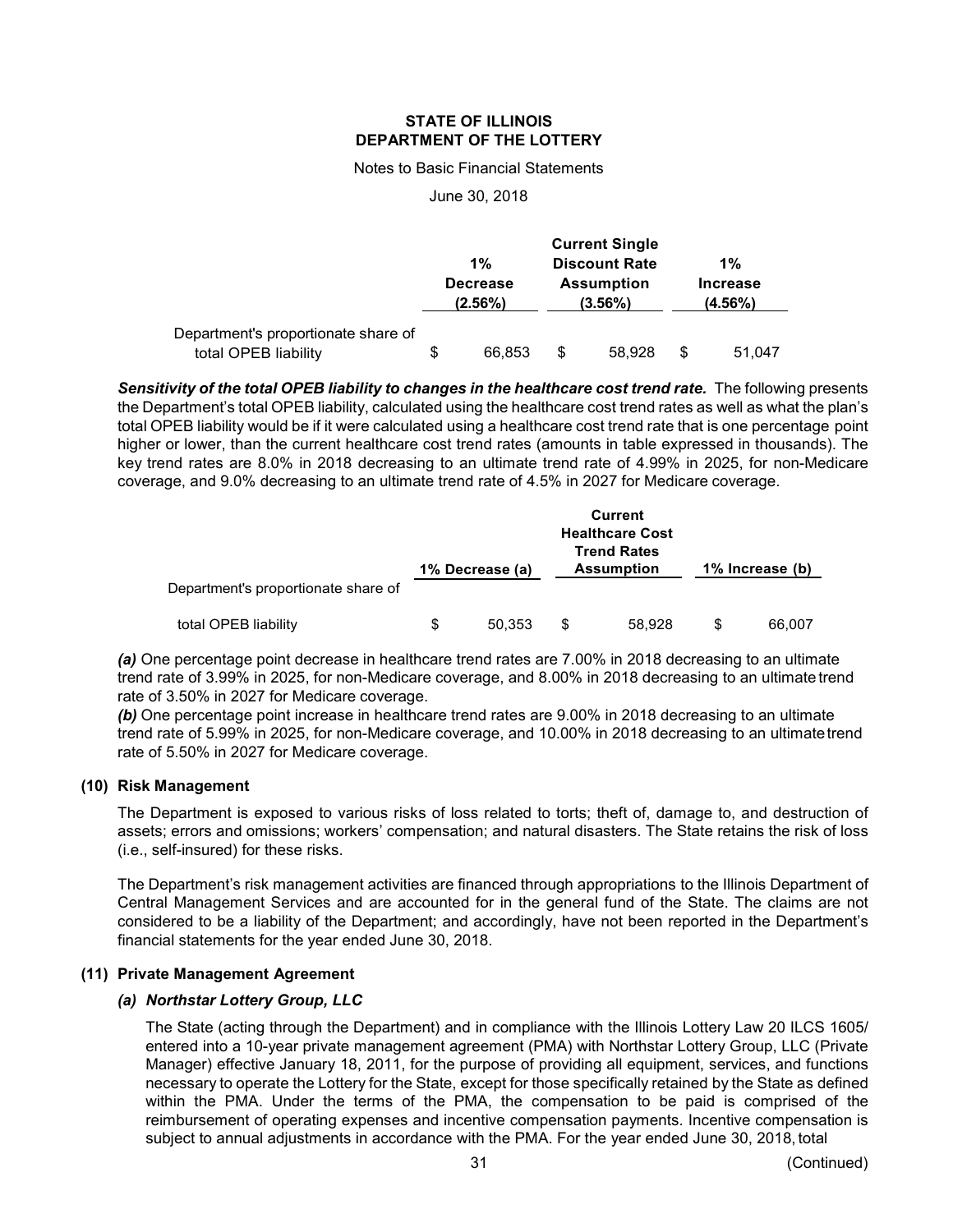#### Notes to Basic Financial Statements

June 30, 2018

compensation for reimbursement of operating expenses to Northstar under the PMA was \$63.8 million and is included in general and administrative expenses. Of this amount, \$6.8 million was outstanding at June 30, 2018, and is included in accounts payable and accrued liabilities.

On September 18, 2015, the State (acting through the Department) executed a Letter Agreement of Termination (Letter Agreement), which resolved certain outstanding disputes between Northstar and the Department. The Letter Agreement contains provisions regarding Northstar paying the Department for not meeting net income goals pursuant to the PMA, a retroactive supply agreement reduction, and Northstar's reimbursement of legal fees related to prior disputes. Under the terms of the Third Amendment to the Letter Agreement, Northstar continued in its role as private manager until January 1, 2018.

Additionally, the State (acting through the Department) executed an Amendment to the Northstar Letter Agreement of Termination, extending the supply agreements with IGT and Scientific Games through April 1, 2019, or earlier in accordance with the terms of such Supply Agreements. These agreements were assumed by Camelot Illinois, LLC. Under the Letter Agreement, if the new private manager did not continue services with IGT, the State is required to pay the technology vendor a residual value, which is to be prorated through the end of this amended agreement. The Department recorded a payable and expense at June 30, 2018, in the amount of \$34.375 million for this residual value. In early 2019, the State will transition to a new technology vendor under the agreement with Camelot Illinois, LLC.

#### *(b) Camelot Illinois, LLC*

On October 13, 2017, the State (acting through the Department) and in compliance with the Illinois Lottery Law 20 ILCS 1605/ entered into a 10-year private management agreement (Camelot PMA) with Camelot Illinois, LLC (Camelot), for the purpose of providing specified lottery management services to the State. The effective date of the contract is October 13, 2017, and the term includes a period for transitioning from Northstar Lottery Group, LLC to Camelot. The contract with Northstar ended on January 1, 2018, and Camelot commenced its management contract obligations on January 2, 2018.

Under the terms of the agreement, the compensation to be paid under the Camelot PMA is comprised of the reimbursement of operating expenses and incentive compensation payments. Incentive compensation is subject to annual adjustments and is only earned if net income meets statutorily required transfers in accordance with the agreement. For the year ended June 30, 2018, total compensation for reimbursement of operating expenses to Camelot under the Camelot PMA was \$70.9 million, including one-time expenses relating directly to transition, and is included in general and administrative expenses. Of this amount, \$233 thousand was outstanding at June 30, 2018, and is included in accounts payable and accrued liabilities.

The Department has recorded a receivable from Camelot at June 30, 2018, in the amount of \$4.5 million. This amount is comprised solely of excess advance for expense reimbursements from fiscal year 2018.

# **(12) Commitments and Contingencies**

#### *(a) Lease Commitments*

The Department leases certain facilities and equipment necessary for operations, primarily from other State agencies. The majority of the Department's leases are month-to-month operating leases. Total operating lease costs for the year ended June 30, 2018 amounted to \$246 thousand. Information regarding the Department's capital lease is included in Note 7(c).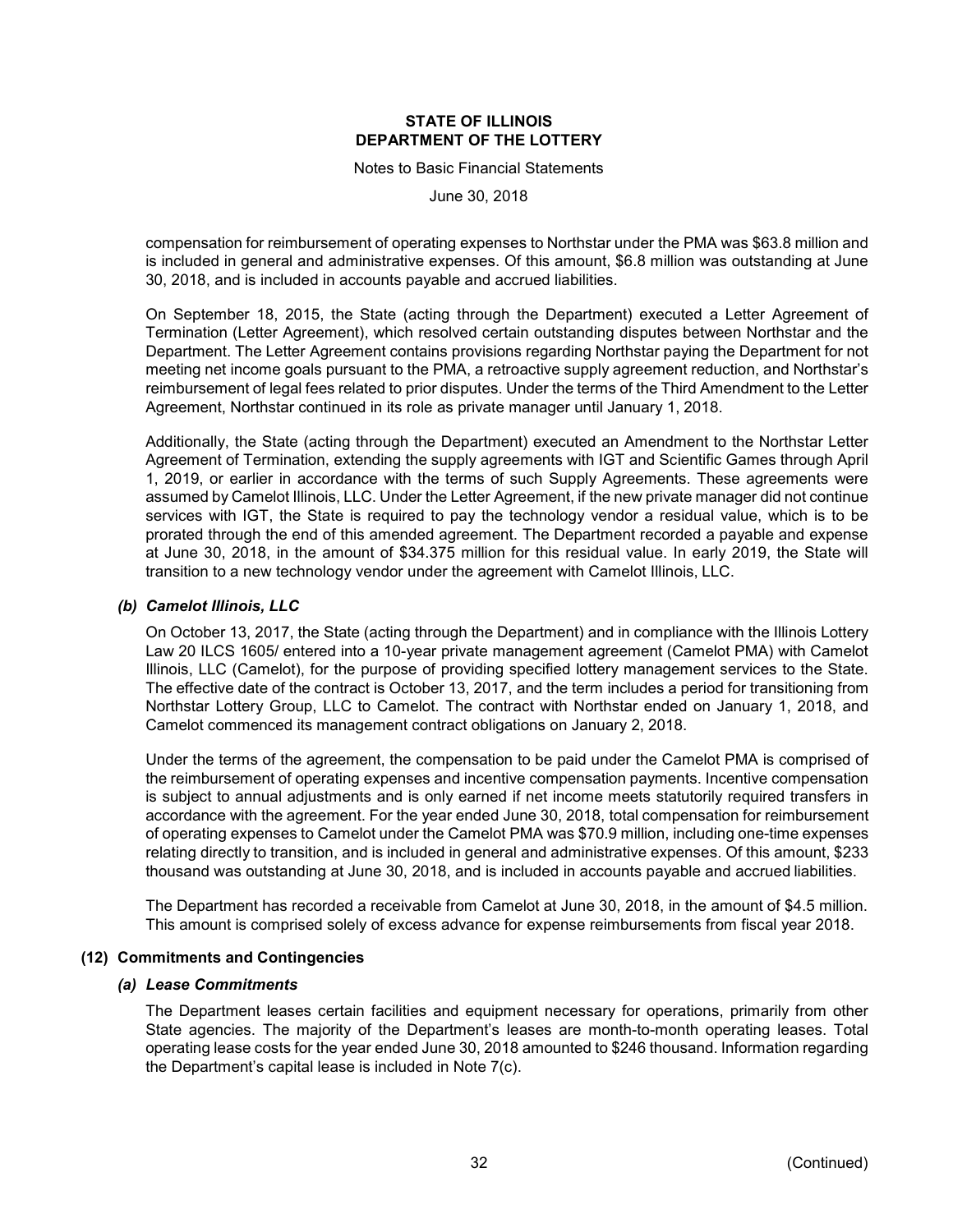Notes to Basic Financial Statements

June 30, 2018

#### *(b) Litigation*

As discussed in Note 11(a), the Letter Agreement resolved outstanding disputes in connection with Northstar and its suppliers. The Department is routinely involved in a number of legal proceedings and claims that cover a wide range of matters.

The Department does not believe the outcome of these matters will have any material adverse effect on the financial position or results of operations of the Department.

#### **(13) Restatement**

In accordance with the Department's adoption of GASB Statement No. 75, *Accounting and Financial Reporting for Postemployment Benefits Other Than Pensions*, the net OPEB liability, deferred outflows of resources, deferred inflows of resources and OPEB expense have been recognized in the financial statements. See Note 9. As part of the adoption, the financial statements have been restated as of July 1, 2017, as follows (amounts expressed in thousands):

| Net Deficit, June 30, 2017, as previously reported | -SS | (65, 854)  |
|----------------------------------------------------|-----|------------|
| Restatement-deferred outflow of resources-OPEB     |     | 1.467      |
| Restatement – net OPEB liability                   |     | (66, 249)  |
| Net Deficit, July 1, 2017, as restated             |     | (130, 636) |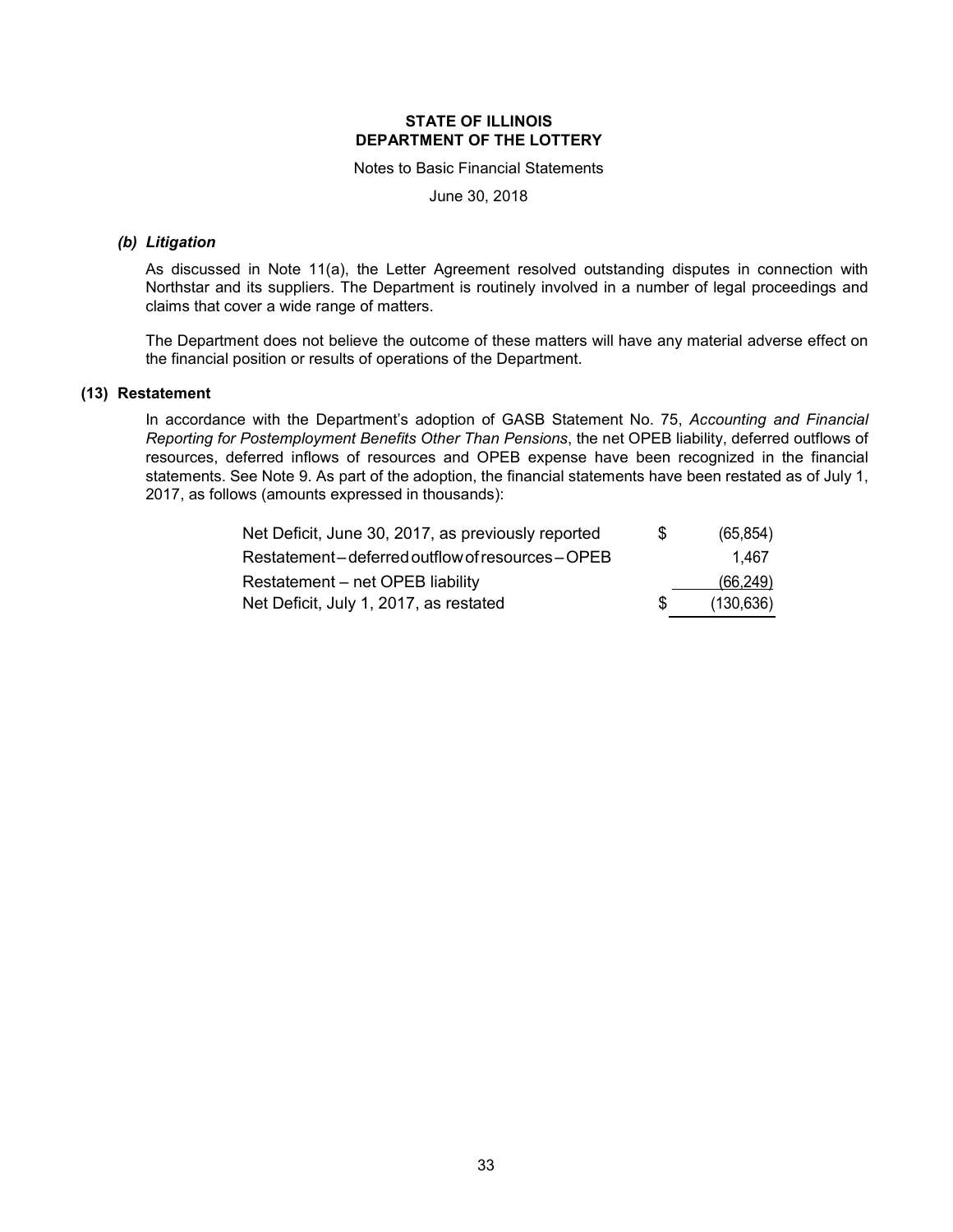Combining Schedule of Net Position (Deficit)

June 30, 2018

(in thousands of dollars)

| <b>Assets and Deferred Outflows of Resources</b>       | <b>State Lottery</b><br>(0711) | <b>Deferred</b><br>Prize<br><b>Winners</b><br>(0978) | Lottery<br><b>Security</b><br><b>Deposits</b><br>(1309) | <b>Eliminations</b> | Total        |
|--------------------------------------------------------|--------------------------------|------------------------------------------------------|---------------------------------------------------------|---------------------|--------------|
| Current assets:                                        |                                |                                                      |                                                         |                     |              |
| Cash and cash equivalents                              | \$<br>31,716                   |                                                      | 848                                                     |                     | 32,564       |
| Cash equity in State Treasury                          | 65,972                         | 1.891                                                |                                                         |                     | 67,863       |
| Investments, short-term                                | 60                             | 22,632                                               |                                                         |                     | 22,692       |
| Accounts receivable, net of allowance of \$21,157      | 29,357                         |                                                      |                                                         |                     | 29,357       |
| Other receivables                                      | 1                              |                                                      |                                                         |                     | $\mathbf{1}$ |
| Due from other Department funds                        | 1,830                          |                                                      |                                                         | (1,830)             |              |
| Due from other State funds                             | 368                            |                                                      |                                                         |                     | 368          |
| Total current assets                                   | 129,304                        | 24,523                                               | 848                                                     | (1,830)             | 152,845      |
| Noncurrent assets:                                     |                                |                                                      |                                                         |                     |              |
| Investments                                            | 162                            | 244,541                                              |                                                         |                     | 244,703      |
| Capital assets being depreciated, net                  | 83                             |                                                      |                                                         |                     | 83           |
| Total noncurrent assets                                | 245                            | 244,541                                              |                                                         |                     | 244,786      |
|                                                        |                                |                                                      |                                                         |                     |              |
| Deferred outflows of resources:                        |                                |                                                      |                                                         |                     |              |
| Deferred outflows of resources - pension               | 17,933                         |                                                      |                                                         |                     | 17,933       |
| Deferred outflows of resources - OPEB                  | 1,272                          |                                                      |                                                         |                     | 1,272        |
| Total deferred outflows of resources                   | 19,205                         |                                                      |                                                         |                     | 19,205       |
| Total assets and deferred outflows of resources        | 148,754                        | 269,064                                              | 848                                                     | (1, 830)            | 416,836      |
| <b>Liabilities and Deferred Inflows of Resources</b>   |                                |                                                      |                                                         |                     |              |
| Current liabilities:                                   |                                |                                                      |                                                         |                     |              |
| Prizes payable                                         | 74,002                         |                                                      |                                                         |                     | 74,002       |
| Accounts payable and accrued liabilities               | 42,376                         |                                                      |                                                         |                     | 42,376       |
| Due to other Government - Federal                      | 60                             |                                                      |                                                         |                     | 60           |
| Due to other Department funds                          |                                | 1,830                                                |                                                         | (1, 830)            |              |
| Due to other State funds                               | 832                            |                                                      |                                                         |                     | 832          |
| Unearned revenue                                       | 1,803                          |                                                      |                                                         |                     | 1,803        |
| Other liabilities                                      | 122                            | 72                                                   | 848                                                     |                     | 1,042        |
| Current portion of long-term annuity prizes payable    | 60                             | 21,529                                               |                                                         |                     | 21,589       |
| Current portion of leases payable                      | 22                             |                                                      |                                                         |                     | 22           |
| <b>Total current liabilities</b>                       | 119,277                        | 23,431                                               | 848                                                     | (1,830)             | 141,726      |
| Noncurrent liabilities:                                |                                |                                                      |                                                         |                     |              |
| Noncurrent portion of long-term annuity prizes payable | 162                            | 231,958                                              |                                                         |                     | 232,120      |
| Noncurrent portion of leases payable                   | 35                             |                                                      |                                                         |                     | 35           |
| Due to other State funds                               | 89,045                         |                                                      |                                                         |                     | 89,045       |
| Net pension liability                                  | 83,979                         |                                                      |                                                         |                     | 83,979       |
| Net OPEB liability                                     | 58,928                         |                                                      |                                                         |                     | 58,928       |
| Noncurrent other                                       | 664                            |                                                      |                                                         |                     | 664          |
| Total noncurrent liabilities                           | 232,813                        | 231,958                                              |                                                         |                     | 464,771      |
| Deferred inflows of resources:                         |                                |                                                      |                                                         |                     |              |
| Deferred inflows of resources - pension                | 5,187                          |                                                      |                                                         |                     | 5,187        |
| Deferred inflows of resources - OPEB                   | 9,040                          |                                                      |                                                         |                     | 9,040        |
| Total deferred inflows of resources                    | 14,227                         |                                                      |                                                         |                     | 14,227       |
| Total liabilities and deferred inflows of resources    | 366,317                        | 255,389                                              | 848                                                     | (1, 830)            | 620,724      |
| <b>Net Position (Deficit)</b>                          |                                |                                                      |                                                         |                     |              |
| Invested in capital assets                             | 26                             |                                                      |                                                         |                     | 26           |
| Unrestricted                                           | (217, 589)                     | 13,675                                               |                                                         |                     | (203, 914)   |
|                                                        |                                |                                                      |                                                         |                     |              |
| Total net position (deficit)                           | (217, 563)<br>\$               | 13,675                                               |                                                         |                     | (203, 888)   |

See accompanying independent auditors' report.